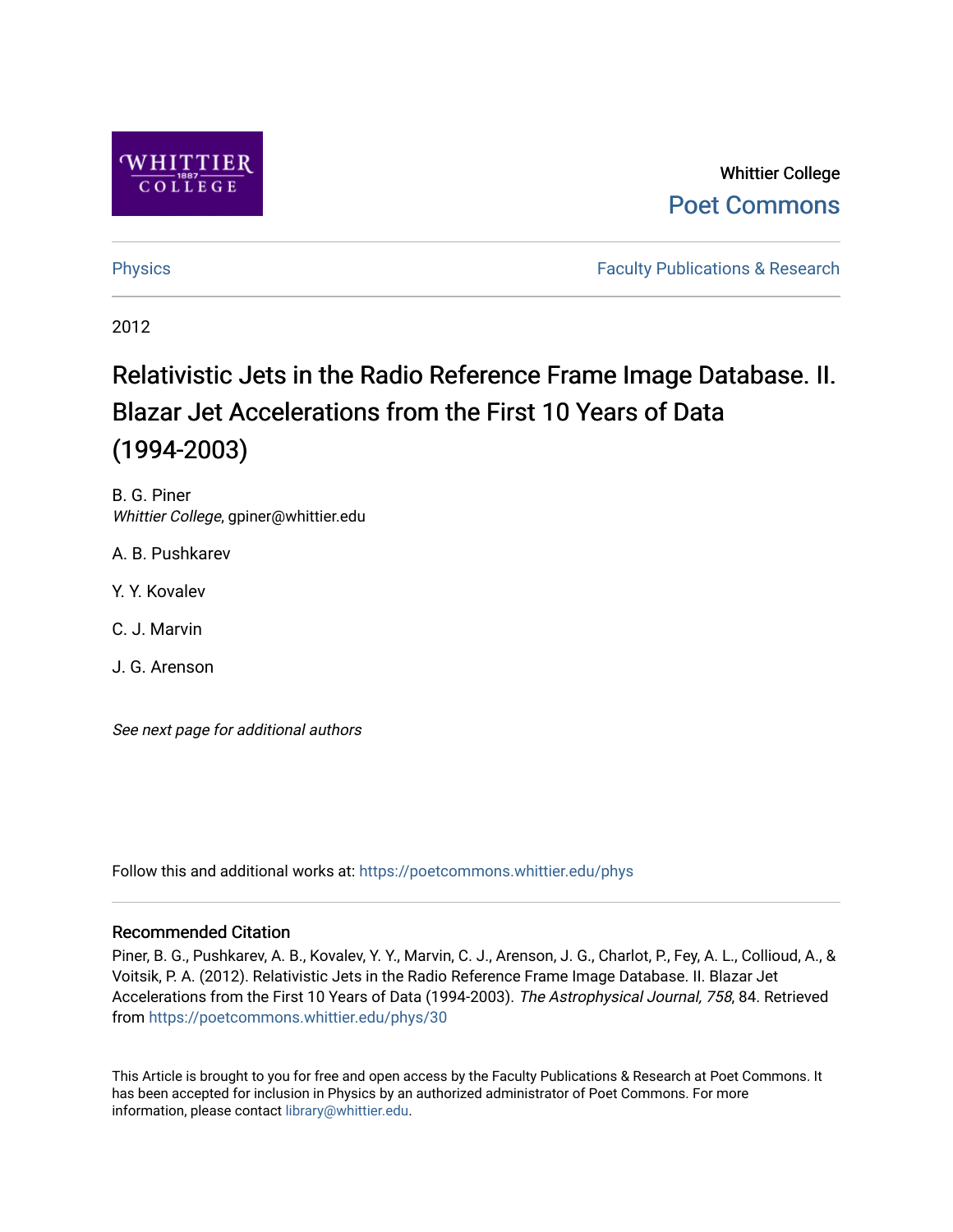### Authors

B. G. Piner, A. B. Pushkarev, Y. Y. Kovalev, C. J. Marvin, J. G. Arenson, P. Charlot, A. L. Fey, A. Collioud, and P. A. Voitsik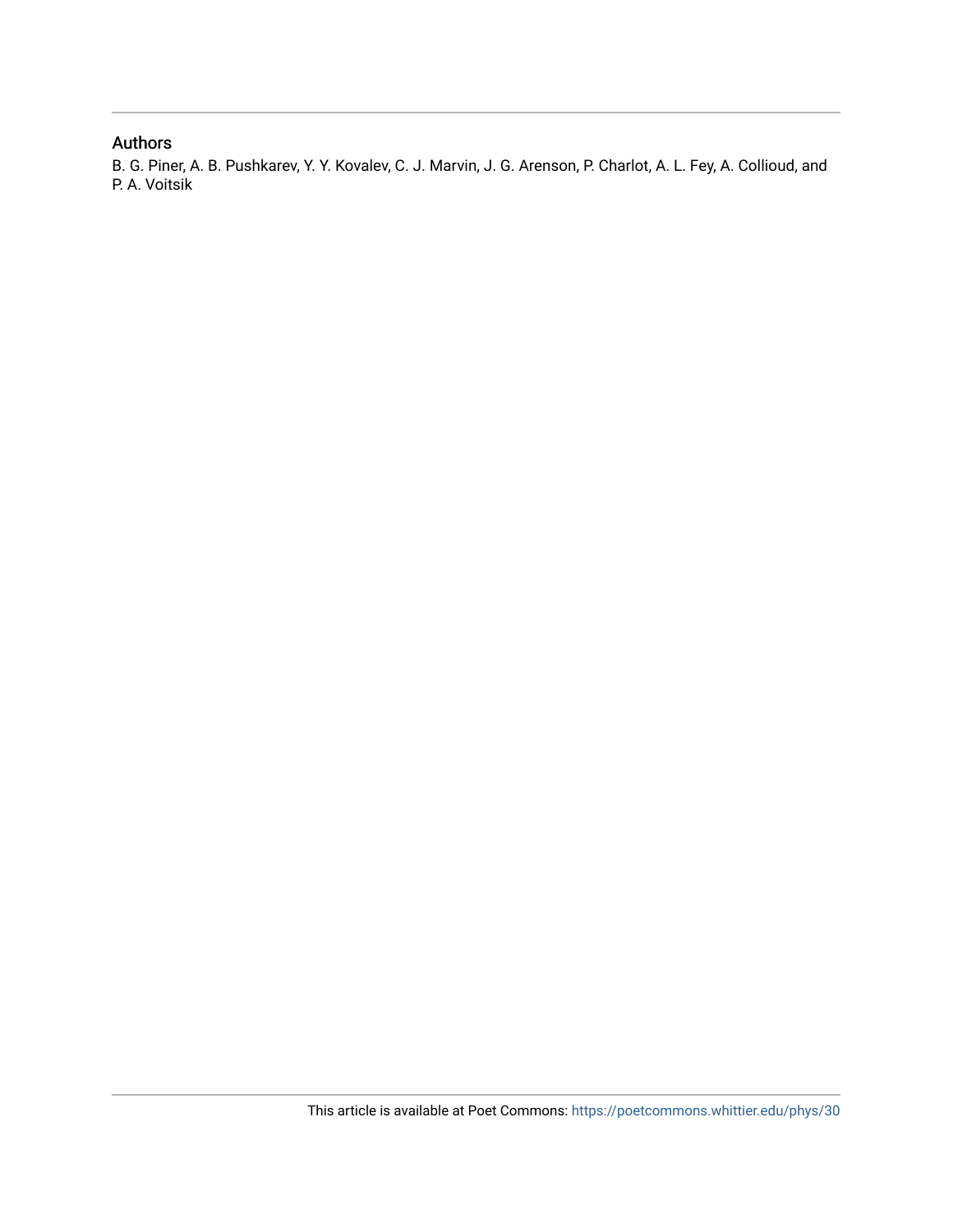#### RELATIVISTIC JETS IN THE RADIO REFERENCE FRAME IMAGE DATABASE. II. BLAZAR JET ACCELERATIONS FROM THE FIRST 10 YEARS OF DATA (1994–2003)

B. G. Piner<sup>1</sup>, A. B. Pushkarev<sup>2,3,4</sup>, Y. Y. Kovalev<sup>5,4</sup>, C. J. Marvin<sup>1</sup>, J. G. Arenson<sup>1</sup>, P. Charlot<sup>6,7</sup>,

A. L. Fey<sup>8</sup>, A. Collioud<sup>6,7</sup>, and P. A. Voitsik<sup>5</sup>

<sup>1</sup> Department of Physics and Astronomy, Whittier College, 13406 E. Philadelphia Street, Whittier, CA 90608, USA; [gpiner@whittier.edu](mailto:gpiner@whittier.edu) <sup>2</sup> Pulkovo Astronomical Observatory, Pulkovskoe Chaussee 65/1, 196140 St. Petersburg,

*Received 2012 May 29; accepted 2012 August 20; published 2012 October 1*

#### ABSTRACT

We analyze blazar jet apparent speeds and accelerations from the RDV series of astrometric and geodetic very long baseline interferometry (VLBI) experiments. From these experiments, we have produced and analyzed 2753 global VLBI images of 68 sources at 8 GHz with a median beam size of 0.9 milliarcseconds (mas) and a median of 43 epochs per source. From this sample, we analyze the motions of 225 jet components in 66 sources. The distribution of the fastest measured apparent speed in each source has a median of 8.3*c* and a maximum of 44*c*. Sources in the 2FGL *Fermi* LAT catalog display higher apparent speeds than those that have not been detected. On average, components farther from the core in a given source have significantly higher apparent speeds than components closer to the core; for example, for a typical source, components at ∼3 mas from the core (∼15 pc projected at *z* ∼ 0*.*5) have apparent speeds about 50% higher than those of components at ∼1 mas from the core (∼5 pc projected at *z* ∼ 0*.*5). We measure accelerations of components in orthogonal directions parallel and perpendicular to their average velocity vector. Parallel accelerations have significantly larger magnitudes than perpendicular accelerations, implying that observed accelerations are predominantly due to changes in the Lorentz factor (bulk or pattern) rather than projection effects from jet bending. Positive parallel accelerations are significantly more common than negative ones, so the Lorentz factor (bulk or pattern) tends to increase on the scales observed here. Observed parallel accelerations correspond to modest source frame increases in the bulk or pattern Lorentz factor.

*Key words:* BL Lacertae objects: general – galaxies: active – galaxies: jets – quasars: general – radio continuum: galaxies

*Online-only material:* color figure, figure sets, machine-readable table

#### 1. INTRODUCTION

The bulk outflow of material at high Lorentz factors<sup>9</sup> in collimated relativistic jets is a well-established property of powerful blazars. Such high Lorentz factors can be directly observed through the high-speed apparent motions of jet components in very long baseline interferometry (VLBI) imaging (e.g., Lister et al. [2009b,](#page-28-0) hereafter L09), and they are also required to explain blazar spectral energy distributions (SEDs; e.g., Hartman et al.  $2001$ ), gamma-ray time variability (e.g., Dondi  $&$ Ghisellini [1995\)](#page-28-0), and high radio-core brightness temperatures (e.g., Tingay et al. [2001\)](#page-28-0). These relativistic jets must be accelerated over some length scale between about  $10<sup>3</sup>$  gravitational radii from the central black hole and the parsec scale where they are directly observed with VLBI (e.g., Sikora et al. [2005;](#page-28-0) Vlahakis  $\&$  Königl [2004\)](#page-28-0). Although observations of high Lorentz factor flows are well established, the theoretical mechanism by which these outflows are accelerated, and the length scale over which it operates, is not completely understood.

In the general framework of magnetic jet acceleration in blazars (e.g., Sikora et al. [2005\)](#page-28-0), the energy of the flow begins

as magnetic energy, or Poynting flux, which is then converted into bulk kinetic energy during an acceleration phase, and finally into particle kinetic energy at shocks, which can then be radiated away. Magnetic acceleration has been investigated through general relativistic magnetohydrodynamic simulations (e.g., McKinney  $2006$ ; also see Komissarov  $2011$  and Königl [2010](#page-28-0) for summaries of the theory of magnetic acceleration of relativistic jets).

A number of details within this general framework remain to be addressed: such as whether the jet is produced in a steady state or whether the acceleration is impulsive (Granot et al. [2011;](#page-28-0) Lyutikov & Lister [2010\)](#page-28-0), and whether the acceleration is complete before the scales observed with VLBI, or is still occurring on these parsec scales. Vlahakis  $& K\ddot{\text{o}}$  ([2004\)](#page-28-0) argue that magnetic acceleration can continue to act out to the parsec scales, and they interpreted two specific observed acceleration events in NGC 6251 and 3C 345 as evidence for this "magnetic driving" on parsec scales, but at the time of that paper there were insufficient VLBI observations to address the question of whether acceleration on parsec scales was a common property of blazar jets in large samples. Even if parsecscale acceleration events are observed to be commonplace, it does not necessarily prove the direct observation of the conversion of Poynting flux to kinetic energy, since there may

<sup>&</sup>lt;sup>9</sup> The Lorentz factor  $\Gamma = 1/(1 - \beta^2)^{1/2}$ , where  $\beta$  is the velocity expressed as a fraction of the speed of light.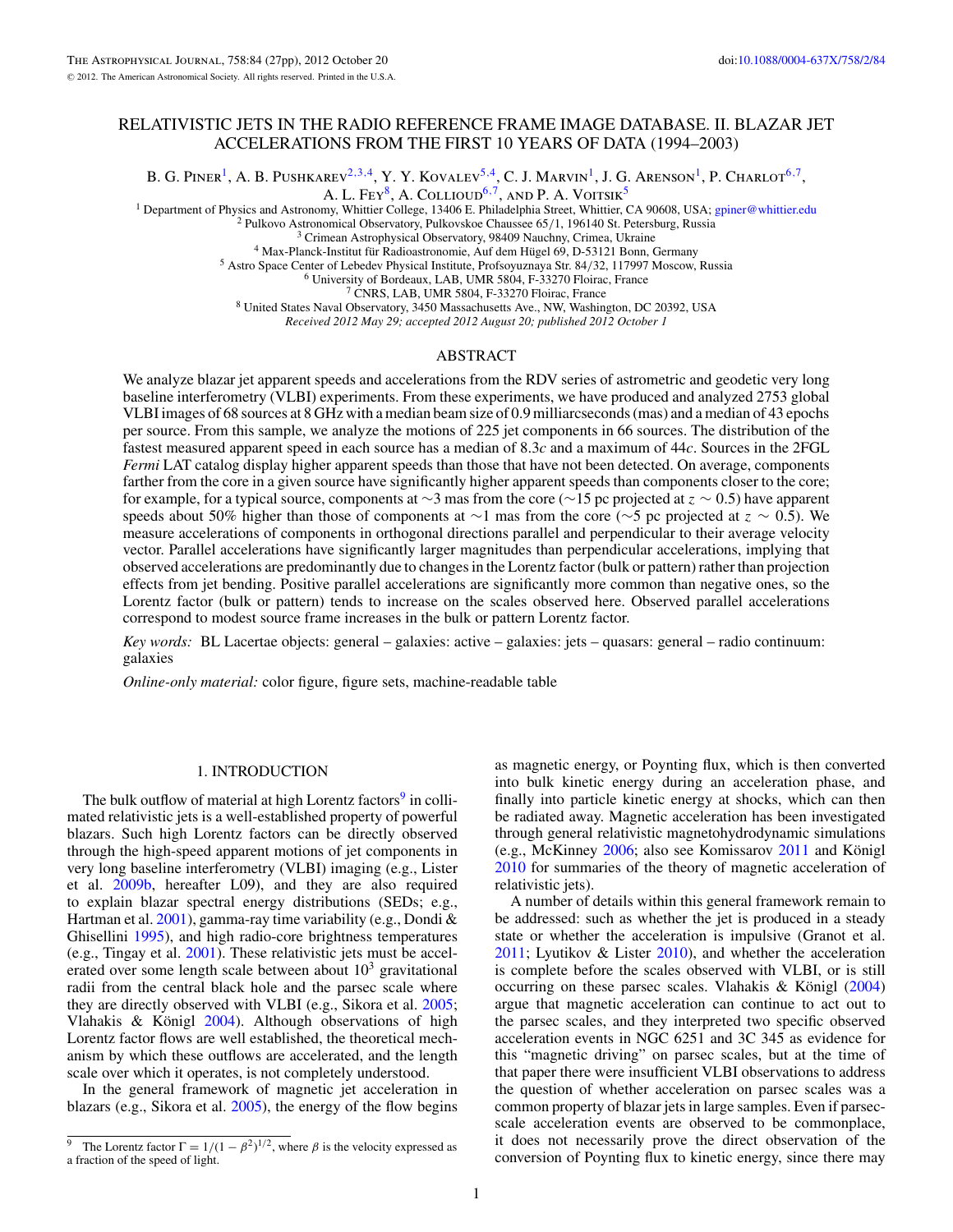<span id="page-3-0"></span>also be hydrodynamic means to produce accelerations in matterdominated jets (e.g., Daly & Marscher [1988;](#page-28-0) Kadler et al. [2008\)](#page-28-0), or the observations may be showing an increase in the Lorentz factors of patterns in the underlying flow.

Direct observations of intrinsic acceleration through VLBI imaging are difficult. Precise measurements of component positions at many epochs are needed to reliably measure a second derivative in a position versus time plot. For individual jet components, the apparent speed is given by the well-known formula:

$$
\beta_{\rm app} = \frac{\beta \sin \theta}{1 - \beta \cos \theta},\tag{1}
$$

where  $\beta c$  is the intrinsic speed and  $\theta$  is the angle of the motion to the line of sight. When observed in a single component, changes in the apparent speed can be produced either from a change in the intrinsic speed or the viewing angle. Observations of many apparently accelerating components are needed to statistically distinguish between these two cases. In practice, observations of many sources at many epochs, totaling thousands of VLBI images, are needed to measure variations in intrinsic speeds. While observations of either individual apparent component accelerations (e.g., Unwin et al. [1997;](#page-28-0) Homan et al. [2003\)](#page-28-0) or apparent component accelerations in smaller samples of blazars (e.g., Homan et al. [2001;](#page-28-0) Jorstad et al. [2005\)](#page-28-0) have been previously noted, the MOJAVE survey with 2424 total images was the first to investigate blazar jet accelerations through a large statistical sample (Homan et al. [2009,](#page-28-0) hereafter H09).

In this paper, we present a continuation of our blazar jet kinematics study from Piner et al. [\(2007,](#page-28-0) hereafter Paper I) that is designed to enable measurements of blazar jet accelerations using the RDV (Research & Development—VLBA) series of experiments on the Very Long Baseline Array (VLBA; Petrov et al. [2009\)](#page-28-0). The RDV series of experiments is observed primarily for the purposes of astrometry and geodesy, but because the experiments have occurred roughly every two months since the VLBA opened, and produce quality images, they are also useful for blazar astrophysics (e.g., Kovalev et al. [2008;](#page-28-0) Pushkarev & Kovalev [2012\)](#page-28-0). This is only the second large-scale study of accelerations in the apparent motions of extragalactic jets (following [H09\)](#page-28-0).

In [Paper I,](#page-28-0) we analyzed jet kinematics using 19 VLBI experiments observed over a 5 year time baseline from 1994 to 1998 (RDVs 1 through 10 and 12, plus 8 similar VLBI experiments that were conducted on the VLBA before the RDV series began). In that paper, we studied all sources that had been observed at 3 or more epochs over those 19 experiments, yielding a total of 966 images of 87 sources, which were used to measure apparent jet speeds.

In this paper, we expand on our study from [Paper I](#page-28-0) by extending the analysis to a total of 50 VLBI experiments over a 10 year time baseline from 1994 to 2003 (adding the 31 new experiments RDVs 11 and 13 through 42), and studying the kinematics of all sources that have been observed at 20 or more epochs over those 50 experiments. This survey is hereafter referred to as the RDV survey: it now comprises 2753 VLBI images of 68 sources, with a median of 43 epochs of observation per source. The number of images is approximately tripled compared to [Paper I,](#page-28-0) and slightly exceeds the 2424 images in the MOJAVE survey (Lister et al. [2009a\)](#page-28-0). Note also that the maximum number of epochs per source from [Paper I](#page-28-0) (19) is now less than the minimum number of epochs per source considered in this paper (20).

The RDV experiments have continued to the present; the most recent available at this writing is RDV 93 observed on 2012 June 28. Thus, there are already an additional 51 RDV experiments in the VLBA archive above what is included in this paper. If these additional experiments are completely imaged and model fitted, then they have the potential to approximately double the RDV survey size compared to what is included in this paper: to approximately 6000 total images and approximately 100 epochs per source. At the present time, imaging of the RDV experiments is continuing so that studies such as those presented in this paper could be extended in the future.

The organization of this paper is as follows: in Section 2, we describe our sample selection. In Section [3,](#page-6-0) we describe the VLBI imaging and model fitting, and present a large table of Gaussian model components. In Section [4,](#page-8-0) we present our measurement of component speeds, and in Section [5](#page-22-0) our mea-surements of component accelerations. In Section [6,](#page-26-0) we discuss the physical implications of these results, and in Section [7](#page-27-0) we present our major conclusions. Throughout the paper, we assume cosmological parameters of  $H_0 = 71$  km s<sup>-1</sup> Mpc<sup>-1</sup>,  $\Omega_m = 0.27$ , and  $\Omega_\Lambda = 0.73$ .

#### 2. SAMPLE SELECTION

Our sample for this paper is drawn from the RDV series of astrometric and geodetic VLBI experiments. This series of experiments was fully described in [Paper I,](#page-28-0) and here we review and summarize some of their important properties. The RDV experiments are conducted using the 10 antennas of the National Radio Astronomy Observatory's VLBA, along with the addition of up to 10 geodetic VLBI antennas in both the northern and southern hemispheres that provide global VLBI coverage. Observations are made in a simultaneous dualfrequency mode at both the *S* band (2 GHz) and *X* band (8 GHz). Results of the precise geodesy and astrometry afforded by these observations have been presented elsewhere (e.g., Petrov & Ma [2003;](#page-28-0) Fey et al. [2004\)](#page-28-0). Observations in this mode also allow for simultaneous dual-frequency imaging at 8 and 2 GHz; however, it is the results from the 8 GHz imaging that form the basis of the work discussed here.

The analysis presented in this paper uses the imaging results at 8 GHz only, because the higher resolution afforded by the 8 GHz observations is needed for precise measurements of jet kinematics. The 8 GHz observations presented in this paper that were recorded after 1997 have similar angular resolution to the observations from the MOJAVE survey (Lister et al. [2009a\)](#page-28-0), since the post-1997 RDV experiments use global VLBI baselines at 8 GHz (see Table [1\)](#page-4-0), while the MOJAVE survey uses VLBA-only baselines at 15 GHz. $^{10}$  The median RDV survey beam size taken over all beam major and minor axes from all 2753 images is 0.9 mas, which corresponds to a linear size of about 7 pc at  $z = 1$ .

The RDV experiments occur roughly every two months, so that commonly observed sources have an observing cadence of about six times per year. Of the order of 100 sources are observed in a single 24 hr experiment, for an average time on source per experiment of about 15 minutes. This time on source is divided into scans of a minute to a few minutes in length that are spread throughout the 24 hr observing period.

 $10$  While the exact comparison is declination dependent, a typical naturally weighted beam from an RDV observation of a far northern source is about 10% larger than a typical naturally weighted beam from a MOJAVE observation of the same source.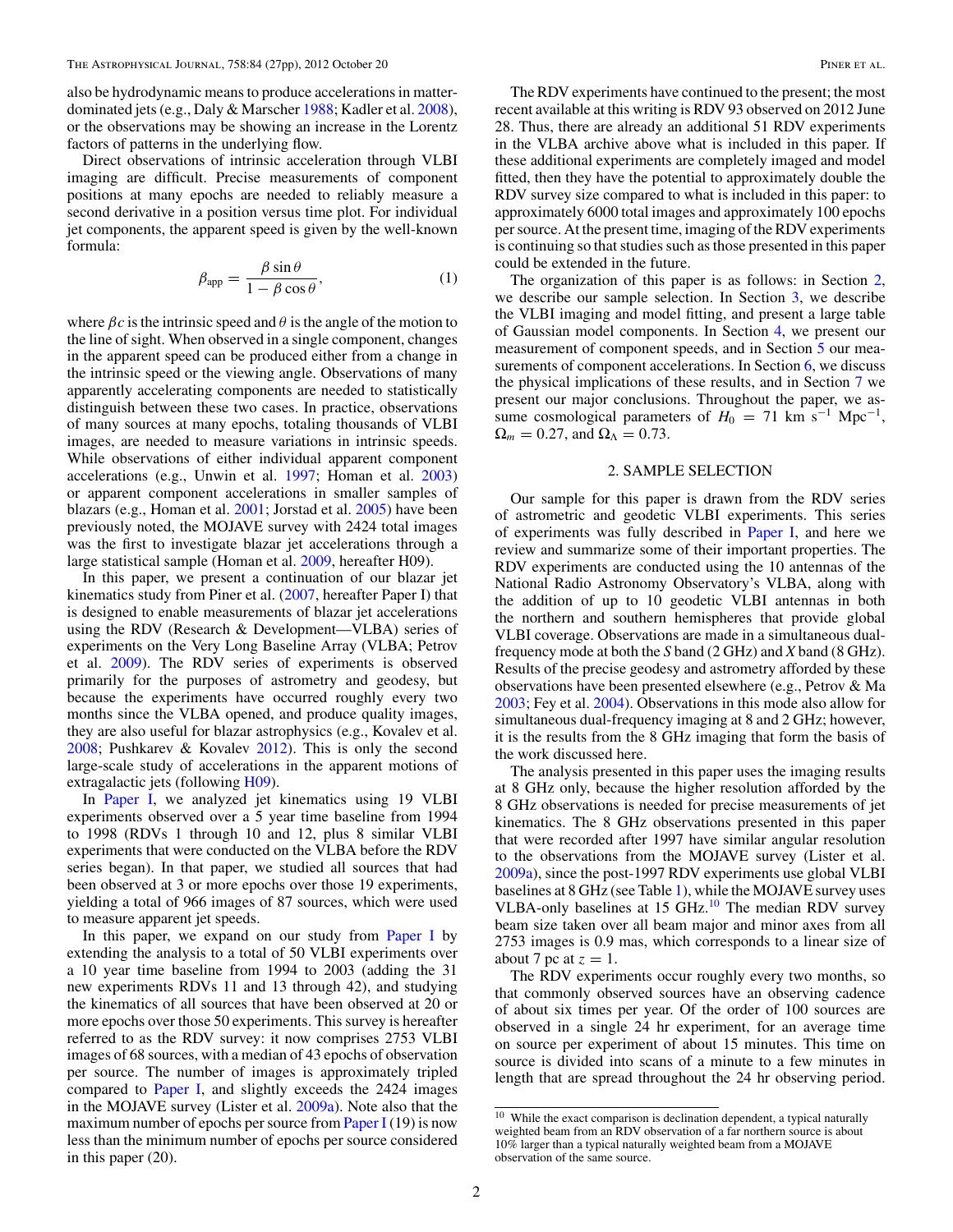<span id="page-4-0"></span>

| Epoch       | Decimal<br>Date | <b>VLBA Observation</b><br>Code | Antennas <sup>a</sup>     | Image<br>Reference |
|-------------|-----------------|---------------------------------|---------------------------|--------------------|
| 1994 Jul 8  | 1994.52         | <b>BR005</b>                    | <b>VLBA</b>               | 1,2                |
| 1995 Apr 12 | 1995.28         | <b>BR025</b>                    | VLBA                      | 1,3                |
| 1995 Jul 24 | 1995.56         | RDGEO <sub>2</sub>              | VLBA                      | $\mathbf{1}$       |
| 1995 Oct 2  | 1995.75         | RDGEO3                          | VLBA                      | $\mathbf{1}$       |
| 1995 Oct 12 | 1995.78         | <b>BF012</b>                    | VLBA                      | 1,3                |
| 1996 Apr 23 | 1996.31         | BE010A                          | VLBA                      | $\mathbf{1}$       |
| 1997 Jan 10 | 1997.03         | <b>BF025A</b>                   | VLBA                      | 1,4                |
| 1997 Jan 11 | 1997.03         | BF025B                          | <b>VLBA</b>               | 1,4                |
| 1997 Jan 30 | 1997.08         | RDV01                           | VLBA+GcGnKkMcOnWf         | 1                  |
| 1997 Mar 31 | 1997.25         | RDV <sub>02</sub>               | VLBA+GcGnKkMcOnWf         | 1                  |
| 1997 May 19 | 1997.38         | RDV03                           | VLBA+GcGnKkMcOnWf         | 1                  |
| 1997 Jul 24 | 1997.56         | RDV04                           | VLBA+GcGnKkMcOnWf         | 1                  |
| 1997 Sep 8  | 1997.69         | RDV <sub>05</sub>               | VLBA+GcGnKkOnWf           | 1                  |
| 1997 Dec 17 | 1997.96         | RDV <sub>06</sub>               | VLBA+GcGnKkMcOnWf         | 1                  |
| 1998 Feb 9  | 1998.11         | RDV07                           | VLBA+GcGnKkMcNyOnWf       | 1                  |
| 1998 Apr 15 | 1998.29         | RDV08                           | VLBA+GcGnKkMcNyOnWf       | 1                  |
| 1998 Jun 24 | 1998.48         | RDV09                           | VLBA+GcGnKkMcNyOnWf       | 1                  |
| 1998 Aug 10 | 1998.61         | RDV <sub>10</sub>               | VLBA+GcGnKkMcNyOn         | 1                  |
| 1998 Oct 1  | 1998.75         | RDV11                           | VLBA+GcGnKkMcNyOnWf       | 5                  |
| 1998 Dec 21 | 1998.97         | RDV <sub>12</sub>               | VLBA+GcGnKkMcNyWf         | 1                  |
| 1999 Mar 8  | 1999.18         | RDV <sub>13</sub>               | VLBA+GcGnHhKkMcNyOnWfWz   | 5                  |
| 1999 Apr 15 | 1999.29         | RDV <sub>14</sub>               | VLBA+GcHhKkMcNyOnTsWfWz   | 1                  |
| 1999 May 10 | 1999.36         | RDV <sub>15</sub>               | VLBA+GcHhKkMcNyOnTsWfWz   | 5                  |
| 1999 Jun 22 | 1999.47         | RDV <sub>16</sub>               | VLBA+GcHhKkMcNyOnTsWfWz   | 1                  |
| 1999 Aug 2  | 1999.59         | RDV17                           | VLBA+GcHhKkMcNyOnWfWz     | 1                  |
| 1999 Dec 20 | 1999.97         | RDV <sub>18</sub>               | VLBA+GcGnHhKkMcNyOnTsWfWz | 5                  |
| 2000 Jan 31 | 2000.08         | RDV <sub>19</sub>               | VLBA+GcHhKkMaMcNyOnTsWfWz | 1                  |
| 2000 Mar 13 | 2000.20         | RDV <sub>20</sub>               | VLBA+GcHhKkMaMcNyOnTsWfWz | 6                  |
| 2000 May 22 | 2000.39         | RDV21                           | VLBA+GcHhKkMaMcNyTsWfWz   | 5                  |
| 2000 Jul 6  | 2000.51         | RDV22                           | VLBA+GcHhKkMaNyTsWfWz     | 1                  |
| 2000 Oct 23 | 2000.81         | RDV <sub>23</sub>               | VLBA+GcHhKkMaMcNyTsWfWz   | 1                  |
| 2000 Dec 4  | 2000.93         | RDV24                           | VLBA+GcHhKkMaMcNyTsWfWz   | 5                  |
| 2001 Jan 29 | 2001.08         | RDV <sub>25</sub>               | VLBA+GcHhKkMaMcNyOnTsWfWz | 1                  |
| 2001 Mar 12 | 2001.19         | RDV <sub>26</sub>               | VLBA+HhKkMaMcNyOnTsWz     | 6                  |
| 2001 Apr 9  | 2001.27         | RDV27                           | VLBA+GcHhKkMaMcNyTsWfWz   | 5                  |
| 2001 May 9  | 2001.35         | RDV28                           | VLBA+GcHhKkMaMcNyOnTsWfWz | 1                  |
| 2001 Jul 5  | 2001.51         | RDV29                           | VLBA+GcHhKkMaMcNyTsWfWz   | 5                  |
| 2001 Oct 29 | 2001.83         | RDV30                           | VLBA+GcHhKkMaMcNyTsWfWz   | 5                  |
| 2002 Jan 16 | 2002.04         | RDV31                           | VLBA+GcKkMaMcNyOnTsWfWz   | 5                  |
| 2002 Mar 6  | 2002.18         | RDV32                           | VLBA+GcKkMaMcNtOnTsWfWz   | 5                  |
| 2002 May 8  | 2002.35         | RDV33                           | VLBA+ApGcGgHhKkMaMcOnWfWz | 5                  |
| 2002 Jul 24 | 2002.56         | RDV34                           | VLBA+GcKkMaMcNyOnTcWfWz   | 5                  |
| 2002 Sep 25 | 2002.73         | RDV35                           | VLBA+GcKkMaMcOnTcTsWfWz   | 5                  |
| 2002 Dec 11 | 2002.95         | RDV36                           | VLBA+GcKkMaMcNyOnTcWfWz   | 5                  |
| 2003 Mar 12 | 2003.19         | RDV37                           | VLBA+KkMaMcOnTcTsWfWz     | 5                  |
| 2003 May 7  | 2003.35         | RDV38                           | VLBA+KkMaMcOnTcTsWfWz     | 5                  |
| 2003 Jun 19 | 2003.47         | RDV39                           | VLBA+KkMaNyOnTcTsWfWz     | 5                  |
| 2003 Jul 9  | 2003.52         | RDV <sub>40</sub>               | VLBA+GcMaNyOnTcTsWfWz     | 1                  |
| 2003 Sep 17 | 2003.71         | RDV41                           | VLBA+GcKkMaMcNyOnTsWfWz   | 5                  |
| 2003 Dec 17 | 2003.96         | RDV42                           | VLBA+GcMaMcNyOnTcTsWfWz   | 6                  |

**Table 1** Observation Log

#### **Notes.**

<sup>a</sup> Non-VLBA antennas are indicated by two-letter codes. Sizes and locations of non-VLBA antennas are as follows: Ap: 46 m, Algonquin Park, Ontario, Canada; Gc: 26 m, Gilmore Creek, Fairbanks, AK, USA; Gg: 5 m, Greenbelt, MD, USA; Gn: 20 m, Green Bank, WV, USA; Hh: 26 m, Hartebeesthoek, South Africa; Kk: 20 m, Kokee Park, HI, USA; Ma: 20 m, Matera, Italy; Mc: 32 m, Medicina, Italy; Ny: 20 m, Ny Alesund, Norway; On: 20 m, Onsala, Sweden, Tc: 6 m, Concepcion, Chile; Ts: 32 m, Tsukuba, Japan; Wf: 18 m, Westford, MA, USA; Wz: 20 m, Wettzell, Germany.

**References.** (1) [http://rorf.usno.navy.mil/RRFID/;](http://rorf.usno.navy.mil/RRFID/) (2) Fey et al. [1996;](#page-28-0) (3) Fey & Charlot [1997;](#page-28-0) (4) Fey & Charlot [2000;](#page-28-0) (5) [http://astrogeo.org/vlbi\\_images/;](http://astrogeo.org/vlbi_images/) (6) [http://www.obs.u-bordeaux1.fr/BVID/.](http://www.obs.u-bordeaux1.fr/BVID/)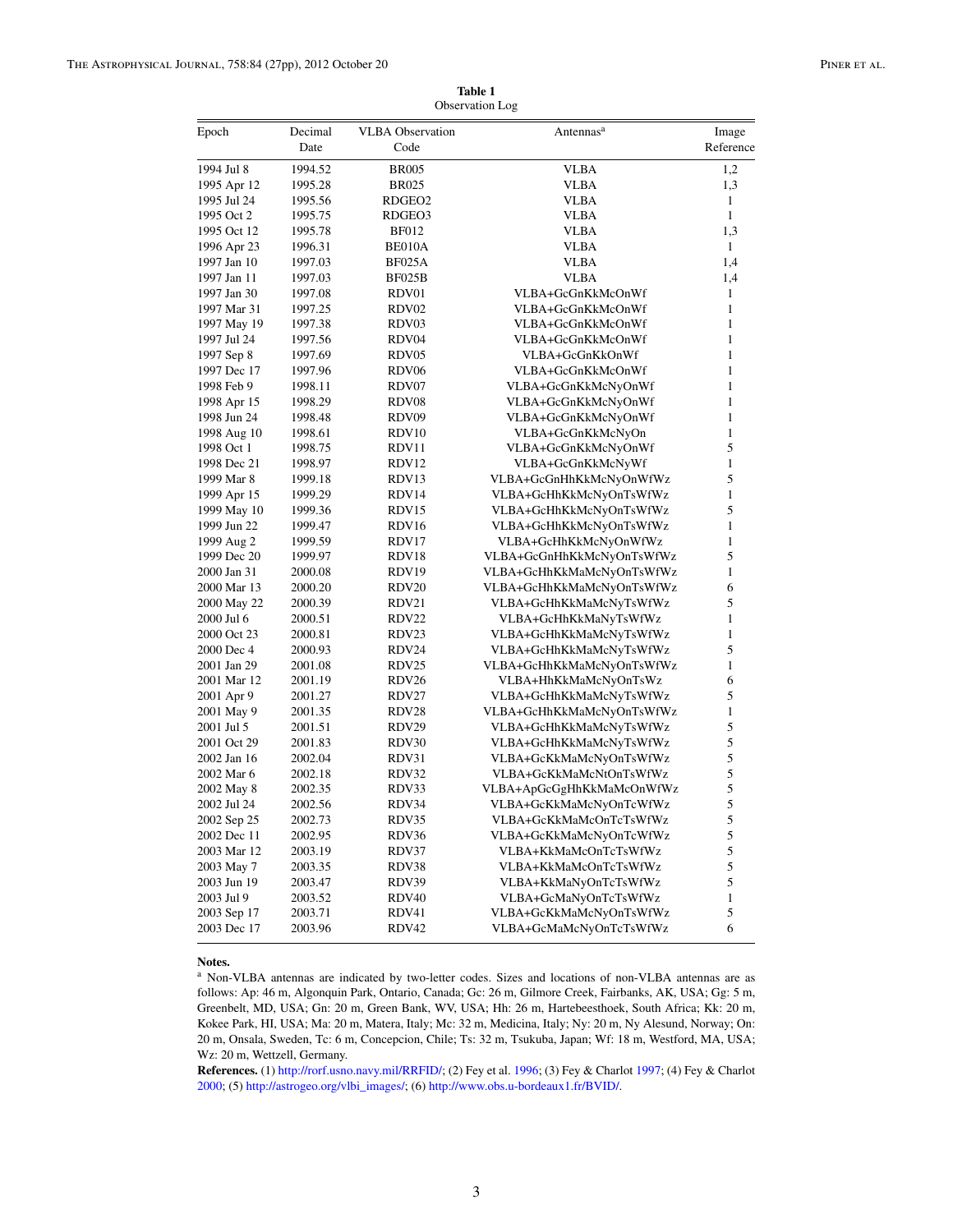<span id="page-5-0"></span>A typical observation consisting of 15 minutes on source with from 10 to 20 antennas yields rms noise levels for images of typical mid-latitude sources of about 1 mJy beam<sup>-1</sup>. Only right circular polarization is recorded, so linear polarization intensity and the electric vector position angle are not available from these observations.

For this paper, we have used the complete series of 42 RDV experiments conducted through the end of 2003 (RDVs 1 to 42), plus 8 similar geodetic VLBI experiments that were conducted on the VLBA before the RDV series began. This yields a total of 50 VLBI experiments observed over a 10 year time baseline from 1994 to 2003. These 50 VLBI experiments are summarized in Table [1.](#page-4-0) The results from 19 of these 50 VLBI experiments formed the sample used in [Paper I;](#page-28-0) the present paper then adds an additional 31 VLBI experiments to the 19 considered in [Paper I.](#page-28-0) Most of these 31 new VLBI experiments had not been previously imaged, and were imaged by the authors for the purposes of this and other projects (e.g., Pushkarev & Kovalev [2012\)](#page-28-0). The RDV experiment series has continued to observe every two months through the present (and is currently up to RDV 93), but the epochs after RDV 42 are not fully imaged and model fitted.

For the analysis in this paper, we selected all sources that were observed at 20 or more epochs over the series of 50 VLBI experiments listed in Table [1.](#page-4-0) This yielded a sample of 72 sources, from which we excluded two that were below −50◦ declination (0208−512 and 1815−553) and so too far south to be adequately imaged with the available antennas. Two other sources (0238−084 and 1404+286) had 8 GHz structures that were two sided (hindering identification of the core), and*/*or so smooth and complex at 8 GHz that we were not able to reliably follow components from epoch to epoch. The remaining 68 sources in the final RDV sample are listed in Table 2. The total number of observations of all 68 sources is 2753, and there is a median of 43 epochs of observation per source.

In terms of optical identifications, the sources in the RDV sample are predominantly quasars. From the optical class identifications by Véron-Cetty & Véron  $(2010)$  $(2010)$ , 56 sources are quasars, 7 are BL Lac objects, 4 are galaxies, and 1 is unidentified. Approximately half of the sources are also members of the MOJAVE survey: comparing Table 2 with the MOJAVE source list from Lister et al. [\(2009a\)](#page-28-0), we find that 37 of the 68 sources are in the MOJAVE survey, while 31 are not. Particularly notable is the inclusion in the RDV sample of a substantial number of southern sources that are not present in MOJAVE, due to the inclusion of southern hemisphere telescopes in the RDV experiments (see Table [1\)](#page-4-0). Of these southern sources, six are also being observed by the TANAMI project (Ojha et al. [2010\)](#page-28-0) of southern hemisphere VLBI observations. About 60% of the sources in the RDV sample (43 of 68) are detected by the *Fermi* LAT gammaray telescope after the first 24 months of scientific operation (Ackermann et al. [2011\)](#page-28-0), these LAT sources are noted in Table 2.

The source list in Table 2 is somewhat different than the corresponding source list from [Paper I,](#page-28-0) because of the different selection criteria. Compared with the source list from [Paper I,](#page-28-0) 24 sources have been dropped for not meeting the selection criteria of the current study, and 5 sources (0235+164, 1448+762, 1642+690, 1657−261, and 2223−052) have been added for this paper. A few of the sources in Table 2 did not have measurable jet kinematics. Of the 68 sources in Table 2, two (0235+164 and 2052−474) were very compact and were modeled as only a single core component at almost all epochs, and so had no

**Table 2** Sources in the RDV Sample

| Source <sup>a</sup>       | Common<br>Name                  | Number of<br>Epochs | Optical<br>Class <sup>b</sup> | $z^{\rm b}$  | <b>MOJAVE<sup>c</sup></b> | Fermi <sup>d</sup><br>2LAC |
|---------------------------|---------------------------------|---------------------|-------------------------------|--------------|---------------------------|----------------------------|
| 0003-066                  | NRAO 5                          | 39                  | B                             | 0.35         | Y                         |                            |
| $0014 + 813$              |                                 | 43                  | Q                             | 3.39         |                           |                            |
| $0048 - 097$ <sup>e</sup> |                                 | 42                  | B(HP)                         | 0.63         | Y                         | Y                          |
| $0059 + 581$              |                                 | 45                  | Q                             | 0.64         | Y                         |                            |
| $0104 - 408$              |                                 | 37                  | Q                             | 0.58         |                           |                            |
| 0119+041                  |                                 | 41                  | Q(HP)                         | 0.64         |                           |                            |
| $0119 + 115$              |                                 | 42                  | Q(HP)                         | 0.57         | Y                         |                            |
| 0133+476                  | DA 55                           | 44                  | Q(HP)                         | 0.86         | Y                         | Y                          |
| $0201 + 113$              |                                 | 41                  | Q                             | 3.61         |                           |                            |
| $0202 + 149$              |                                 | 43                  | G                             | 0.41         | Y                         | Y                          |
| $0229 + 131$              |                                 | 43                  | Q                             | 2.07         |                           |                            |
| 0234+285                  |                                 | 43                  | Q(HP)                         | 1.21         | Y                         | Y                          |
| $0235 + 164$<br>0336-019  |                                 | 25<br>44            | Q(HP)<br>Q(HP)                | 0.94<br>0.85 | Y<br>Y                    | Y<br>Y                     |
| $0402 - 362$              | CTA 26                          | 39                  | Q                             | 1.42         |                           | Y                          |
| 0430+052                  | 3C 120                          | 42                  | $\mathbf G$                   | 0.03         | Y                         |                            |
| $0454 - 234$              |                                 | 45                  | Q(HP)                         | 1.00         |                           | Y                          |
| $0458 - 020$              |                                 | 41                  | Q(HP)                         | 2.29         | Y                         | Y                          |
| $0528 + 134$              |                                 | 44                  | Q                             | 2.07         | Y                         | Y                          |
| $0537 - 441$ <sup>f</sup> |                                 | 34                  | Q(HP)                         | 0.89         |                           | Y                          |
| 0552+398                  |                                 | 49                  | Q                             | 2.36         | Y                         |                            |
| 0642+449                  | OH 471                          | 43                  | Q                             | 3.41         | Y                         |                            |
| $0727 - 115$              |                                 | 50                  | Q                             | 1.59         | Y                         |                            |
| 0804+499                  |                                 | 44                  | Q(HP)                         | 1.43         | Y                         |                            |
| 0823+033                  |                                 | 45                  | B(HP)                         | 0.51         | Y                         | Y                          |
| $0851 + 202$              | OJ 287                          | 45                  | B(HP)                         | 0.31         | Y                         | Y                          |
| $0919 - 260$              |                                 | 42                  | Q                             | 2.30         |                           |                            |
| $0920 - 397$              |                                 | 39                  | Q                             | 0.59         |                           |                            |
| 0923+392                  | $4C + 39.25$                    | 45                  | Q                             | 0.70         | Y                         |                            |
| 0955+476                  | OK 492                          | 45                  | Q                             | 1.87         | Y                         | Y                          |
| $1034 - 293$              |                                 | 36                  | Q(HP)                         | 0.31         |                           |                            |
| $1044 + 719$              |                                 | 45                  | Q                             | 1.15         |                           | Y                          |
| 1101+384<br>$1124 - 186$  | <b>Mrk 421</b>                  | 43<br>42            | B(HP)                         | 0.03         | Y                         | Y<br>Y                     |
| 1128+385                  |                                 | 46                  | Q<br>Q                        | 1.05<br>1.73 |                           |                            |
| $1144 - 379$ <sup>f</sup> |                                 | 34                  | Q(HP)                         | 1.05         |                           | Y                          |
| 1145-071                  |                                 | 40                  | Q                             | 1.34         |                           | Y                          |
| 1156+295                  | $4C + 29.45$                    | 43                  | Q(HP)                         | 0.73         | Y                         | Y                          |
| 1228+126                  | M87                             | 43                  | G                             | 0.004        | Y                         | Y                          |
| 1308+326                  |                                 | 43                  | Q(HP)                         | 1.00         | Y                         | Y                          |
| $1313 - 333$ <sup>f</sup> |                                 | 42                  | Q                             | 1.21         |                           | Y                          |
| 1334-127                  |                                 | 40                  | Q(HP)                         | 0.54         | Y                         | Y                          |
| 1357+769g                 |                                 | 45                  | Q                             | 1.59         |                           | Y                          |
| $1424 - 418$ <sup>t</sup> |                                 | 36                  | Q(HP)                         | 1.52         |                           | Y                          |
| 1448+762                  |                                 | 24                  | G                             | 0.90         |                           |                            |
| $1451 - 375$              |                                 | 33                  | Q                             | 0.31         |                           |                            |
| 1514-241                  | AP Lib                          | 41                  | B(HP)                         | 0.05         |                           | Y                          |
| 1606+106                  |                                 | 45                  | Q                             | 1.23         | Y                         | Y                          |
| $1611 + 343$              | DA 406                          | 44                  | Q                             | 1.40         | Y                         | Y                          |
| $1622 - 253$              |                                 | 39                  | Q                             | 0.79         |                           | Y                          |
| 1638+398<br>1642+690      | <b>NRAO 512</b><br>$4C + 69.21$ | 45<br>25            | Q(HP)<br>Q(HP)                | 1.67<br>0.75 | Y                         | Y                          |
| $1657 - 261$              |                                 | 22                  | U                             | $\ldots$     |                           |                            |
| 1726+455                  |                                 | 20                  | Q                             | 0.71         | Y                         | Y                          |
| 1739+522                  | OT 566                          | 45                  | Q(HP)                         | 1.38         | Y                         | Y                          |
| $1741 - 038$              |                                 | 46                  | Q(HP)                         | 1.06         | Y                         |                            |
| 1745+624                  | $4C + 62.29$                    | 43                  | Q                             | 3.89         |                           |                            |
| 1749+096                  | OT 081                          | 50                  | Q(HP)                         | 0.32         | Y                         | Y                          |
| 1803+784                  |                                 | 43                  | Q(HP)                         | 0.68         | Y                         | Y                          |
| $1908 - 201$              |                                 | 41                  | Q                             | 1.12         |                           | Y                          |
| $1921 - 293$              | $OV -236$                       | 43                  | Q(HP)                         | 0.35         |                           | Y                          |
| $1954 - 388$ <sup>f</sup> |                                 | 36                  | Q(HP)                         | 0.63         |                           | Y                          |
| $2052 - 474$ <sup>f</sup> |                                 | 21                  | Q                             | 1.49         |                           | Y                          |
| 2145+067                  |                                 | 50                  | Q                             | 1.00         | Y                         | Y                          |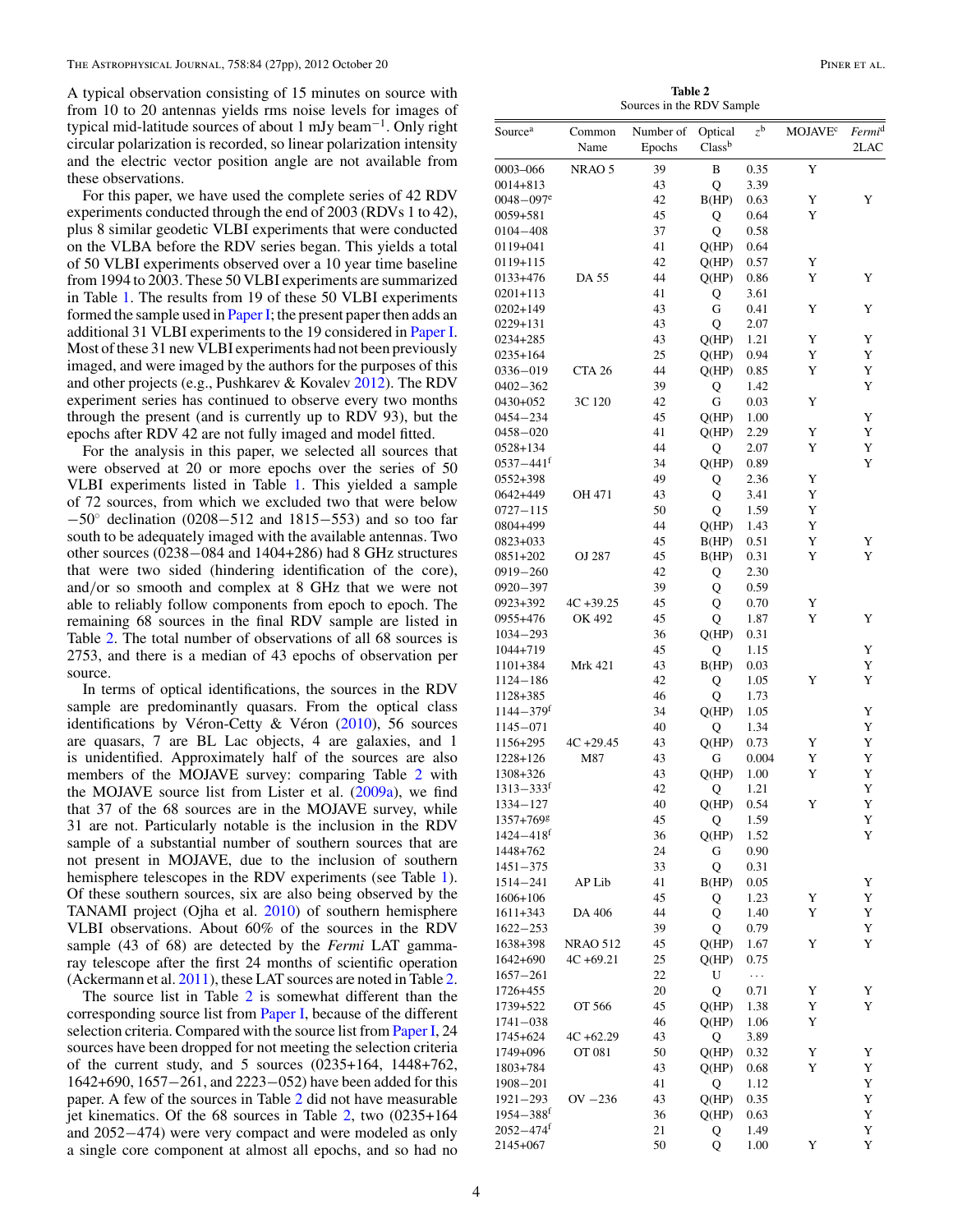**Table 2** (Continued)

<span id="page-6-0"></span>

| Source <sup>a</sup> | Common<br>Name | Number of<br>Epochs | Optical<br>Class <sup>b</sup> | $7^{\rm b}$ | <b>MOJAVE<sup>c</sup></b> | Fermi <sup>d</sup><br>2LAC |
|---------------------|----------------|---------------------|-------------------------------|-------------|---------------------------|----------------------------|
| $2200+420$          | BL Lac         | 43                  | B(HP)                         | 0.07        |                           | Y                          |
| $2223 - 052$        | 3C 446         | 26                  | O(HP)                         | 1.40        |                           | Y                          |
| 2234+282            |                | 45                  | O(HP)                         | 0.80        |                           | Y                          |
| $2243 - 123$        |                | 41                  | O(HP)                         | 0.63        |                           |                            |

#### **Notes.**

<sup>a</sup> Epoch 1950 IAU source name.

 $<sup>b</sup>$  Unless otherwise noted, optical class and redshift are from Véron-Cetty  $\&$ </sup> Véron ([2010\)](#page-28-0). Q = quasar, B = BL Lac object, G = galaxy, HP = high polarization, U = unidentified.

 $\epsilon$  Whether or not source is in MOJAVE survey, using sample listed in Table 1 of Lister et al. [\(2009a\)](#page-28-0). (Y = Yes)<br><sup>d</sup> Whether or not source is in the *Fermi* LAT 2 year AGN catalog, Ackermann

et al. [\(2011\)](#page-28-0). (Y = Yes)<br><sup>e</sup> Tentative redshift from NED. (Redshift not in Véron-Cetty & Véron [2010.](#page-28-0))

 $f$  Source is in the TANAMI sample (Ojha et al. [2010\)](#page-28-0).

<sup>g</sup> Optical class and redshift are from Ackermann et al. [\(2011\)](#page-28-0). (Source not in Véron-Cetty & Véron [2010.](#page-28-0))

measurable proper motions. In addition, one source (1657−261) did not have a measured redshift, so that its proper motion could not be converted to an apparent speed. This yields a total of 66 sources with measured proper motions, and 65 sources with measured apparent speeds.

#### 3. IMAGING AND MODEL FITTING

All VLBI experiments were calibrated and fringe fitted using standard routines from the NRAO AIPS software package, and self-calibration, imaging, and model fitting were done in the Caltech DIFMAP software package. Calibration and imaging procedures for these RDV experiments have been described in detail in [Paper I](#page-28-0) and in Pushkarev & Kovalev [\(2012\)](#page-28-0). We show an example image of the source 0003–066 from a middle epoch in Figure 1. [Paper I](#page-28-0) also displayed a set of sample images from these experiments for cases of good, adequate, and poor (*u,v*)-plane coverage. A subset of images is also displayed in the article references given in the final column of Table [1,](#page-4-0) and in Pushkarev & Kovalev [\(2012\)](#page-28-0). All of the images used for this paper are publicly available online, and the online image reference for the various RDV experiments is given in the final column of Table [1.](#page-4-0)<sup>11</sup> We note that the total number of new VLBI images produced from the 31 new RDV experiments in Table [1](#page-4-0) by the authors was much higher (approximately 6000) than the total number of images used in this paper (2753), because the 2 GHz images and the images of sources observed at less than 20 epochs over these 50 experiments are not used in the present paper. However, these additional presently unused images are also available in the online archives listed in Table [1,](#page-4-0) and so they are now available to the community for any subsequent studies (e.g., of the frequency-dependent shift of the core position).

After self-calibration and imaging, Gaussian models were fitted to the calibrated visibilities associated with each image using the *modelfit* task in DIFMAP. Such Gaussian models





**Figure 1.** Image of 0003−066 from RDV30 on 2001 October 29. The axes are labeled in milliarcseconds (mas). The lowest contour is set to three times the rms noise level of 0.9 mJy beam−1, and each successive contour is a factor of square root of two higher. The peak flux density is 0.96 Jy beam−1. The beam size is 1.14 by 0.61 mas at a position angle of 2. 3, and is shown at the bottom left of the image. The three filled diamonds indicate features in the jet that are followed by Gaussian model fitting. Parameters of the Gaussian models are given in Table [3.](#page-7-0)

provide a concise mathematical description of the location and properties of the various jet components in each image. Model fitting in the visibility plane versus the image plane allows subbeam resolution to be attained in cases of high signal to noise; see also the discussion of visibility-plane versus image-plane model fitting by [L09](#page-28-0) and the visibility-plane resolution limit by Kovalev et al. [\(2005\)](#page-28-0).

Our model-fitting procedure was described in detail in [Paper I,](#page-28-0) but we review and summarize it here. The exact number of Gaussian components used, and the choice between elliptical Gaussians or circular Gaussians, can be subjective, but in our case was motivated by consideration of the simplicity of the resulting model, and consistency of the model fits for a given source from epoch to epoch. Elliptical components were used sparingly, and only to represent the core or a bright jet component when the residuals remaining from a circular Gaussian fit were so large as to hinder further model fitting using the residual map. To maintain consistency from epoch to epoch, the final model from a previous or later epoch was often used as the starting guess for the epoch under consideration. Occasionally, some model fits from [Paper I](#page-28-0) were redone for consistency with later epochs. A subset of sources was modeled independently by multiple authors to check the consistency of the results, and consistent kinematic results were obtained by the different modelers in the vast majority (∼95%) of cases. However, despite all precautions, VLBI model fits are not unique, and represent only one mathematically possible deconvolution of complex source structure (see, e.g., the comparison of RDV and 2 cm Survey results from [Paper I\)](#page-28-0).

The complete results from the Gaussian model fitting are presented in machine-readable form in Table [3.](#page-7-0) Table [3](#page-7-0) contains a total of 8571 Gaussian components fit to the 2753 images, or an average of about 3 components per image (a core and two jet components). Columns 2–8 of Table [3](#page-7-0) correspond directly to the DIFMAP *modelfit* results, and are suitable for reading

 $^{11}\,$  The amount of associated material available for each image and the specific file formats depend on the specific archive where it is located. As given in Table [1,](#page-4-0) these archives are the Radio Reference Frame Image Database [\(http://rorf.usno.navy.mil/RRFID/\)](http://rorf.usno.navy.mil/RRFID/), the Bordeaux VLBI Image Database [\(http://www.obs.u-bordeaux1.fr/BVID/\)](http://www.obs.u-bordeaux1.fr/BVID/), and the Astrogeo Center [\(http://astrogeo.org/vlbi\\_images/\)](http://astrogeo.org/vlbi_images/).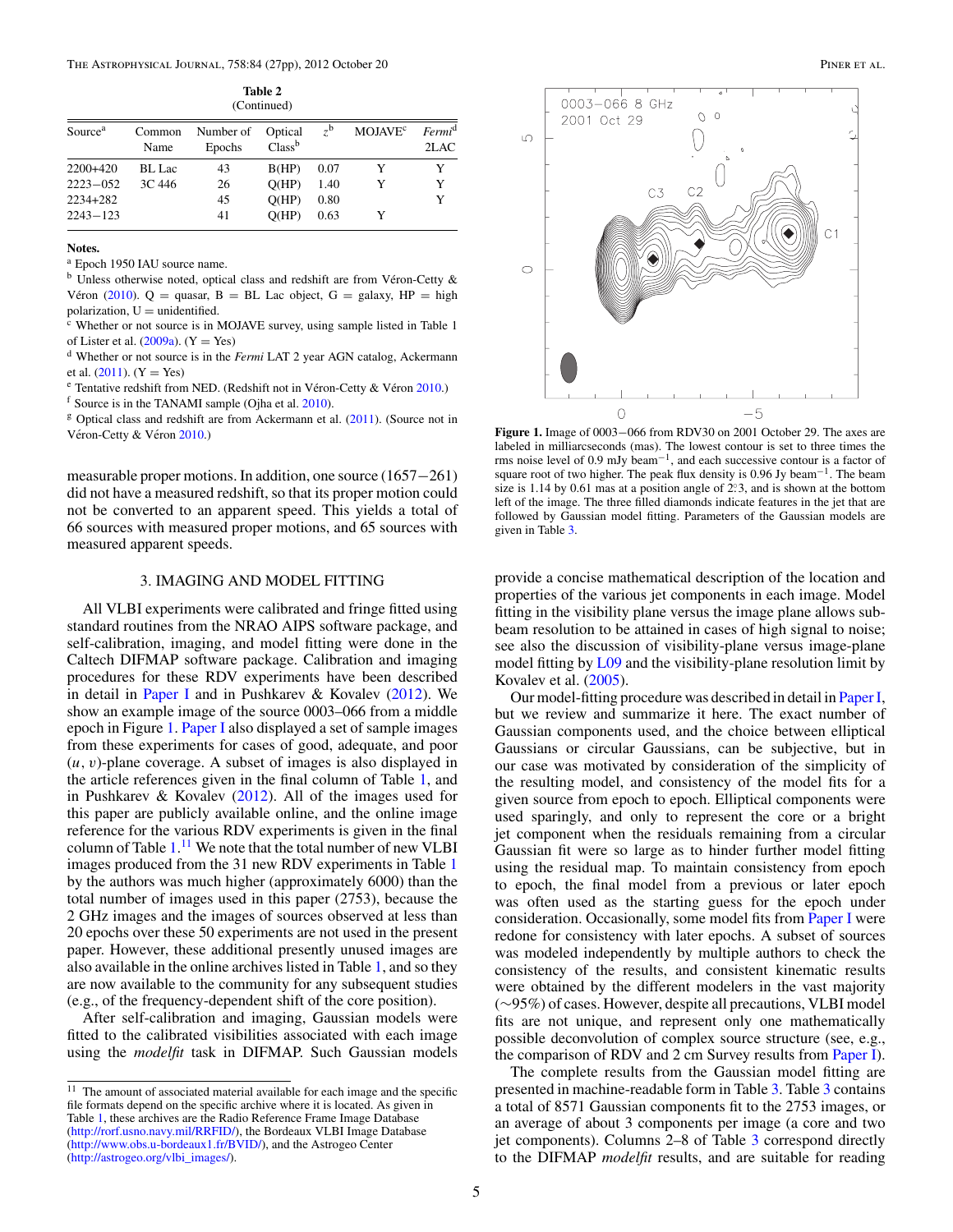<span id="page-7-0"></span>

|          |           |            |                        |                           |       | Gaussian Models                |      |         |                |                            |                            |                                          |
|----------|-----------|------------|------------------------|---------------------------|-------|--------------------------------|------|---------|----------------|----------------------------|----------------------------|------------------------------------------|
| Source   | S<br>(Jy) | r<br>(mas) | P.A.<br>$(\text{deg})$ | $\boldsymbol{a}$<br>(mas) | (b/a) | $P.A._{maj}$<br>$(\text{deg})$ | Type | Epoch   | Comp.          | $a_{\text{beam}}$<br>(mas) | $b_{\text{beam}}$<br>(mas) | $\theta_{\text{beam}}$<br>$(\text{deg})$ |
| (1)      | (2)       | (3)        | (4)                    | (5)                       | (6)   | (7)                            | (8)  | (9)     | (10)           | (11)                       | (12)                       | (13)                                     |
| 0003–066 | 1.599     | 0.079      | 148.3                  | 0.633                     | 0.387 | $-16.3$                        |      | 1995.78 | $\overline{0}$ | 2.29                       | 0.95                       | $-1.1$                                   |
|          | 0.645     | 1.040      | $-60.5$                | 1.384                     | 1.000 | 0.0                            |      |         | 99             |                            |                            |                                          |
|          | 0.156     | 5.145      | $-74.5$                | 3.222                     | 1.000 | 0.0                            |      |         |                |                            |                            |                                          |
|          | 1.209     | 0.032      | 114.2                  | 0.529                     | 0.000 | 21.2                           |      | 1997.08 | $\overline{0}$ | 2.03                       | 0.75                       | $-5.8$                                   |
|          | 0.225     | 0.786      | $-48.9$                | 0.520                     | 1.000 | 0.0                            |      |         | 3              |                            |                            |                                          |
|          | 0.194     | 2.131      | $-71.1$                | 1.416                     | 1.000 | 0.0                            |      |         | $\overline{c}$ |                            |                            |                                          |
|          | 0.083     | 5.586      | $-75.2$                | 2.455                     | 1.000 | 0.0                            |      |         |                |                            |                            |                                          |

**Table 3**

**Notes.** Columns are as follows: Column 1: B1950 source name. Column 2: flux density in Janskys. Columns 3 and 4: *r* and P.A. (position angle) are the polar coordinates of the Gaussian center. Position angle is measured from north through east. Columns 5–7: *a* and *b* are the FWHM of the major and minor axes of the Gaussian, and P.A.<sub>maj</sub> is the position angle of the major axis.  $(b/a)$  and P.A.<sub>maj</sub> are set to 1.0 and 0.0 for circular components, respectively. Column 8: component type for the DIFMAP "modelfit" command. Type 1 indicates a Gaussian component. Type 0 indicates a delta function. Column 9: epoch of observation. Column 10: component identification. Component "0" indicates the presumed core. Other components are numbered from 1 to 11, from the outermost component inward. A component ID of "99" indicates a flagged component not used in the analysis. Columns 11–13: *a*beam, *b*beam, and *θ*beam are the major axis FWHM, minor axis FWHM, and position angle of the major axis of the naturally weighted restoring beam (uvweight 0,−1 in DIFMAP).

(This table is available in its entirety in a machine-readable form in the online journal. A portion is shown here for guidance regarding its form and content.)

directly into DIFMAP with the *rmodel* command. Positions of components in Table 3 have not been shifted to place the core at the origin, so that the positions in Table 3 correspond directly to positions on the publicly available images. Note that the flux density measurements in Column 2 are not highly accurate in the case of relatively closely spaced components, where the division of flux density between the components can be ambiguous.

After model fitting all epochs for a given source, jet components needed to be cross-identified from epoch to epoch in order to study their kinematics. This component identification is given in Column 10 of Table 3. A component identification of "0" indicates the presumed core. Other components are numbered from 1 to 11, from the outermost component inward. A component ID of "99" indicates an unidentified component not used in the analysis. We identify the core in each source as the compact component at the end of the one-sided jet structure often, but not always, it is also the brightest component. As noted above, we excluded sources known to show two-sided VLBI structures at these scales. Jet component identifications were made based on consistency in flux, radial position, position angle, and size from epoch to epoch. With the large number of epochs per source used here, and their close time spacing, such identifications are expected to be robust. In cases where a model component could not be directly identified with model components seen at other epochs, it was given an identification of "99" in Table 3 to flag it as a model component not used in the analysis. This typically happened when a somewhat lower resolution image blended together what was seen as two separate components in other model fits (a "merger"), or when a lowdynamic-range component was detected in only a few images with a poorly constrained position.

Some overall statistics for the fits in Table 3 are given below. Of the total of 8571 components, 2753 are core components while 5818 are jet components. About 84% of the components (7205) are circular Gaussians, while about 16% (1366) are elliptical Gaussians. Of the 1366 elliptical Gaussians, 1277 (about 93%) have been used to represent core components, while only 89 (about 7%) are used to represent jet components. This means that about 46% of the core components are represented by ellipses, while only about 2% of the jet components are



**Figure 2.** Histogram of the misalignment between the major axis position angle of elliptical core components and the position angle of the closest downstream jet component.

represented by ellipses. When the core is modeled by an elliptical component, then the position angle of the major axis tends to align with the jet position angle, as shown in Figure 2. This figure shows a histogram of the difference between the major axis position angle of elliptical core components and the position angle of the closest downstream jet component, for the 1125 elliptical core components with a downstream jet component modeled at the same epoch. The excess at small misalignments is clear, suggesting that the elliptical core components are modeling the beginning of the elongated jet structure. A similar result was found for elliptical core components by Kovalev et al. [\(2005\)](#page-28-0) for the 2 cm Survey.

Of the 5818 jet components in Table 3, 5069 (about 87%) have been identified with a specific component identification in Column 10 of Table 3, while 749 (about 13%) are unidentified (an ID of "99" in Column 10). There are a total of 225 unique jet components with at least four epochs of observation (which we require for the kinematic analysis) identified in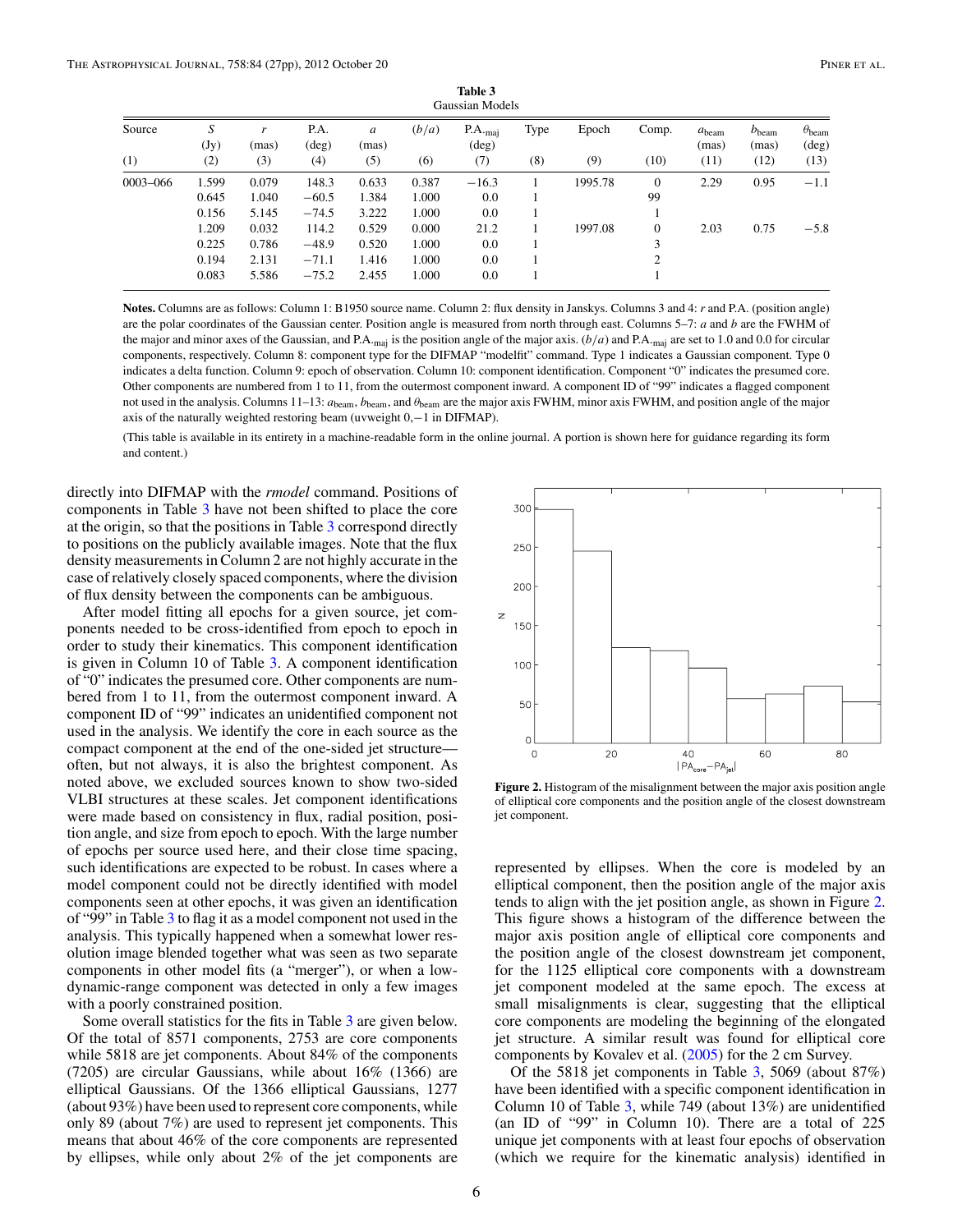**Table 4** MOJAVE and RDV Survey Comparison

<span id="page-8-0"></span>

| Property                                         | MOJAVE <sup>a</sup> | RDV  |
|--------------------------------------------------|---------------------|------|
| Total number of sources                          | 135                 | 68   |
| Number of sources with proper motion             | 127                 | 66   |
| Total number of images                           | 2424                | 2753 |
| Total time span (years)                          | 13                  | 10   |
| Mean time gap between images of a source (years) | 0.7                 | 0.2  |
| Number of jet components                         | 526                 | 225  |

Note.<sup>a</sup> Using published images and kinematics from the MOJAVE survey from Lister et al. [\(2009a,](#page-28-0) [2009b\)](#page-28-0).

66 sources in Table [3.](#page-7-0) With 5069 total observations of identified jet components, this gives a mean of about 23 observations of each of the 225 unique components.

Table 4 shows a comparison of some of the important properties of the RDV survey compared with the MOJAVE survey as published by Lister et al. [\(2009a,](#page-28-0) [2009b\)](#page-28-0). While the total image count is similar between the two surveys, the MOJAVE survey has studied about twice the number of sources, and has about twice the total number of components as the RDV survey. However, the RDV survey has a higher mean number of images per source, and a lower mean time gap between the images, both of which are useful for studying the jet kinematics including acceleration analysis.

#### 4. APPARENT SPEEDS

#### *4.1. Fitting Methods*

We performed two types of fits to each of the 225 components' position-versus-time data in order to study the jet kinematics. The first fit was a linear fit to *r* versus*t*, with two free parameters. These fits yield a proper motion as the rate of change in *r*, equal to the slope of the best-fit line on a separation versus time plot, and they allow for a direct comparison with the apparent speed measurements from [Paper I.](#page-28-0)

The second type of fit was a second-order polynomial fit to  $x(t)$  and  $y(t)$  separately for each component, and provides information on the apparent acceleration of each component. The nonlinear fitting method used here is identical to that described by Homan et al.  $(2001)$ , and subsequently used in the acceleration measurements for the MOJAVE survey by [L09](#page-28-0) and [H09.](#page-28-0) We use the same parameterization for the fits as Homan et al. [\(2001\)](#page-28-0) and [H09,](#page-28-0) allowing for direct comparison of our results with the MOJAVE acceleration results. We summarize this nonlinear fitting method below.

In these nonlinear fits, there are three fit parameters for both  $x(t)$  and  $y(t)$ , for a total of six free parameters for each component. The vector proper motion for each fit is defined from the average proper motions in the *x* and *y* directions  $(\mu_x \text{ and } \mu_y)$ , or equivalently the proper motion vector at the midtime  $t_{\text{mid}} = (t_i + t_f)/2$ , where  $t_i$  and  $t_f$  are the times of the initial and final observation of the component, respectively. The magnitude of this average proper motion vector is denoted  $\mu$ , and the direction of this average proper motion vector is denoted *φ*. The magnitude  $\mu$  is then converted to the observed apparent speed,  $\beta_{\text{app}}$ . The quantity  $|P.A. - \phi|$  gives the difference between the weighted mean position angle P.A. of the component and the direction of its average apparent velocity vector.

The apparent angular acceleration is computed from *x*¨ and *y* ( $\mu_r$  and  $\mu_v$ ). This apparent angular acceleration is resolved into two components parallel and perpendicular to the nominal velocity direction  $\phi$ . These two components are denoted by  $\mu_{\parallel}$  and  $\mu_{\perp}$ , and they represent the apparent angular acceleration due to changes in apparent speed and due to changes in direction, respectively. To more easily compare apparent accelerations among high- and low-speed jets, the relative parallel acceleration is defined as

$$
\dot{\eta}_{\parallel} \equiv \dot{\beta}_{\parallel \text{app}} / \beta_{\text{app}} = (1 + z)\dot{\mu}_{\parallel} / \mu, \tag{2}
$$

and the relative perpendicular acceleration is defined as

$$
\dot{\eta}_{\perp} \equiv \beta_{\perp app} / \beta_{app} = (1+z)\dot{\mu}_{\perp} / \mu. \tag{3}
$$

Thus, a component with a relative parallel acceleration of 0.1, for example, has an apparent speed that is increasing at a rate of 10% per year; note also that relative acceleration defined in this fashion has dimensions of inverse time. These fits assume a constant acceleration over the time span of observation of the component, although we cannot exclude the possibility that more complicated and time variable accelerations may also act.

For both fitting methods (the linear and the nonlinear), the errors on the position measurements were assigned according to the method described by Homan et al. [\(2001\)](#page-28-0) and subsequently used by [L09](#page-28-0) and [H09.](#page-28-0) This method uses the scatter of the data points about the fit to assign a constant error to each point, such that the reduced  $\chi^2$  of the fit has a value of 1.0. This differs from the beam-based method for assigning positional errors that we used in [Paper I.](#page-28-0) The new method has the disadvantage that the reduced  $\chi^2$  value cannot be used to determine the suitability of the chosen model, but under the assumption that the model is appropriate it does yield good uncertainties for the model parameters. It also addresses in a straightforward manner the well-known problem in VLBI model fitting that with a large number of position measurements, there is no method for obtaining robust and statistically accurate uncertainties that will work for all components in a data set, and that will take into account both errors caused by measurement uncertainties in the visibilities and systematic effects due to changes in the number and shape of model components, or effects introduced during calibration and imaging.

The results of the linear fits are presented in Table [5,](#page-9-0) and shown in the form of separation versus time plots in Figure [3.](#page-19-0) Table [5](#page-9-0) of this paper is similar to Table 4 of [Paper I,](#page-28-0) but there are on average about four times as many data points per component in this paper compared to [Paper I.](#page-28-0) Thus, we have dropped the "Quality Code" that we associated with each component in [Paper I,](#page-28-0) as now essentially all of the fits are of Good or Excellent quality, as defined in that paper. Table [5](#page-9-0) gives the mean flux density and weighted mean separation of each component, the radial proper motion and apparent speed, and the fitted epoch when the component separated from the core, for components that have a proper motion significance above 3*σ*. The complete set of 66 plots in Figure  $3$  is available in the online journal. The linear fits in Table [5](#page-9-0) are presented mainly for consistency with [Paper I;](#page-28-0) however, most of the subsequent analysis in this paper uses the results from the nonlinear fits from Table [6.](#page-13-0)

The results of the nonlinear fits to each of the 225 components are presented in Table [6,](#page-13-0) and are shown graphically in Figure [4,](#page-19-0) in the form of second-order polynomial fits to both  $x(t)$  and  $y(t)$  for each component in Table [6.](#page-13-0) The complete set of 225 plots in Figure [4](#page-19-0) is available in the online journal. Note that no entries are given in Columns 9 through 14 of Table [6](#page-13-0) if the error in the fitted direction of motion is *>*90◦. This generally results from components that are nearly stationary, so that the direction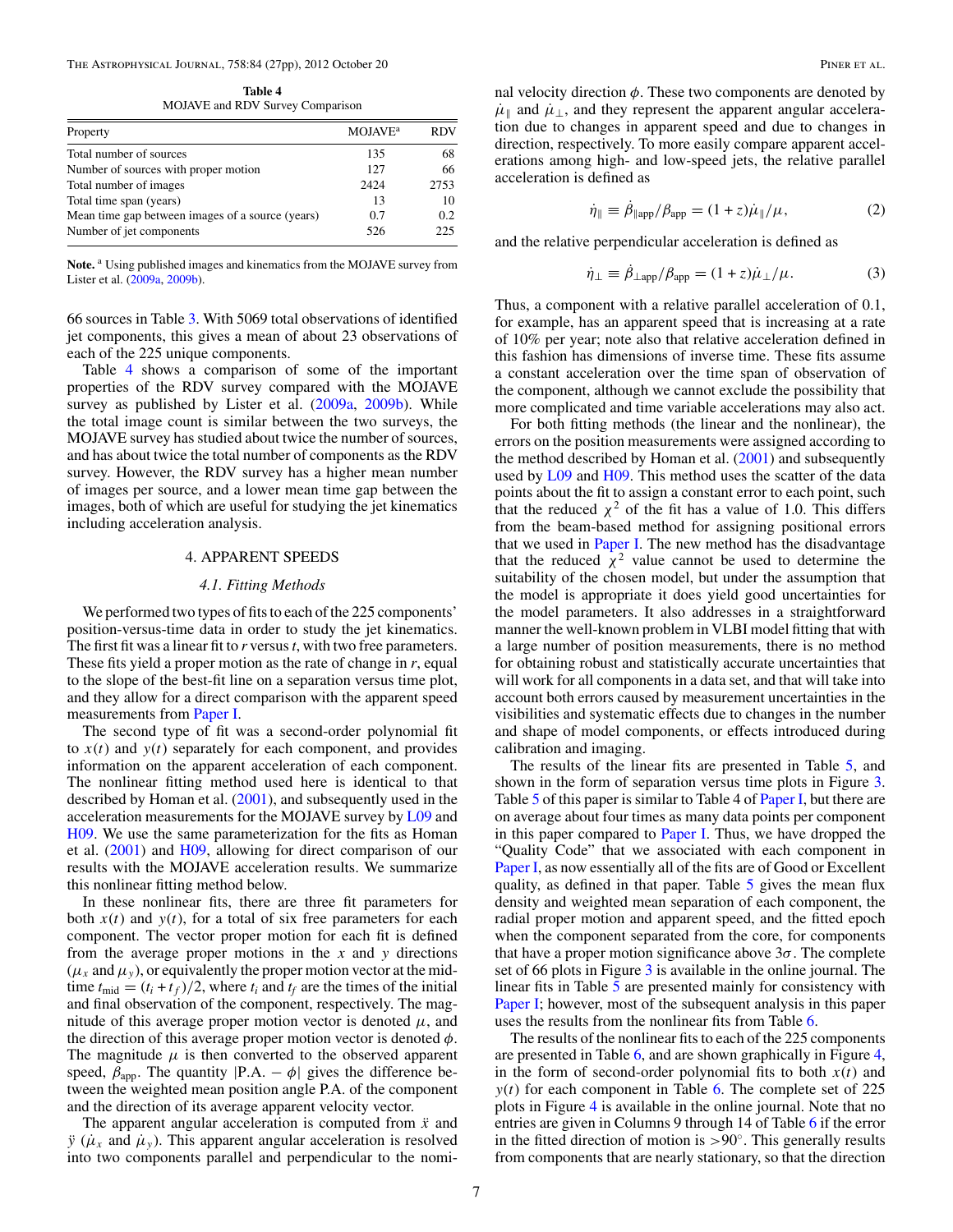**Table 5** Apparent Component Speeds from Linear Fits

<span id="page-9-0"></span>

| Source       | Comp.                          | $\langle S \rangle$ | $\langle r \rangle$<br>(mas)       | $\mu$<br>$(\mu$ as yr <sup>-1</sup> ) | $\beta_{app}$                     | $t_0^{\text{a}}$                         |
|--------------|--------------------------------|---------------------|------------------------------------|---------------------------------------|-----------------------------------|------------------------------------------|
| (1)          | (2)                            | (Jy)<br>(3)         | (4)                                | (5)                                   | (6)                               | (yr)<br>(7)                              |
| 0003-066     | $\mathbf{1}$                   |                     |                                    |                                       |                                   |                                          |
|              | $\mathfrak{2}$                 | 0.138<br>0.158      | $6.25 \pm 0.04$<br>$3.03 \pm 0.08$ | $144 \pm 18$<br>$159 \pm 40$          | $3.1 \pm 0.4$<br>$3.5 \pm 0.9$    | $1957.02 \pm 5.36$<br>$1981.23 \pm 5.10$ |
|              | 3                              | 0.199               | $1.09 \pm 0.02$                    | $72 \pm 11$                           | $1.6 \pm 0.2$                     | $1985.24 \pm 2.31$                       |
| $0014 + 813$ | $\mathbf{1}$                   | 0.006               | $9.39 \pm 0.07$                    | $45 \pm 34$                           | $4.9 \pm 3.6$                     | $\ldots$                                 |
|              | $\overline{c}$                 | 0.010               | $5.36 \pm 0.06$                    | $28 \pm 30$                           | $3.0 \pm 3.2$                     | .                                        |
|              | 3                              | 0.113               | $0.67 \pm 0.01$                    | $-5 \pm 4$                            | $-0.6 \pm 0.4$                    | .                                        |
| $0048 - 097$ | $\mathbf{1}$                   | 0.008               | $3.09 \pm 0.36$                    | $-79 \pm 183$                         | $-2.9 \pm 6.7$                    | .                                        |
|              | 3                              | 0.022               | $0.60 \pm 0.04$                    | $32 \pm 53$                           | $1.2 \pm 1.9$                     | .                                        |
|              | $\overline{4}$<br>5            | 0.063<br>0.137      | $0.86\pm0.09$                      | $339 \pm 191$                         | $12.4 \pm 7.0$<br>$6.5 \pm 2.6$   | .                                        |
| $0059 + 581$ | $\mathbf{1}$                   | 0.026               | $0.67 \pm 0.06$<br>$2.51 \pm 0.04$ | $178 \pm 70$<br>$-24\pm20$            | $-0.9 \pm 0.7$                    | .                                        |
|              | $\mathfrak{2}$                 | 0.036               | $1.35 \pm 0.03$                    | $43 \pm 16$                           | $1.6 \pm 0.6$                     | .<br>.                                   |
|              | 3                              | 0.091               | $0.65 \pm 0.02$                    | $-2 \pm 16$                           | $-0.1 \pm 0.6$                    | $\ddotsc$                                |
|              | $\overline{4}$                 | 0.102               | $0.57 \pm 0.01$                    | $103\pm8$                             | $3.8 \pm 0.3$                     | $1995.13 \pm 0.42$                       |
|              | 5                              | 1.666               | $0.16 \pm 0.01$                    | $67 \pm 59$                           | $2.5 \pm 2.2$                     | $\ldots$                                 |
| $0104 - 408$ | $\mathbf{1}$                   | 0.076               | $2.36 \pm 0.15$                    | $37 \pm 69$                           | $1.3 \pm 2.3$                     | .                                        |
|              | $\overline{c}$                 | 0.218               | $0.53 \pm 0.05$                    | $78 \pm 26$                           | $2.6 \pm 0.9$                     | $1994.13 \pm 2.56$                       |
| 0119+041     | $\mathbf{1}$                   | 0.314               | $0.73 \pm 0.02$                    | $39 \pm 9$                            | $1.5 \pm 0.3$                     | $1981.16 \pm 4.47$                       |
| $0119 + 115$ | $\mathbf{1}$                   | 0.023               | $20.33 \pm 0.11$                   | $284 \pm 143$                         | $9.5 \pm 4.8$                     | $\ldots$                                 |
|              | $\sqrt{2}$<br>3                | 0.009               | $14.24 \pm 0.08$                   | $61 \pm 93$                           | $2.0 \pm 3.1$                     | $\cdots$                                 |
|              | $\overline{\mathbf{4}}$        | 0.105<br>0.247      | $1.64 \pm 0.05$<br>$1.39 \pm 0.04$ | $242 \pm 23$<br>$317 \pm 43$          | $8.1 \pm 0.8$<br>$10.6 \pm 1.4$   | $1993.53 \pm 0.65$<br>$1998.15 \pm 0.61$ |
| 0133+476     | 1                              | 0.052               | $2.61 \pm 0.04$                    | $-9 \pm 16$                           | $-0.4\pm0.8$                      | $\cdots$                                 |
|              | $\overline{c}$                 | 0.087               | $1.07 \pm 0.03$                    | $58 \pm 18$                           | $2.7 \pm 0.9$                     | $1982.36 \pm 6.50$                       |
|              | 3                              | 0.176               | $0.53 \pm 0.02$                    | $31 \pm 9$                            | $1.5 \pm 0.4$                     | $1983.58 \pm 5.38$                       |
| $0201 + 113$ | $\mathbf{1}$                   | 0.034               | $1.46 \pm 0.04$                    | $19 \pm 19$                           | $2.1 \pm 2.1$                     | $\cdots$                                 |
|              | $\overline{c}$                 | 0.114               | $1.21 \pm 0.01$                    | $31 \pm 6$                            | $3.4 \pm 0.7$                     | $1960.65 \pm 8.65$                       |
| $0202 + 149$ | $\mathbf{1}$                   | 0.215               | $4.81 \pm 0.02$                    | $-113 \pm 9$                          | $-2.8 \pm 0.2$                    | $\ddotsc$                                |
|              | $\overline{c}$                 | 0.462               | $0.60 \pm 0.02$                    | $98 \pm 17$                           | $2.5 \pm 0.4$                     | $1993.01 \pm 1.07$                       |
|              | 3                              | 1.234               | $0.52 \pm 0.05$                    | $101\pm71$                            | $2.5 \pm 1.8$                     | .                                        |
| 0229+131     | $\mathbf{1}$<br>$\overline{c}$ | 0.010               | $7.46 \pm 0.24$                    | $132 \pm 116$                         | $11.2 \pm 9.8$                    | $\ddotsc$                                |
|              | 3                              | 0.010<br>0.043      | $3.18 \pm 0.08$<br>$2.78 \pm 0.11$ | $-193 \pm 109$<br>$327 \pm 35$        | $-16.4 \pm 9.2$<br>$27.8 \pm 3.0$ | $\ldots$<br>$1990.23 \pm 0.93$           |
|              | $\overline{4}$                 | 0.065               | $1.77 \pm 0.04$                    | $55 \pm 26$                           | $4.6 \pm 2.2$                     | $\ldots$                                 |
|              | 5                              | 0.151               | $0.51 \pm 0.02$                    | $11 \pm 13$                           | $1.0 \pm 1.1$                     | $\ddotsc$                                |
|              | 6                              | 0.515               | $0.24 \pm 0.02$                    | $-100 \pm 47$                         | $-8.5 \pm 4.0$                    | $\cdots$                                 |
| 0234+285     | 1                              | 0.140               | $6.03 \pm 0.08$                    | $445 \pm 50$                          | $26.9 \pm 3.1$                    | $1985.34 \pm 1.56$                       |
|              | $\mathfrak{2}$                 | 0.211               | $4.01 \pm 0.03$                    | $298 \pm 12$                          | $18.0 \pm 0.8$                    | $1986.69 \pm 0.57$                       |
|              | $\mathfrak{Z}$                 | 0.093               | $1.03 \pm 0.04$                    | $48 \pm 25$                           | $2.9 \pm 1.5$                     | $\ddotsc$                                |
|              | $\overline{4}$                 | 0.196               | $0.45 \pm 0.01$                    | $31 \pm 14$                           | $1.9 \pm 0.8$                     | $\ldots$                                 |
|              | 5                              | 0.816               | $0.33 \pm 0.02$                    | $117 \pm 39$                          | $7.1 \pm 2.4$                     | $2000.55 \pm 1.06$                       |
| $0336 - 019$ | $\mathbf{1}$<br>2              | 0.024<br>0.025      | $5.97 \pm 0.22$<br>$3.63 \pm 0.09$ | $14 \pm 136$<br>$85 \pm 95$           | $0.7 \pm 6.3$<br>$3.9 \pm 4.4$    | $\cdots$                                 |
|              | 3                              | 0.082               | $2.94 \pm 0.05$                    | $187 \pm 22$                          | $8.7 \pm 1.0$                     | $\ldots$<br>$1984.39 \pm 1.91$           |
|              | $\overline{\mathcal{A}}$       | 0.270               | $1.50 \pm 0.03$                    | $123 \pm 15$                          | $5.7 \pm 0.7$                     | $1987.30 \pm 1.52$                       |
|              | 5                              | 0.444               | $0.93 \pm 0.02$                    | $277 \pm 14$                          | $12.9 \pm 0.7$                    | $1998.40 \pm 0.18$                       |
|              | 6                              | 0.762               | $0.35 \pm 0.04$                    | $74 \pm 41$                           | $3.4 \pm 1.9$                     | $\ldots$                                 |
| $0402 - 362$ | $\mathbf{1}$                   | 0.044               | $2.76 \pm 0.11$                    | $174 \pm 69$                          | $11.8 \pm 4.6$                    | $\ldots$                                 |
|              | $\mathfrak{2}$                 | 0.304               | $0.79 \pm 0.04$                    | $109 \pm 20$                          | $7.3 \pm 1.4$                     | $1993.05 \pm 1.41$                       |
| 0430+052     | $\mathbf{1}$                   | 0.272               | $5.57 \pm 0.06$                    | $1455 \pm 83$                         | $2.9 \pm 0.2$                     | $1994.40 \pm 0.22$                       |
|              | $\mathfrak{2}$                 | 0.801               | $2.48 \pm 0.04$                    | $1728 \pm 52$                         | $3.5 \pm 0.1$                     | $1996.80 \pm 0.04$                       |
|              | 3<br>4                         | 0.426               | $2.27 \pm 0.08$                    | $1835 \pm 181$                        | $3.7 \pm 0.4$<br>$4.3 \pm 0.2$    | $1997.40 \pm 0.12$<br>$1998.07 \pm 0.22$ |
|              | 5                              | 0.131<br>0.373      | $8.76 \pm 0.12$<br>$5.31 \pm 0.05$ | $2142 \pm 113$<br>$1903 \pm 62$       | $3.8 \pm 0.1$                     | $1999.48 \pm 0.09$                       |
| 0454-234     | 1                              | 0.151               | $0.85 \pm 0.05$                    | $-12 \pm 21$                          | $-0.7 \pm 1.1$                    | $\ldots$                                 |
| 0458-020     | 1                              | 0.070               | $4.57 \pm 0.07$                    | $296 \pm 35$                          | $26.6 \pm 3.1$                    | $1984.97 \pm 1.85$                       |
|              | $\mathfrak{2}$                 | 0.121               | $1.78 \pm 0.05$                    | $198 \pm 23$                          | $17.8 \pm 2.1$                    | $1991.21 \pm 1.06$                       |
| 0528+134     | $\mathbf{1}$                   | 0.090               | $3.66 \pm 0.04$                    | $75 \pm 19$                           | $6.4 \pm 1.6$                     | $1951.52 \pm 13.05$                      |
|              | 2                              | 0.266               | $1.43 \pm 0.02$                    | $125\pm11$                            | $10.7 \pm 0.9$                    | $1989.09 \pm 0.99$                       |
|              | 3                              | 0.564               | $0.46 \pm 0.01$                    | $5 \pm 7$                             | $0.4 \pm 0.6$                     | $\ldots$                                 |
|              | $\overline{\mathcal{A}}$       | 1.166               | $0.23 \pm 0.04$                    | $201 \pm 133$                         | $17.1 \pm 11.3$                   | .                                        |
| 0537-441     | $\mathbf{1}$                   | 0.186               | $2.50 \pm 0.07$                    | $-3 \pm 27$                           | $-0.2 \pm 1.3$                    | .                                        |
| $0552 + 398$ | $\overline{c}$<br>$\mathbf{1}$ | 0.621<br>1.076      | $0.97 \pm 0.14$<br>$0.65 \pm 0.00$ | $34 \pm 262$<br>$-5 \pm 1$            | $1.6 \pm 12.7$<br>$-0.4 \pm 0.1$  | $\ldots$                                 |
|              |                                |                     |                                    |                                       |                                   | $\ldots$                                 |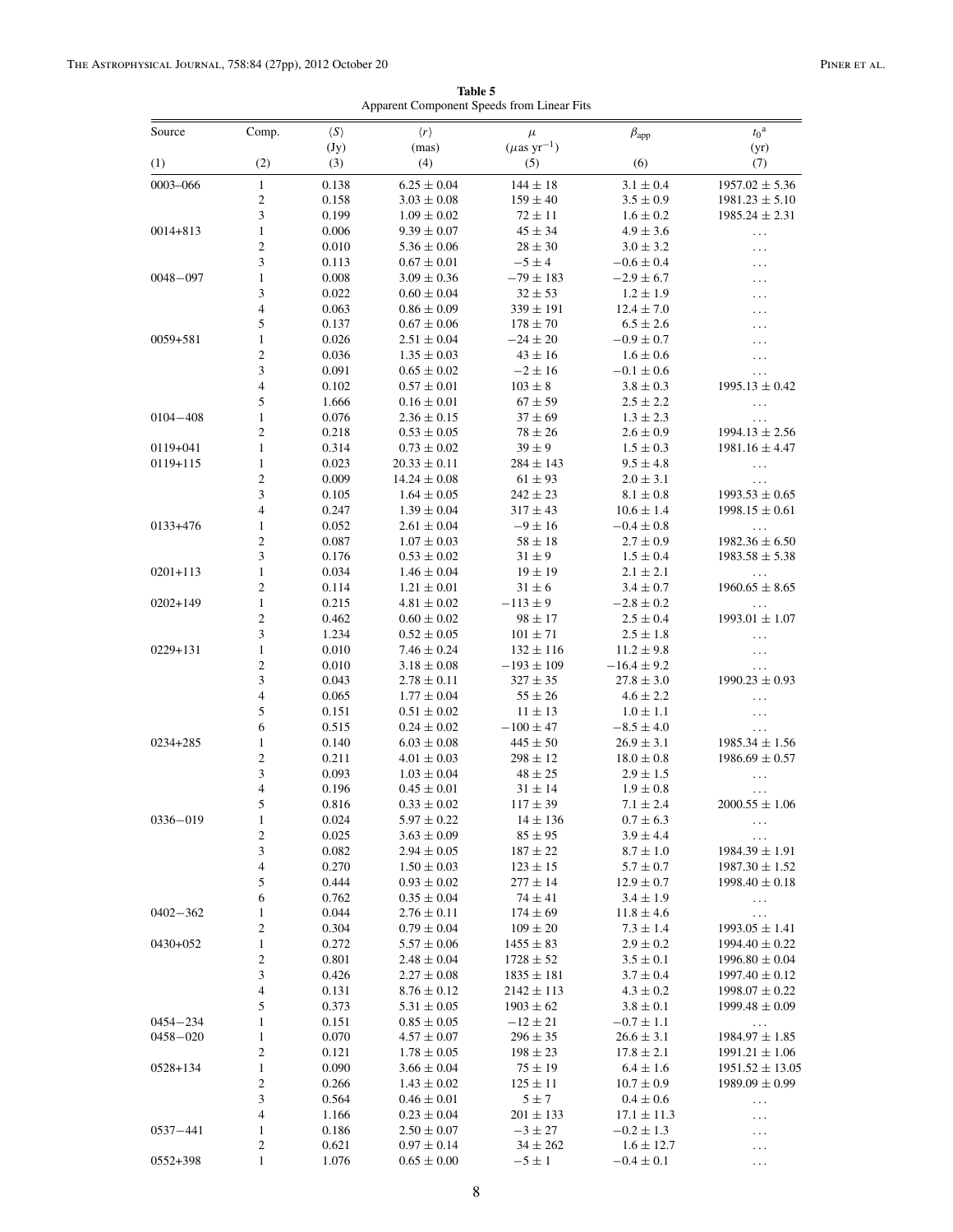|                          |                                |                     |                                    | (Continued)                           |                                  |                                          |
|--------------------------|--------------------------------|---------------------|------------------------------------|---------------------------------------|----------------------------------|------------------------------------------|
| Source                   | Comp.                          | $\langle S \rangle$ | $\langle r \rangle$<br>(mas)       | $\mu$<br>$(\mu$ as yr <sup>-1</sup> ) | $\beta_{\rm app}$                | $t_0^{\rm a}$                            |
| (1)                      | (2)                            | (Jy)<br>(3)         | (4)                                | (5)                                   | (6)                              | (yr)<br>(7)                              |
| $0642 + 449$             | $\mathbf{1}$                   | 0.012               | $3.41 \pm 0.06$                    | $-5 \pm 27$                           | $-0.5 \pm 2.9$                   | $\ldots$                                 |
|                          | 3                              | 0.708               | $0.28 \pm 0.01$                    | $-8 \pm 3$                            | $-0.9 \pm 0.3$                   | $\cdots$                                 |
| $0727 - 115$             | $\mathbf{1}$                   | 0.181               | $2.21 \pm 0.05$                    | $37 \pm 20$                           | $2.7 \pm 1.5$                    | .                                        |
|                          | $\overline{c}$                 | 0.253               | $0.70 \pm 0.08$                    | $66 \pm 69$                           | $4.8 \pm 5.0$                    | .                                        |
|                          | 3                              | 1.028               | $0.27 \pm 0.02$                    | $7 \pm 10$                            | $0.5 \pm 0.7$                    | $\ldots$                                 |
| 0804+499                 | $\mathbf{1}$                   | 0.011               | $2.59\pm0.08$                      | $69 \pm 60$                           | $4.7 \pm 4.1$                    | $\ldots$                                 |
|                          | $\sqrt{2}$                     | 0.080               | $1.12 \pm 0.02$                    | $55 \pm 9$                            | $3.7 \pm 0.6$                    | $1979.94 \pm 3.27$                       |
|                          | $\ensuremath{\mathfrak{Z}}$    | 0.070               | $0.30 \pm 0.02$                    | $-19 \pm 12$                          | $-1.3 \pm 0.8$                   | $\ldots$                                 |
| $0823 + 033$             | $\mathbf{1}$<br>$\sqrt{2}$     | 0.015               | $9.80 \pm 0.21$                    | $655 \pm 235$                         | $19.9 \pm 7.1$<br>$3.7 \pm 1.9$  | $\ldots$                                 |
|                          | $\mathfrak{Z}$                 | 0.038<br>0.090      | $4.05 \pm 0.08$<br>$2.62 \pm 0.03$ | $122 \pm 63$<br>$-13 \pm 14$          | $-0.4 \pm 0.4$                   | $\ddotsc$                                |
|                          | $\overline{4}$                 | 0.164               | $1.02 \pm 0.02$                    | $59 \pm 11$                           | $1.8 \pm 0.3$                    | $1982.21 \pm 3.43$                       |
|                          | 5                              | 0.106               | $0.59 \pm 0.03$                    | $131 \pm 38$                          | $4.0 \pm 1.1$                    | $1997.89 \pm 1.41$                       |
|                          | 6                              | 0.304               | $0.33 \pm 0.02$                    | $-58 \pm 65$                          | $-1.8 \pm 2.0$                   | $\ldots$                                 |
| 0851+202                 | $\mathbf{1}$                   | 0.023               | $3.61 \pm 0.12$                    | $40 \pm 84$                           | $0.8 \pm 1.6$                    | .                                        |
|                          | $\mathbf{2}$                   | 0.104               | $2.55 \pm 0.07$                    | $344 \pm 27$                          | $6.7 \pm 0.5$                    | $1992.84 \pm 0.58$                       |
|                          | $\mathfrak{Z}$                 | 0.125               | $1.21 \pm 0.03$                    | $230 \pm 32$                          | $4.5 \pm 0.6$                    | $1994.10 \pm 0.75$                       |
|                          | $\overline{4}$                 | 0.364               | $0.92 \pm 0.03$                    | $199 \pm 16$                          | $3.9 \pm 0.3$                    | $1996.66 \pm 0.38$                       |
|                          | 5                              | 0.420               | $0.67 \pm 0.03$                    | $258 \pm 25$                          | $5.0 \pm 0.5$                    | $1999.85 \pm 0.25$                       |
| $0919 - 260$             | $\mathbf{1}$                   | 0.020               | $6.14 \pm 0.09$                    | $146 \pm 43$                          | $13.2 \pm 3.9$                   | $1957.71 \pm 13.52$                      |
|                          | $\overline{c}$                 | 0.038               | $2.02 \pm 0.21$                    | $-137 \pm 172$                        | $-12.4 \pm 15.5$                 | $\ldots$                                 |
|                          | $\mathfrak{Z}$                 | 0.118               | $1.39 \pm 0.04$                    | $121 \pm 16$                          | $10.9 \pm 1.4$                   | $1988.74 \pm 1.57$                       |
| $0920 - 397$             | $\mathbf{1}$<br>$\mathbf{2}$   | 0.058<br>0.094      | $6.45 \pm 0.32$<br>$4.08 \pm 0.13$ | $390 \pm 199$<br>$256 \pm 50$         | $13.4 \pm 6.9$<br>$8.8 \pm 1.7$  | $\ldots$<br>$1985.15 \pm 3.26$           |
| $0923 + 392$             | $\mathbf{1}$                   | 1.103               | $2.52\pm0.05$                      | 6 ± 44                                | $0.2 \pm 1.7$                    | $\ddotsc$                                |
|                          | $\sqrt{2}$                     | 7.089               | $2.11 \pm 0.02$                    | $52 \pm 9$                            | $2.1 \pm 0.3$                    | $1959.29 \pm 7.07$                       |
|                          | 3                              | 1.851               | $1.46 \pm 0.03$                    | $164 \pm 15$                          | $6.5 \pm 0.6$                    | $1991.62 \pm 0.81$                       |
| 0955+476                 | $\mathbf{1}$                   | 0.014               | $1.10 \pm 0.13$                    | $212 \pm 116$                         | $17.0 \pm 9.3$                   | $\ddotsc$                                |
|                          | $\sqrt{2}$                     | 0.031               | $0.57 \pm 0.05$                    | $84 \pm 36$                           | $6.8 \pm 2.9$                    | $\ldots$                                 |
|                          | 3                              | 0.110               | $0.21 \pm 0.02$                    | $43 \pm 13$                           | $3.5 \pm 1.1$                    | $1997.17 \pm 1.61$                       |
| $1034 - 293$             | $\mathbf{1}$                   | 0.029               | $3.05 \pm 0.23$                    | $130 \pm 151$                         | $2.5 \pm 2.9$                    | $\ldots$                                 |
|                          | $\sqrt{2}$                     | 0.061               | $2.03 \pm 0.04$                    | $212 \pm 20$                          | $4.1 \pm 0.4$                    | $1990.78 \pm 0.92$                       |
|                          | 3                              | 0.101               | $1.31 \pm 0.04$                    | $158 \pm 18$                          | $3.1 \pm 0.3$                    | $1992.20 \pm 0.96$                       |
| $1044 + 719$             | $\overline{4}$<br>$\mathbf{1}$ | 0.299<br>0.034      | $0.53 \pm 0.02$<br>$0.81 \pm 0.06$ | $45 \pm 14$<br>$176 \pm 56$           | $0.9 \pm 0.3$<br>$10.2 \pm 3.3$  | $1989.67 \pm 4.20$<br>$1992.41 \pm 1.63$ |
|                          | $\mathbf{2}$                   | 0.546               | $0.53 \pm 0.01$                    | $79 \pm 4$                            | $4.6 \pm 0.3$                    | $1994.60 \pm 0.38$                       |
| $1101 + 384$             | $\mathbf{1}$                   | 0.016               | $5.38 \pm 0.09$                    | $-79 \pm 41$                          | $-0.2 \pm 0.1$                   | $\ldots$                                 |
|                          | $\sqrt{2}$                     | 0.012               | $2.84 \pm 0.06$                    | $-58 \pm 27$                          | $-0.1\pm0.1$                     |                                          |
|                          | 3                              | 0.027               | $1.46 \pm 0.03$                    | $23 \pm 15$                           | $0.05 \pm 0.03$                  | $\cdots$                                 |
|                          | $\overline{4}$                 | 0.061               | $0.55 \pm 0.02$                    | $2 \pm 9$                             | $0.004 \pm 0.019$                | $\cdots$                                 |
| $1124 - 186$             | $\mathbf{1}$                   | $0.011\,$           | $2.70\pm0.20$                      | $500\pm122$                           | $27.3 \pm 6.7$                   | $1993.11 \pm 1.40$                       |
|                          | $\overline{\mathbf{c}}$        | 0.072               | $0.87 \pm 0.05$                    | $41 \pm 23$                           | $2.3 \pm 1.3$                    | $\cdots$                                 |
| 1128+385                 | $\mathbf{1}$                   | 0.078               | $0.84 \pm 0.02$                    | $-18 \pm 9$                           | $-1.4 \pm 0.7$                   | .                                        |
|                          | $\boldsymbol{2}$               | 0.154               | $0.37 \pm 0.01$                    | $11 \pm 4$                            | $0.9 \pm 0.3$                    |                                          |
| $1144 - 379$             | $\mathbf{1}$                   | 0.046               | $3.75 \pm 0.20$                    | $-80 \pm 151$                         | $-4.4 \pm 8.3$                   | $\ldots$                                 |
|                          | $\boldsymbol{2}$               | 0.150               | $1.12 \pm 0.10$                    | $218 \pm 51$                          | $11.9 \pm 2.8$                   | $1994.14 \pm 1.27$                       |
| $1145 - 071$<br>1156+295 | $\mathbf{1}$<br>$\mathbf{1}$   | 0.103<br>0.049      | $2.20\pm0.01$<br>$7.22 \pm 0.27$   | $52 \pm 6$<br>$-75 \pm 207$           | $3.4 \pm 0.4$<br>$-3.1 \pm 8.5$  | $1958.15 \pm 4.55$                       |
|                          | $\overline{c}$                 | 0.080               | $6.29 \pm 0.08$                    | $636 \pm 37$                          | $26.2 \pm 1.5$                   | $\ddotsc$<br>$1990.38 \pm 0.58$          |
|                          | 3                              | 0.117               | $2.24 \pm 0.11$                    | $494 \pm 49$                          | $20.3 \pm 2.0$                   | $1995.61 \pm 0.46$                       |
|                          | 5                              | 0.209               | $0.56 \pm 0.03$                    | $50 \pm 19$                           | $2.1 \pm 0.8$                    | $\cdots$                                 |
| $1228 + 126$             | $\mathbf{1}$                   | 0.125               | $21.37 \pm 0.29$                   | $-114 \pm 142$                        | $-0.03 \pm 0.04$                 | $\ddots$                                 |
|                          | $\overline{c}$                 | 0.096               | $11.54 \pm 0.24$                   | $63 \pm 120$                          | $0.02 \pm 0.03$                  | .                                        |
|                          | 3                              | 0.108               | $6.57 \pm 0.07$                    | $88 \pm 36$                           | $0.02 \pm 0.01$                  | .                                        |
|                          | $\overline{4}$                 | 0.140               | $2.97 \pm 0.08$                    | $90 \pm 39$                           | $0.02 \pm 0.01$                  | .                                        |
|                          | 5                              | 0.285               | $1.48\pm0.04$                      | $-4 \pm 22$                           | $-0.001 \pm 0.006$               | $\ddotsc$                                |
|                          | 6                              | 0.336               | $0.57 \pm 0.02$                    | $6 \pm 11$                            | $0.001 \pm 0.003$                | $\ldots$                                 |
| 1308+326                 | $\mathbf{1}$                   | 0.534               | $1.74 \pm 0.02$                    | $398 \pm 12$                          | $21.0 \pm 0.6$                   | $1995.96 \pm 0.13$                       |
|                          | $\overline{c}$                 | 0.319               | $1.49 \pm 0.01$                    | $486 \pm 13$                          | $25.6 \pm 0.7$                   | $1999.23 \pm 0.08$                       |
| $1313 - 333$             | $\mathbf{1}$                   | 0.028               | $7.45 \pm 0.07$                    | $704 \pm 115$                         | $42.6 \pm 7.0$                   | $1989.58 \pm 1.78$                       |
|                          | $\overline{c}$<br>3            | 0.049<br>0.121      | $2.02 \pm 0.05$<br>$2.08\pm0.07$   | $383 \pm 68$<br>$497 \pm 34$          | $23.2 \pm 4.1$<br>$30.1 \pm 2.1$ | $1992.65 \pm 0.97$<br>$1996.27 \pm 0.29$ |
| $1334 - 127$             | $\mathbf{1}$                   | 0.175               | $2.78 \pm 0.04$                    | $89 \pm 28$                           | $2.9 \pm 0.9$                    | $1967.95 \pm 10.71$                      |
|                          | $\sqrt{2}$                     | 0.122               | $1.71 \pm 0.04$                    | $225\pm14$                            | $7.2 \pm 0.4$                    | $1993.04 \pm 0.46$                       |
|                          |                                |                     |                                    |                                       |                                  |                                          |

**Table 5** (Continued)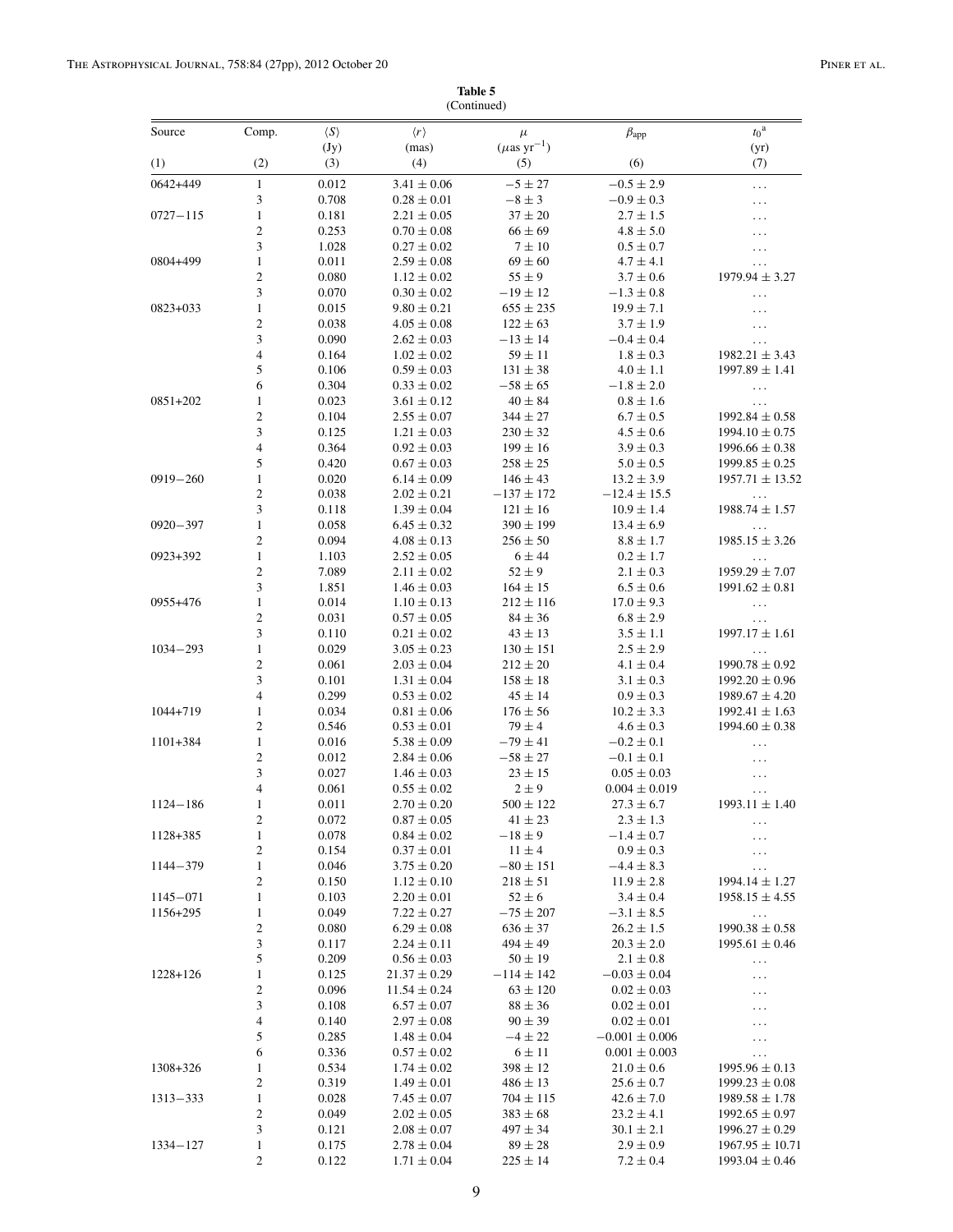|              | Comp.                            |                             |                                    |                                   |                                  | $t_0^{\text{a}}$                          |
|--------------|----------------------------------|-----------------------------|------------------------------------|-----------------------------------|----------------------------------|-------------------------------------------|
| Source       |                                  | $\langle S \rangle$<br>(Jy) | $\langle r \rangle$<br>(mas)       | $\mu$<br>$(\mu\text{as yr}^{-1})$ | $\beta_{app}$                    | (yr)                                      |
| (1)          | (2)                              | (3)                         | (4)                                | (5)                               | (6)                              | (7)                                       |
|              | 3                                | 0.395                       | $0.98\pm0.04$                      | $297\pm44$                        | $9.5 \pm 1.4$                    | $1998.82 \pm 0.50$                        |
| 1357+769     | $\mathbf{1}$                     | 0.008                       | $2.44 \pm 0.20$                    | $79 \pm 71$                       | $5.8 \pm 5.2$                    | $\ldots$                                  |
|              | $\overline{c}$                   | 0.015                       | $1.39 \pm 0.05$                    | $104 \pm 33$                      | $7.6 \pm 2.4$                    | $1987.76 \pm 4.74$                        |
|              | 3                                | 0.034                       | $0.54 \pm 0.02$                    | $93 \pm 12$                       | $6.8 \pm 0.9$                    | $1992.07 \pm 0.75$                        |
|              | $\overline{4}$                   | 0.106                       | $0.21 \pm 0.02$                    | $5 \pm 16$                        | $0.4 \pm 1.2$                    | $\ldots$                                  |
| $1424 - 418$ | $\mathbf{1}$                     | 0.075                       | $2.77 \pm 0.09$                    | $15 \pm 49$                       | $1.1 \pm 3.5$                    | $\ddotsc$                                 |
| 1448+762     | $\mathbf{1}$                     | 0.014                       | $1.57 \pm 0.05$                    | $-4 \pm 39$                       | $-0.2 \pm 1.9$                   | .                                         |
|              | $\overline{c}$<br>3              | 0.077<br>0.144              | $0.96 \pm 0.04$                    | $-60 \pm 33$<br>$-87 \pm 17$      | $-2.9 \pm 1.6$<br>$-4.2 \pm 0.8$ | .                                         |
| $1451 - 375$ | $\mathbf{1}$                     | 0.025                       | $0.54 \pm 0.02$<br>$7.73 \pm 0.44$ | $337 \pm 212$                     | $6.5 \pm 4.1$                    | $\ldots$<br>.                             |
|              | $\overline{c}$                   | 0.090                       | $2.05 \pm 0.16$                    | $293 \pm 72$                      | $5.7 \pm 1.4$                    | $1993.66 \pm 1.82$                        |
| $1514 - 241$ | $\mathbf{1}$                     | 0.061                       | $11.54 \pm 0.49$                   | $2964 \pm 1075$                   | $9.8 \pm 3.6$                    | $\ldots$                                  |
|              | $\overline{c}$                   | 0.058                       | $7.58 \pm 0.21$                    | $1240 \pm 285$                    | $4.1 \pm 0.9$                    | $1992.08 \pm 1.48$                        |
|              | 3                                | 0.124                       | $9.96 \pm 0.19$                    | $1651 \pm 163$                    | $5.5 \pm 0.5$                    | $1995.66 \pm 0.60$                        |
|              | $\overline{\mathcal{L}}$         | 0.115                       | $5.07 \pm 0.20$                    | $1605 \pm 391$                    | $5.3 \pm 1.3$                    | $1998.71 \pm 0.82$                        |
|              | 5                                | 0.405                       | $1.77 \pm 0.08$                    | $556 \pm 160$                     | $1.8 \pm 0.5$                    | $1995.53 \pm 1.00$                        |
| $1606 + 106$ | $\mathbf{1}$                     | 0.015                       | $7.63 \pm 0.06$                    | $4 \pm 30$                        | $0.2 \pm 1.8$                    | $\ddotsc$                                 |
|              | $\overline{c}$                   | 0.035                       | $2.48 \pm 0.05$                    | $88 \pm 22$                       | $5.4 \pm 1.3$                    | $1971.60 \pm 7.41$                        |
|              | 3                                | 0.109                       | $1.53 \pm 0.02$                    | $15 \pm 10$                       | $0.9 \pm 0.6$                    | $\ldots$                                  |
|              | $\overline{4}$                   | 0.250                       | $0.53 \pm 0.02$                    | $-30 \pm 7$                       | $-1.9 \pm 0.5$                   | $\ddotsc$                                 |
| $1611 + 343$ | $\mathbf{1}$<br>$\overline{c}$   | 0.573<br>0.204              | $3.59\pm0.03$<br>$4.03 \pm 0.02$   | $60 \pm 15$<br>$108 \pm 18$       | $4.0 \pm 1.0$<br>$7.2 \pm 1.2$   | $1940.33 \pm 16.37$<br>$1963.53 \pm 6.33$ |
|              | 3                                | 0.350                       | $2.84 \pm 0.01$                    | $25 \pm 4$                        | $1.7 \pm 0.3$                    | $1886.21 \pm 19.59$                       |
|              | $\overline{4}$                   | 0.099                       | $1.38 \pm 0.03$                    | $183 \pm 18$                      | $12.3 \pm 1.2$                   | $1992.17 \pm 0.73$                        |
|              | 5                                | 0.386                       | $0.73 \pm 0.01$                    | $214 \pm 8$                       | $14.3 \pm 0.6$                   | $1997.78 \pm 0.13$                        |
|              | 6                                | 0.730                       | $0.49 \pm 0.03$                    | $333 \pm 55$                      | $22.3 \pm 3.7$                   | $2001.49 \pm 0.25$                        |
| $1622 - 253$ | $\mathbf{1}$                     | 0.039                       | $2.69 \pm 0.09$                    | $43 \pm 56$                       | $1.9 \pm 2.4$                    | $\ddotsc$                                 |
|              | $\overline{c}$                   | 0.131                       | $1.08 \pm 0.07$                    | $184 \pm 38$                      | $8.1 \pm 1.7$                    | $1994.30 \pm 1.25$                        |
| 1638+398     | $\mathbf{1}$                     | 0.083                       | $0.56 \pm 0.02$                    | $27 \pm 9$                        | $2.0 \pm 0.7$                    |                                           |
|              | $\overline{c}$                   | 0.118                       | $0.40 \pm 0.01$                    | $30 \pm 7$                        | $2.3 \pm 0.5$                    | $1987.95 \pm 3.30$                        |
|              | 3                                | 0.238                       | $0.17 \pm 0.01$                    | $13 \pm 10$                       | $1.0 \pm 0.7$                    | $\ldots$                                  |
| $1642+690$   | $\mathbf{1}$<br>$\overline{c}$   | 0.070<br>0.016              | $9.63 \pm 0.03$<br>$4.84 \pm 0.04$ | $57 \pm 23$<br>$577 \pm 58$       | $2.4 \pm 0.9$<br>$24.3 \pm 2.5$  | $\ddots$<br>$1993.80 \pm 0.86$            |
|              | 3                                | 0.041                       | $3.82 \pm 0.04$                    | $340 \pm 30$                      | $14.3 \pm 1.3$                   | $1990.64 \pm 0.99$                        |
|              | $\overline{\mathcal{L}}$         | 0.020                       | $2.81 \pm 0.02$                    | $355 \pm 21$                      | $14.9 \pm 0.9$                   | $1994.21 \pm 0.47$                        |
|              | 5                                | 0.022                       | $1.67 \pm 0.04$                    | $208 \pm 39$                      | $8.7 \pm 1.6$                    | $1993.61 \pm 1.57$                        |
|              | 6                                | 0.042                       | $1.20 \pm 0.02$                    | $164 \pm 12$                      | $6.9 \pm 0.5$                    | $1994.57 \pm 0.56$                        |
|              | 7                                | 0.074                       | $0.43\pm0.02$                      | $56 \pm 19$                       | $2.3 \pm 0.8$                    | $\ddotsc$                                 |
| $1657 - 261$ | $\mathbf{1}$                     | 0.036                       | $0.85 \pm 0.12$                    | $158 \pm 95$                      | $\ddotsc$                        | .                                         |
| 1726+455     | $\mathbf{1}$                     | 0.057                       | $1.81 \pm 0.06$                    | $181 \pm 34$                      | $7.3 \pm 1.4$                    | $1988.65 \pm 1.92$                        |
|              | 2                                | 0.095                       | $0.93 \pm 0.07$                    | $293\pm43$                        | $11.8 \pm 1.7$                   | $1996.35 \pm 0.47$                        |
| 1739+522     | $\mathbf{1}$                     | 0.101                       | $1.16 \pm 0.11$                    | $54 \pm 97$                       | $3.6 \pm 6.4$                    | $\ldots$ .                                |
|              | $\boldsymbol{2}$                 | 0.154                       | $0.37 \pm 0.02$                    | $58 \pm 12$                       | $3.9 \pm 0.8$                    | $1995.08 \pm 1.34$                        |
| $1741 - 038$ | $\mathbf{1}$<br>$\mathbf{2}$     | 0.019<br>0.065              | $1.82 \pm 0.12$<br>$0.98 \pm 0.05$ | $-14 \pm 75$<br>$-35 \pm 54$      | $-0.8 \pm 4.1$<br>$-2.0 \pm 3.0$ | $\ldots$                                  |
|              | 3                                | 1.365                       | $0.43 \pm 0.02$                    | $30 \pm 6$                        | $1.7 \pm 0.4$                    | $\cdots$<br>$1985.88 \pm 3.21$            |
| 1745+624     | $\mathbf{1}$                     | 0.007                       | $2.58 \pm 0.07$                    | $76 \pm 30$                       | $8.7 \pm 3.5$                    | $\ldots$                                  |
|              | $\mathbf{2}$                     | 0.015                       | $1.46 \pm 0.03$                    | $64 \pm 17$                       | $7.4 \pm 1.9$                    | $1976.72 \pm 6.44$                        |
|              | 3                                | 0.018                       | $1.10 \pm 0.05$                    | $132 \pm 62$                      | $15.1 \pm 7.1$                   | $\ldots$                                  |
|              | 4                                | 0.035                       | $0.55 \pm 0.05$                    | $70 \pm 54$                       | $8.1 \pm 6.3$                    | $\cdots$                                  |
|              | 5                                | 0.287                       | $0.24 \pm 0.01$                    | $10 \pm 3$                        | $1.2 \pm 0.4$                    | $1977.39 \pm 7.75$                        |
| 1749+096     | $\mathbf{1}$                     | 0.027                       | $3.89 \pm 0.18$                    | $789 \pm 143$                     | $15.8 \pm 2.9$                   | $1991.66 \pm 0.93$                        |
|              | $\boldsymbol{2}$                 | 0.030                       | $2.46 \pm 0.12$                    | $711 \pm 92$                      | $14.2 \pm 1.8$                   | $1993.64 \pm 0.46$                        |
|              | 3                                | 0.101                       | $1.06 \pm 0.08$                    | $558 \pm 95$                      | $11.2 \pm 1.9$                   | $1996.42 \pm 0.33$                        |
|              | $\overline{4}$                   | 0.073                       | $1.92 \pm 0.06$                    | $449 \pm 38$                      | $9.0 \pm 0.8$                    | $1996.89 \pm 0.37$                        |
|              | 5                                | 0.169                       | $0.86 \pm 0.03$                    | $187 \pm 24$                      | $3.7 \pm 0.5$                    | $1997.39 \pm 0.59$                        |
| 1803+784     | $\mathbf{1}$<br>$\boldsymbol{2}$ | 0.040<br>0.051              | $7.15 \pm 0.09$<br>$3.45 \pm 0.08$ | $-56 \pm 42$<br>$80 \pm 38$       | $-2.2 \pm 1.6$                   | $\ldots$                                  |
|              | 3                                | 0.083                       | $1.83 \pm 0.02$                    | $-38\pm9$                         | $3.1 \pm 1.5$<br>$-1.5\pm0.4$    |                                           |
|              | 4                                | 0.217                       | $1.44 \pm 0.01$                    | $-22 \pm 5$                       | $-0.8 \pm 0.2$                   | $\ldots$                                  |
|              | 5                                | 0.118                       | $1.03 \pm 0.02$                    | $1 \pm 14$                        | $0.04 \pm 0.54$                  | $\ldots$                                  |
|              | 6                                | 0.257                       | $0.47 \pm 0.01$                    | $22 \pm 7$                        | $0.9 \pm 0.3$                    | $1979.21 \pm 7.09$                        |
| $1908 - 201$ | $\mathbf{1}$                     | 0.036                       | $5.41 \pm 0.21$                    | $342 \pm 99$                      | $19.6 \pm 5.7$                   | $1984.36 \pm 5.03$                        |
|              | $\sqrt{2}$                       | 0.229                       | $2.85 \pm 0.04$                    | $193 \pm 17$                      | $11.0 \pm 1.0$                   | $1985.55 \pm 1.34$                        |

**Table 5** (Continued)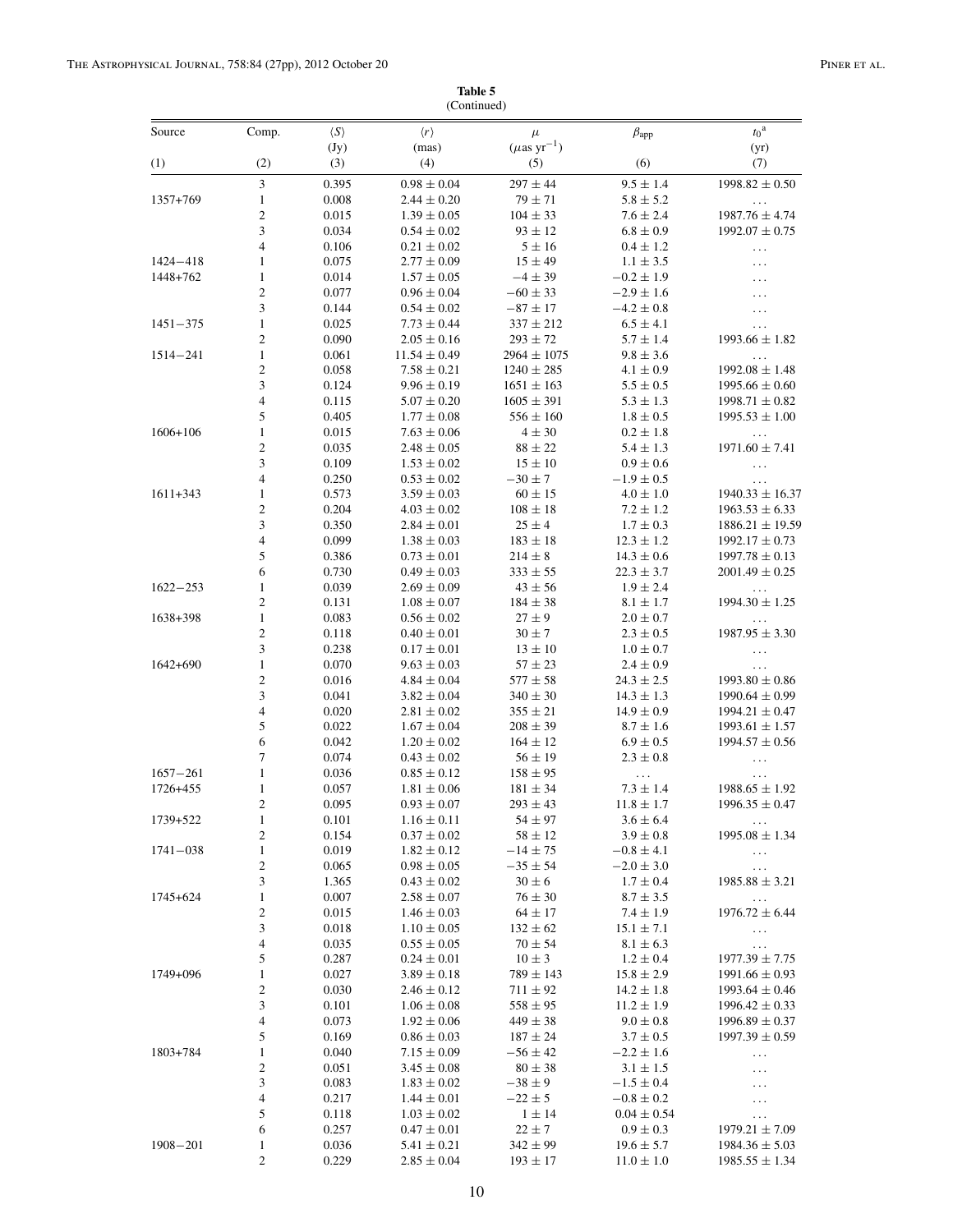<span id="page-12-0"></span>

|              |                          |                             | (Continued)                  |                                       |                  |                       |
|--------------|--------------------------|-----------------------------|------------------------------|---------------------------------------|------------------|-----------------------|
| Source       | Comp.                    | $\langle S \rangle$<br>(Jy) | $\langle r \rangle$<br>(mas) | $\mu$<br>$(\mu$ as yr <sup>-1</sup> ) | $\beta_{app}$    | $t_0^{\rm a}$<br>(yr) |
| (1)          | (2)                      | (3)                         | (4)                          | (5)                                   | (6)              | (7)                   |
|              | 3                        | 0.206                       | $1.27 \pm 0.07$              | $249 \pm 70$                          | $14.3 \pm 4.0$   | $1995.07 \pm 1.56$    |
|              | $\overline{\mathcal{L}}$ | 0.623                       | $0.82 \pm 0.04$              | $187 \pm 27$                          | $10.7 \pm 1.5$   | $1997.21 \pm 0.64$    |
| $1921 - 293$ | $\mathbf{1}$             | 1.457                       | $6.20 \pm 0.07$              | $176 \pm 31$                          | $3.8 \pm 0.7$    | $1964.78 \pm 6.32$    |
|              | $\overline{c}$           | 0.730                       | $2.99 \pm 0.19$              | $142 \pm 76$                          | $3.1 \pm 1.6$    | .                     |
|              | 3                        | 0.716                       | $1.28 \pm 0.08$              | $229 \pm 82$                          | $5.0 \pm 1.8$    |                       |
| $1954 - 388$ | $\mathbf{1}$             | 0.050                       | $2.38 \pm 0.11$              | $102 \pm 50$                          | $3.7 \pm 1.8$    | $\cdots$              |
|              | $\overline{c}$           | 0.341                       | $0.82 \pm 0.06$              | $102 \pm 28$                          | $3.7 \pm 1.0$    | $1992.33 \pm 2.35$    |
| $2145 + 067$ | $\mathbf{1}$             | 0.041                       | $5.39 \pm 0.12$              | $10 \pm 49$                           | $0.5 \pm 2.6$    | .                     |
|              | $\overline{\mathbf{c}}$  | 0.035                       | $2.51 \pm 0.06$              | $-56 \pm 30$                          | $-3.0 \pm 1.6$   | .                     |
|              | 3                        | 0.426                       | $1.15 \pm 0.04$              | $125\pm21$                            | $6.6 \pm 1.1$    | $1988.91 \pm 1.55$    |
|              | 4                        | 1.633                       | $0.81 \pm 0.01$              | $84 \pm 7$                            | $4.4 \pm 0.4$    | $1991.13 \pm 0.85$    |
|              | 5                        | 1.735                       | $0.53 \pm 0.02$              | $25 \pm 21$                           | $1.3 \pm 1.1$    | $\ldots$              |
| 2200+420     | 1                        | 0.098                       | $7.71 \pm 0.17$              | $993 \pm 130$                         | $4.6 \pm 0.6$    | $1990.81 \pm 1.03$    |
|              | $\overline{c}$           | 0.118                       | $7.47 \pm 0.11$              | $572 \pm 98$                          | $2.6 \pm 0.5$    | $1988.62 \pm 2.31$    |
|              | 3                        | 0.281                       | $3.93 \pm 0.08$              | $666 \pm 123$                         | $3.1 \pm 0.6$    | $1992.39 \pm 1.13$    |
|              | $\overline{\mathcal{L}}$ | 0.359                       | $3.06 \pm 0.08$              | $807 \pm 65$                          | $3.7 \pm 0.3$    | $1994.60 \pm 0.31$    |
|              | 5                        | 0.215                       | $3.98 \pm 0.06$              | $822 \pm 34$                          | $3.8 \pm 0.2$    | $1995.60 \pm 0.20$    |
|              | 6                        | 0.376                       | $2.82 \pm 0.04$              | $562 \pm 20$                          | $2.6 \pm 0.1$    | $1995.19 \pm 0.18$    |
|              | 7                        | 0.156                       | $2.11 \pm 0.03$              | $599 \pm 37$                          | $2.8 \pm 0.2$    | $1996.66 \pm 0.22$    |
|              | 8                        | 0.166                       | $2.23 \pm 0.06$              | $611 \pm 40$                          | $2.8 \pm 0.2$    | $1997.86 \pm 0.24$    |
|              | 9                        | 0.186                       | $1.97 \pm 0.05$              | $662 \pm 54$                          | $3.1 \pm 0.2$    | $1999.45 \pm 0.24$    |
|              | 10                       | 0.129                       | $1.28 \pm 0.04$              | $200 \pm 61$                          | $0.9 \pm 0.3$    | $1996.39 \pm 2.13$    |
|              | 11                       | 0.491                       | $0.34 \pm 0.01$              | $-17 \pm 6$                           | $-0.08 \pm 0.03$ |                       |
| $2223 - 052$ | $\mathbf{1}$             | 0.072                       | $5.76 \pm 0.11$              | $260\pm61$                            | $17.4 \pm 4.1$   | $1979.08 \pm 5.49$    |
|              | $\mathfrak{2}$           | 0.151                       | $3.15 \pm 0.04$              | $99 \pm 27$                           | $6.6 \pm 1.8$    | $1969.64 \pm 9.28$    |
|              | 3                        | 0.073                       | $1.31 \pm 0.06$              | $57 \pm 34$                           | $3.8 \pm 2.3$    |                       |
|              | $\overline{\mathcal{L}}$ | 1.058                       | $0.47 \pm 0.02$              | $105 \pm 15$                          | $7.0 \pm 1.0$    | $1997.16 \pm 0.67$    |
| 2234+282     | $\mathbf{1}$             | 0.081                       | $0.84 \pm 0.04$              | $14 \pm 22$                           | $0.6 \pm 1.0$    |                       |
|              | $\overline{c}$           | 0.412                       | $0.51 \pm 0.02$              | $37 \pm 16$                           | $1.6 \pm 0.7$    |                       |
|              | 3                        | 0.388                       | $0.51 \pm 0.01$              | $73 \pm 6$                            | $3.2 \pm 0.3$    | $1994.72 \pm 0.56$    |
| $2243 - 123$ | $\mathbf{1}$             | 0.056                       | $10.82 \pm 0.08$             | $-58 \pm 41$                          | $-2.1 \pm 1.5$   |                       |
|              | $\overline{c}$           | 0.178                       | $3.33\pm0.03$                | $99 \pm 13$                           | $3.6 \pm 0.5$    | $1966.80 \pm 4.40$    |
|              | 3                        | 0.480                       | $1.40 \pm 0.01$              | $87 + 7$                              | $3.2 \pm 0.3$    | $1984.25 \pm 1.34$    |

**Table 5** (Continued)

**Notes.** (1) Source name; (2) Component ID; (3) Mean flux density; (4) Weighted mean radial separation from core; (5) Proper motion; (6) Apparent speed in units of the speed of light; (7) Ejection time is given for proper motions with significance above 3*σ*.

of motion, and thus all subsequent columns that depend on the direction of motion, is undefined. The column headings in Table [6](#page-13-0) are identical to those in the corresponding table from [H09](#page-28-0) (Table [1\)](#page-4-0), to aid in comparisons between the two acceleration analyses. One major difference between Table [6](#page-13-0) and the corresponding table from [H09](#page-28-0) is that Table 1 of [H09](#page-28-0) shows the acceleration analyses only for a high-quality subsample of 203 components that satisfied specific selection criteria, out of the 526 total components in the MOJAVE survey. In this paper, Table [6](#page-13-0) presents the second-order fits for all 225 components in the RDV survey, and we then introduce quality cuts on the data similar to those introduced by [H09](#page-28-0) before undertaking the acceleration analysis in Section [5.](#page-22-0)

#### *4.2. Speed Variations within Sources*

Figure [5](#page-19-0) shows a histogram of the measured apparent velocity magnitude  $\beta_{app}$  from Table [6,](#page-13-0) for all components from Table [6](#page-13-0) (*N* = 224 for the 65 sources with redshifts; 1657−261 does not have a measured redshift). The mean apparent component speed from Figure [5](#page-19-0) is 7.2*c*, and the median apparent speed is 4.5*c*. We discuss the variation in apparent speed from component to component within individual sources here, and then discuss the apparent speed variations among different sources in the next subsection.

Overall, we confirm the general trend seen in other studies of apparent speed distributions: that while the vast majority of component motion is outward, there also exist a small but nonnegligible number of apparently inwardly moving components and nearly stationary components [\(L09;](#page-28-0) Britzen et al. [2008\)](#page-28-0). In the RDV survey, 185 of the 218 components in Table [6](#page-13-0) with a measured value for  $|P.A. - \phi|$  are moving "outward"  $(|P.A. - \phi| \le 90^\circ)$ , while only 33 are moving "inward"  $(|P.A. - \phi| > 90^\circ)$ —and most of those 33 measurements are not statistically significant. Only 10 of these 33 components are moving inward with a significance  $>3\sigma$ , these all also have a negative measured value for their radial apparent speed in Table [5,](#page-9-0) as expected. [L09](#page-28-0) discuss in detail five different geometrical effects that can lead to the "illusion" of apparent inward motion; $^{12}$  none of these represent the real bulk inward motion of jet material, and it is likely that some combination of

<sup>&</sup>lt;sup>12</sup> Briefly, these are blending of the core with a new jet component, a jet component misidentified as the core, a jet that curves back across the line of sight, a backward moving pattern in the flow, or changes in the internal brightness distribution of a component.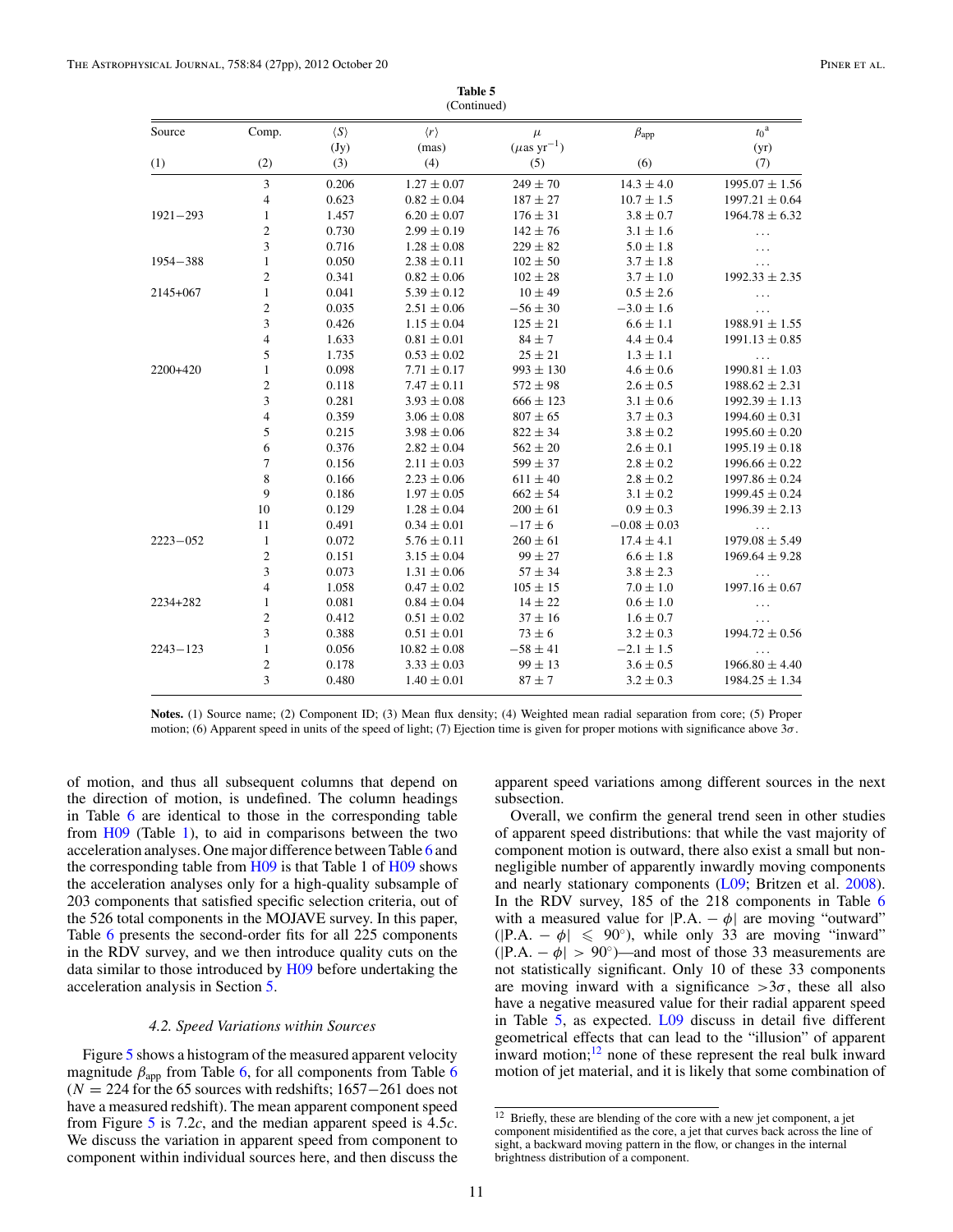<span id="page-13-0"></span>

| Source       | ID             | $\cal N$       | $\langle r \rangle$<br>(mas) | P.A.<br>$(\text{deg})$ | $d_{\text{proj}}$<br>(pc) | $\mu$<br>$(\mu\mathrm{as\ yr}^{-1})$ | $\beta_{\rm app}$ | $\phi$<br>$(\text{deg})$ | $ P.A. - \phi $<br>$(\text{deg})$ | $\mu_{\parallel}$<br>$(\mu$ as yr <sup>-2</sup> ) | $\mu_{\perp}$<br>$(\mu\mathrm{as\ yr}^{-2})$ | $\dot{\eta}_{\parallel}$<br>$(yr^{-1})$ | $\dot{\eta}_{\perp}$<br>$(yr^{-1})$ |
|--------------|----------------|----------------|------------------------------|------------------------|---------------------------|--------------------------------------|-------------------|--------------------------|-----------------------------------|---------------------------------------------------|----------------------------------------------|-----------------------------------------|-------------------------------------|
| (1)          | (2)            | (3)            | (4)                          | (5)                    | (6)                       | (7)                                  | (8)               | (9)                      | (10)                              | (11)                                              | (12)                                         | (13)                                    | (14)                                |
| 0003-066     | 1 <sup>b</sup> | 37             | 6.25                         | $-78.0$                | 30.82                     | $162 \pm 19$                         | $3.5 \pm 0.4$     | $-102.5 \pm 5.6$         | $24.4 \pm 5.7$                    | $-15 \pm 16$                                      | $18\pm15$                                    | $-0.13 \pm 0.14$                        | $0.15 \pm 0.13$                     |
|              | $\overline{2}$ | 33             | 3.03                         | $-74.8$                | 14.92                     | $153 \pm 36$                         | $3.3 \pm 0.8$     | $-77.8 \pm 9.3$          | $3.0 \pm 9.3$                     | $-97 \pm 40$                                      | $24 \pm 32$                                  | $-0.86 \pm 0.41$                        | $0.21 \pm 0.29$                     |
|              | $\overline{3}$ | 36             | 1.10                         | $-70.3$                | 5.41                      | $94 \pm 8$                           | $2.1 \pm 0.2$     | $-108.2 \pm 7.6$         | $37.9 \pm 7.7$                    | $-38 \pm 8$                                       | $-3 \pm 15$                                  | $-0.55 \pm 0.13$                        | $-0.05 \pm 0.22$                    |
| $0014 + 813$ | $\mathbf{1}$   | 26             | 9.39                         | $-171.6$               | 71.06                     | $52 \pm 32$                          | $5.7 \pm 3.5$     | $-138.2\pm33.6$          | $33.4 \pm 33.6$                   | $-43\pm39$                                        | $-22\pm49$                                   | $-3.62 \pm 3.93$                        | $-1.88 \pm 4.24$                    |
|              | $\overline{c}$ | 34             | 5.36                         | $-166.1$               | 40.60                     | $40 \pm 31$                          | $4.4 \pm 3.4$     | $160.4 \pm 33.4$         | $33.6 \pm 33.4$                   | $20 \pm 34$                                       | $27\pm34$                                    | $2.20 \pm 4.17$                         | $2.98 \pm 4.40$                     |
|              | $\mathfrak{Z}$ | 42             | 0.67                         | $-179.4$               | 5.08                      | $13 \pm 1$                           | $1.4 \pm 0.2$     | $72.4 \pm 13.9$          | $108.2 \pm 13.9$                  | $-7\pm3$                                          | $9 \pm 3$                                    | $-2.54 \pm 1.21$                        | $3.07 \pm 1.22$                     |
| $0048 - 097$ | $\mathbf{1}$   | $\overline{4}$ | 3.07                         | 9.8                    | 21.03                     | $195 \pm 88$                         | $7.1 \pm 3.2$     | $121.9 \pm 37.2$         | $112.0 \pm 37.3$                  | $250\pm294$                                       | $365 \pm 284$                                | $2.09 \pm 2.63$                         | $3.05 \pm 2.74$                     |
|              | $\mathfrak{Z}$ | 10             | 0.59                         | $-81.3$                | 4.07                      | $112 \pm 45$                         | $4.1 \pm 1.7$     | $-144.6 \pm 26.1$        | $63.3 \pm 26.2$                   | $-87\pm110$                                       | $-85 \pm 109$                                | $-1.27 \pm 1.67$                        | $-1.23 \pm 1.66$                    |
|              | $\overline{4}$ | $\overline{7}$ | 0.86                         | $-12.8$                | 5.91                      | $379 \pm 166$                        | $13.8 \pm 6.1$    | $-13.2 \pm 16.4$         | $0.4 \pm 16.7$                    | $-1113 \pm 632$                                   | $423 \pm 632$                                | $-4.79 \pm 3.43$                        | $1.82 \pm 2.83$                     |
|              | 5              | 12             | 0.67                         | $-11.8$                | 4.57                      | $179 \pm 69$                         | $6.5 \pm 2.5$     | $-18.7 \pm 9.2$          | $6.9 \pm 9.3$                     | $26 \pm 129$                                      | $26 \pm 131$                                 | $0.24 \pm 1.18$                         | $0.24 \pm 1.20$                     |
| $0059 + 581$ | $1^{\circ}$    | 35             | 2.51                         | $-115.1$               | 17.31                     | $25 \pm 19$                          | $0.9 \pm 0.7$     | $70.5 \pm 32.9$          | $174.4 \pm 32.9$                  | $-14 \pm 16$                                      | $6 \pm 18$                                   | $-0.92 \pm 1.30$                        | $0.42 \pm 1.22$                     |
|              | $2^{\circ}$    | 34             | 1.35                         | $-133.5$               | 9.32                      | $42 \pm 13$                          | $1.6 \pm 0.5$     | $-136.0 \pm 19.3$        | $2.6 \pm 19.3$                    | $3\pm15$                                          | $23 \pm 15$                                  | $0.16 \pm 0.61$                         | $0.94 \pm 0.67$                     |
|              | $\mathfrak{Z}$ | 9              | 0.65                         | $-153.8$               | 4.48                      | $60 \pm 43$                          | $2.2 \pm 1.6$     | $-67.6 \pm 22.2$         | $86.3 \pm 22.5$                   | $-24\pm67$                                        | $-4 \pm 48$                                  | $-0.68 \pm 1.90$                        | $-0.11 \pm 1.33$                    |
|              | 4 <sup>b</sup> | 36             | 0.58                         | $-126.1$               | 4.03                      | $112 \pm 7$                          | $4.2 \pm 0.3$     | $-103.6 \pm 5.8$         | $22.5 \pm 6.0$                    | $1\pm9$                                           | $15\pm13$                                    | $0.02 \pm 0.14$                         | $0.23 \pm 0.20$                     |
|              | 5              | 5              | 0.16                         | 168.5                  | 1.11                      | $67 \pm 50$                          | $2.5 \pm 1.9$     | $-164.3 \pm 26.5$        | $27.2 \pm 26.6$                   | $1001 \pm 584$                                    | $-127 \pm 573$                               | $24.52 \pm 23.45$                       | $-3.12 \pm 14.24$                   |
| $0104 - 408$ | $\mathbf{1}$   | 17             | 2.33                         | 18.9                   | 15.38                     | $60 \pm 56$                          | $2.1 \pm 1.9$     | $48.2 \pm 58.1$          | $29.2 \pm 58.1$                   | $84 \pm 69$                                       | $39 \pm 119$                                 | $2.21 \pm 2.75$                         | $1.04 \pm 3.27$                     |
|              | $\mathfrak{2}$ | 5              | 0.53                         | 33.6                   | 3.50                      | $73 \pm 21$                          | $2.5 \pm 0.7$     | $22.8 \pm 15.9$          | $10.8 \pm 16.5$                   | $95 \pm 53$                                       | $-134 \pm 46$                                | $2.05 \pm 1.29$                         | $-2.88 \pm 1.30$                    |
| 0119+041     | $\mathbf{1}$   | 38             | 0.73                         | 109.9                  | 5.06                      | $64 \pm 4$                           | $2.4\pm0.2$       | $164.5 \pm 6.1$          | $54.6 \pm 6.1$                    | $5 \pm 5$                                         | $-37 \pm 6$                                  | $0.15 \pm 0.14$                         | $-0.94 \pm 0.17$                    |
| $0119 + 115$ | $\mathbf{1}$   | 11             | 20.33                        | 3.6                    | 132.93                    | $342 \pm 137$                        | $11.5 \pm 4.6$    | $-22.6 \pm 18.5$         | $26.2 \pm 18.5$                   | $-697 \pm 470$                                    | $326 \pm 518$                                | $-3.19 \pm 2.50$                        | $1.50 \pm 2.45$                     |
|              | $\overline{c}$ | 8              | 14.24                        | 2.5                    | 93.13                     | $83\pm75$                            | $2.8\pm2.5$       | $-46.5 \pm 52.9$         | $49.1 \pm 52.9$                   | $-366 \pm 191$                                    | $-49 \pm 379$                                | $-6.92 \pm 7.24$                        | $-0.94 \pm 7.23$                    |
|              | 3 <sup>a</sup> | 41             | 1.65                         | 8.3                    | 10.77                     | $197 \pm 15$                         | $6.6 \pm 0.5$     | $12.4 \pm 2.3$           | $4.0\pm2.4$                       | $102 \pm 13$                                      | $1 \pm 8$                                    | $0.82 \pm 0.13$                         | $0.01 \pm 0.07$                     |
|              | $4^{\rm a}$    | 17             | 1.39                         | $-0.1$                 | 9.08                      | $317 \pm 44$                         | $10.6 \pm 1.5$    | $-0.6 \pm 1.7$           | $0.5\pm1.8$                       | $0 \pm 116$                                       | $94 \pm 25$                                  | $0.00\pm0.57$                           | $0.47 \pm 0.14$                     |
| 0133+476     | $\mathbf{1}$   | 39             | 2.61                         | $-35.4$                | 20.20                     | $63 \pm 12$                          | $3.0\pm0.6$       | $68.6 \pm 11.4$          | $104.0 \pm 11.4$                  | $15\pm15$                                         | $-37 \pm 13$                                 | $0.44 \pm 0.45$                         | $-1.10 \pm 0.44$                    |
|              | $\overline{c}$ | 31             | 1.08                         | $-29.3$                | 8.34                      | $61 \pm 12$                          | $2.9\pm0.6$       | $-51.6 \pm 13.0$         | $22.3 \pm 13.1$                   | $-15 \pm 18$                                      | $-13 \pm 17$                                 | $-0.47 \pm 0.57$                        | $-0.40 \pm 0.54$                    |
|              | $3^{\rm c}$    | 39             | 0.53                         | $-27.9$                | 4.07                      | $31\pm7$                             | $1.5 \pm 0.3$     | $-33.9 \pm 11.5$         | $6.0 \pm 11.5$                    | $6\pm7$                                           | $5\pm7$                                      | $0.38\pm0.47$                           | $0.30 \pm 0.43$                     |
| $0201 + 113$ | $\mathbf{1}$   | 22             | 1.46                         | $-56.0$                | 10.79                     | $49 \pm 22$                          | $5.5 \pm 2.5$     | $-115.4 \pm 23.5$        | $59.4 \pm 23.6$                   | $-17 \pm 21$                                      | $-24 \pm 20$                                 | $-1.62 \pm 2.10$                        | $-2.26 \pm 2.16$                    |
|              | $\overline{c}$ | 40             | 1.21                         | $-30.4$                | 8.97                      | $40\pm4$                             | $4.6\pm0.5$       | $-51.8 \pm 6.9$          | $21.4 \pm 6.9$                    | $-17\pm4$                                         | $-16\pm4$                                    | $-1.95\pm0.56$                          | $-1.82 \pm 0.55$                    |
| $0202 + 149$ | 1 <sup>a</sup> | 41             | 4.81                         | $-52.0$                | 26.19                     | $112\pm9$                            | $2.8 \pm 0.2$     | $123.5 \pm 4.9$          | $175.5 \pm 4.9$                   | $6\pm9$                                           | $25\pm9$                                     | $0.09 \pm 0.12$                         | $0.32 \pm 0.12$                     |
|              | $2^{\rm a}$    | 29             | 0.58                         | $-58.9$                | 3.16                      | $95 \pm 14$                          | $2.4\pm0.4$       | $-71.5 \pm 4.7$          | $12.6 \pm 4.8$                    | $72\pm19$                                         | $-31\pm13$                                   | $1.06 \pm 0.33$                         | $-0.46 \pm 0.20$                    |
|              | $\mathfrak{Z}$ | 10             | 0.52                         | $-22.1$                | 2.84                      | $120 \pm 67$                         | $3.0 \pm 1.7$     | $-17.2 \pm 25.2$         | $4.9 \pm 25.5$                    | $-169 \pm 173$                                    | $-9 \pm 154$                                 | $-1.98 \pm 2.32$                        | $-0.12 \pm 1.80$                    |
| $0229 + 131$ | $\mathbf{1}$   | 8              | 7.46                         | 55.2                   | 63.30                     | $150 \pm 114$                        | $12.8 \pm 9.7$    | $81.8 \pm 39.2$          | $26.6 \pm 39.2$                   | $-31 \pm 84$                                      | $-50 \pm 79$                                 | $-0.65 \pm 1.80$                        | $-1.02 \pm 1.81$                    |
|              | $\mathfrak{2}$ | $\overline{4}$ | 3.17                         | 34.3                   | 26.89                     | $228 \pm 279$                        | $19.4 \pm 23.8$   | $-171.6 \pm 27.2$        | $154.1 \pm 27.3$                  | $-219 \pm 1297$                                   | $777 \pm 784$                                | $-2.95 \pm 17.83$                       | $10.46 \pm 16.62$                   |
|              | 3 <sup>b</sup> | 11             | 2.76                         | 42.1                   | 23.39                     | $323 \pm 30$                         | $27.5 \pm 2.6$    | $51.5 \pm 5.2$           | $9.4 \pm 5.5$                     | $53\pm28$                                         | $8\pm26$                                     | $0.51\pm0.28$                           | $0.08 \pm 0.25$                     |
|              | $\overline{4}$ | 26             | 1.77                         | 40.7                   | 15.05                     | $62\pm22$                            | $5.3 \pm 1.9$     | $66.6 \pm 20.6$          | $25.9 \pm 20.6$                   | $-34 \pm 31$                                      | $-36 \pm 31$                                 | $-1.69 \pm 1.67$                        | $-1.79 \pm 1.67$                    |
|              | $5^{\rm c}$    | 21             | 0.51                         | 70.5                   | 4.33                      | $47\pm10$                            | $4.0 \pm 0.9$     | $142.6 \pm 13.8$         | $72.1 \pm 13.9$                   | $5\pm11$                                          | $-14 \pm 12$                                 | $0.38 \pm 0.77$                         | $-0.92 \pm 0.85$                    |
|              | 6              | 5              | 0.24                         | 95.6                   | 2.04                      | $106 \pm 47$                         | $9.1 \pm 4.1$     | $-78.5 \pm 14.3$         | $174.1 \pm 14.5$                  | $-387 \pm 299$                                    | $-374 \pm 302$                               | $-11.15 \pm 9.98$                       | $-10.78 \pm 9.97$                   |
| 0234+285     | 1 <sup>a</sup> | 28             | 6.03                         | $-9.0$                 | 50.63                     | $353 \pm 38$                         | $21.4 \pm 2.3$    | $-11.8 \pm 2.4$          | $2.8 \pm 2.4$                     | $175\pm31$                                        | $58 \pm 16$                                  | $1.09 \pm 0.23$                         | $0.37 \pm 0.11$                     |
|              | $2^{\rm a}$    | 43             | 4.01                         | $-11.4$                | 33.65                     | $289 \pm 13$                         | $17.5 \pm 0.8$    | $-2.7\pm1.1$             | $8.7 \pm 1.2$                     | $18\pm8$                                          | $6\pm5$                                      | $0.14 \pm 0.06$                         | $0.05 \pm 0.04$                     |
|              | $3^{\circ}$    | 14             | 1.03                         | $-15.9$                | 8.64                      | $47 \pm 23$                          | $2.9 \pm 1.4$     | $-29.0 \pm 17.8$         | $13.0 \pm 17.8$                   | $5 \pm 19$                                        | $3\pm13$                                     | $0.24 \pm 0.92$                         | $0.16 \pm 0.64$                     |
|              | $4^\mathrm{c}$ | 23             | 0.45                         | $-27.4$                | 3.81                      | $48\pm6$                             | $2.9\pm0.4$       | $-77.1 \pm 16.1$         | $49.7 \pm 16.2$                   | $-12\pm22$                                        | $19\pm22$                                    | $-0.59 \pm 1.06$                        | $0.91 \pm 1.03$                     |
|              | 5              | $\overline{7}$ | 0.32                         | $-27.4$                | 2.70                      | $122 \pm 45$                         | $7.4 \pm 2.7$     | $-16.3 \pm 8.0$          | $11.1\pm8.2$                      | $-110 \pm 192$                                    | $-225 \pm 180$                               | $-1.98 \pm 3.54$                        | $-4.06 \pm 3.58$                    |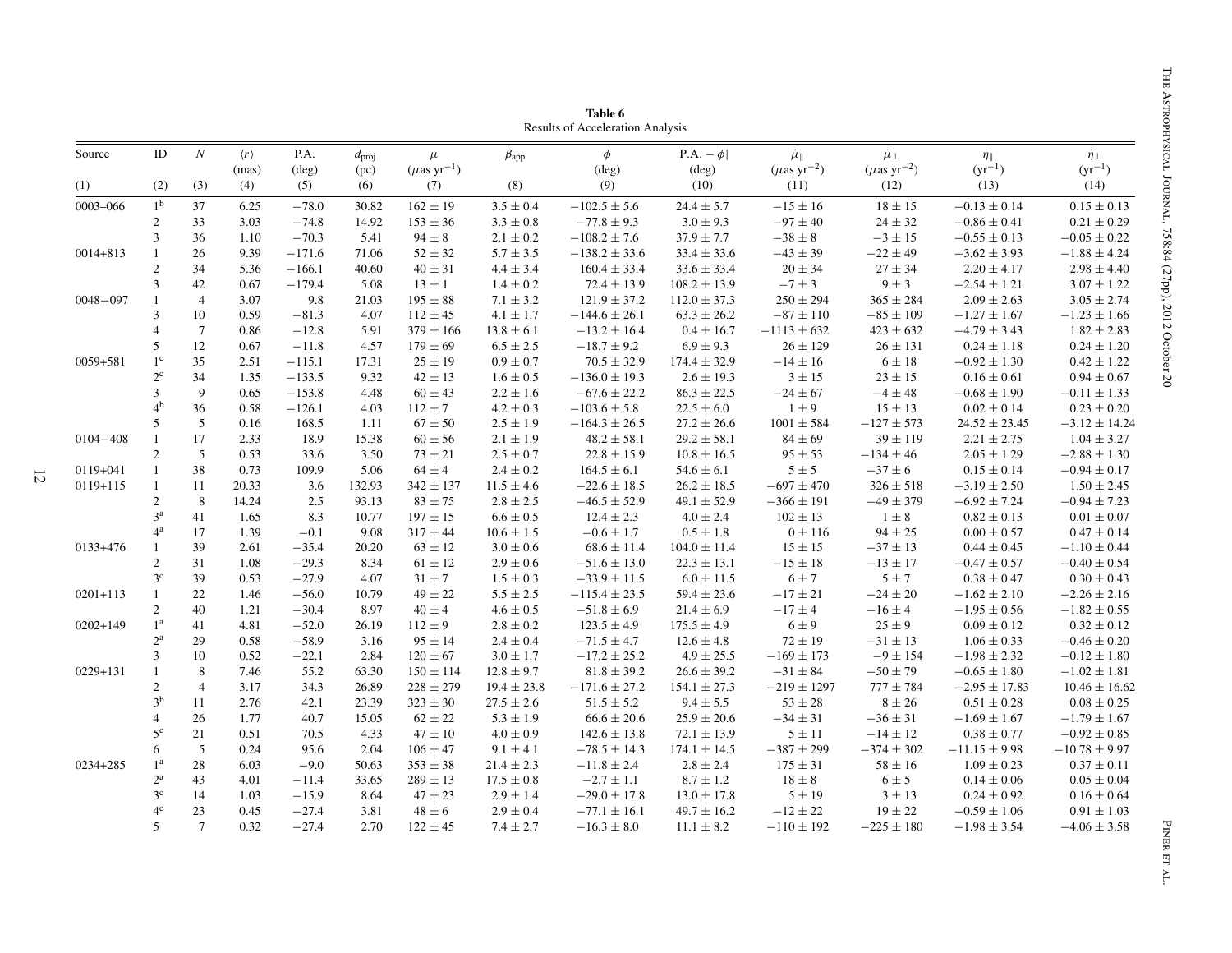|              |                  |                  |                              |                        |                           |                                       |                | Table 6<br>(Continued)   |                                   |                                                   |                                               |                                            |                                     |
|--------------|------------------|------------------|------------------------------|------------------------|---------------------------|---------------------------------------|----------------|--------------------------|-----------------------------------|---------------------------------------------------|-----------------------------------------------|--------------------------------------------|-------------------------------------|
| Source       | ID               | $\boldsymbol{N}$ | $\langle r \rangle$<br>(mas) | P.A.<br>$(\text{deg})$ | $d_{\text{proj}}$<br>(pc) | $\mu$<br>$(\mu$ as yr <sup>-1</sup> ) | $\beta_{app}$  | $\phi$<br>$(\text{deg})$ | $ P.A. - \phi $<br>$(\text{deg})$ | $\mu_{\parallel}$<br>$(\mu$ as yr <sup>-2</sup> ) | $\mu_{\perp}$<br>$(\mu$ as yr <sup>-2</sup> ) | $\frac{\dot{\eta}_{\parallel}}{(yr^{-1})}$ | $\dot{\eta}_{\perp}$<br>$(yr^{-1})$ |
| (1)          | (2)              | (3)              | (4)                          | (5)                    | (6)                       | (7)                                   | (8)            | (9)                      | (10)                              | (11)                                              | (12)                                          | (13)                                       | (14)                                |
| 0336-019     | $\mathbf{1}$     | 6                | 5.88                         | 60.5                   | 45.33                     | $76 \pm 190$                          | $3.6 \pm 8.9$  | $-23.7 \pm 75.5$         | $84.3 \pm 75.5$                   | $67 \pm 286$                                      | $165 \pm 208$                                 | $1.63 \pm 8.02$                            | $4.01 \pm 11.18$                    |
|              | 2                | 11               | 3.62                         | 58.1                   | 27.94                     | $146 \pm 120$                         | $6.8 \pm 5.6$  | $113.3 \pm 42.2$         | $55.2 \pm 42.2$                   | $856 \pm 416$                                     | $-166 \pm 719$                                | $10.85 \pm 10.38$                          | $-2.10 \pm 9.28$                    |
|              | 3 <sup>b</sup>   | 34               | 2.94                         | 57.5                   | 22.67                     | $198 \pm 20$                          | $9.2 \pm 1.0$  | $61.5 \pm 5.2$           | $4.0 \pm 5.2$                     | $-41 \pm 17$                                      | $2 \pm 15$                                    | $-0.39 \pm 0.17$                           | $0.02 \pm 0.15$                     |
|              | 4                | 34               | 1.50                         | 71.2                   | 11.55                     | $118 \pm 12$                          | $5.5 \pm 0.6$  | $71.4 \pm 7.0$           | $0.3 \pm 7.1$                     | $-17 \pm 12$                                      | $-18 \pm 12$                                  | $-0.28 \pm 0.19$                           | $-0.28 \pm 0.19$                    |
|              | $5^{\rm a}$      | 23               | 0.95                         | 50.2                   | 7.33                      | $290 \pm 17$                          | $13.5 \pm 0.8$ | $68.5 \pm 4.2$           | $18.3 \pm 4.4$                    | $37 \pm 35$                                       | $47\pm34$                                     | $0.24 \pm 0.23$                            | $0.30 \pm 0.22$                     |
|              | 6                | 8                | 0.34                         | 39.8                   | 2.60                      | $80 \pm 32$                           | $3.8 \pm 1.5$  | $21.0 \pm 12.0$          | $18.8 \pm 12.5$                   | $118 \pm 59$                                      | $123 \pm 58$                                  | $2.71 \pm 1.74$                            | $2.81 \pm 1.75$                     |
| 0402-362     | 1                | 11               | 2.75                         | 27.5                   | 23.54                     | $183 \pm 53$                          | $12.4\pm3.6$   | $-0.5 \pm 14.7$          | $28.0 \pm 14.8$                   | $-247\pm82$                                       | $-21\pm96$                                    | $-3.27 \pm 1.45$                           | $-0.28\pm1.28$                      |
|              | $2^{\rm b}$      | 29               | 0.79                         | 18.7                   | 6.75                      | $111 \pm 18$                          | $7.5 \pm 1.2$  | $20.1 \pm 5.6$           | $1.4 \pm 5.7$                     | $26 \pm 15$                                       | $20 \pm 16$                                   | $0.58 \pm 0.34$                            | $0.46 \pm 0.36$                     |
| 0430+052     | 1 <sup>a</sup>   | 12               | 5.57                         | $-110.6$               | 3.31                      | $1458 \pm 91$                         | $2.9 \pm 0.2$  | $-110.3 \pm 3.3$         | $0.3 \pm 3.4$                     | $94 \pm 300$                                      | $501 \pm 285$                                 | $0.07 \pm 0.21$                            | $0.35 \pm 0.20$                     |
|              | $2^{\rm a}$      | 13               | 2.55                         | $-116.3$               | 1.52                      | $1736 \pm 39$                         | $3.5 \pm 0.1$  | $-112.1 \pm 1.8$         | $4.2 \pm 2.0$                     | $85 \pm 146$                                      | $246 \pm 153$                                 | $0.05 \pm 0.09$                            | $0.15 \pm 0.09$                     |
|              | 3                | 9                | 2.24                         | $-118.5$               | 1.34                      | $1869 \pm 160$                        | $3.7 \pm 0.3$  | $-106.7 \pm 3.8$         | $11.8 \pm 4.0$                    | $1253 \pm 709$                                    | $1981 \pm 714$                                | $0.69 \pm 0.40$                            | $1.09 \pm 0.40$                     |
|              | 4 <sup>a</sup>   | 18               | 8.66                         | $-110.5$               | 5.16                      | $2198 \pm 117$                        | $4.4 \pm 0.2$  | $-98.0 \pm 1.1$          | $12.6 \pm 1.1$                    | $278 \pm 222$                                     | $628 \pm 173$                                 | $0.13 \pm 0.10$                            | $0.29 \pm 0.08$                     |
|              | $5^{\rm a}$      | 14               | 5.30                         | $-120.8$               | 3.15                      | $1910 \pm 47$                         | $3.8 \pm 0.1$  | $-115.8 \pm 1.3$         | $5.0 \pm 1.3$                     | $332 \pm 146$                                     | $18 \pm 127$                                  | $0.18 \pm 0.08$                            | $0.01 \pm 0.07$                     |
| $0454 - 234$ | $\mathbf{1}$     | 32               | 0.85                         | 177.7                  | 6.85                      | $54 \pm 19$                           | $2.9 \pm 1.0$  | $-71.7 \pm 22.1$         | $110.6 \pm 22.3$                  | $-17 \pm 14$                                      | $-2 \pm 16$                                   | $-0.65 \pm 0.56$                           | $-0.08 \pm 0.60$                    |
| $0458 - 020$ | 1 <sup>b</sup>   | 38               | 4.57                         | $-52.7$                | 38.21                     | $287 \pm 28$                          | $25.8\pm2.6$   | $-44.4 \pm 5.7$          | $8.3 \pm 5.8$                     | $-74\pm29$                                        | $14\pm29$                                     | $-0.85 \pm 0.35$                           | $0.17 \pm 0.34$                     |
|              | 2 <sup>b</sup>   | 41               | 1.77                         | $-47.9$                | 14.82                     | $196 \pm 21$                          | $17.7\pm1.9$   | $-60.4 \pm 5.7$          | $12.5 \pm 5.9$                    | $13 \pm 17$                                       | $12\pm18$                                     | $0.23 \pm 0.30$                            | $0.21 \pm 0.31$                     |
| $0528 + 134$ | $\mathbf{1}$     | 44               | 3.66                         | 23.8                   | 31.06                     | $78 \pm 11$                           | $6.7 \pm 1.0$  | $56.1 \pm 11.1$          | $32.4 \pm 11.1$                   | $17 \pm 12$                                       | $-47\pm14$                                    | $0.69 \pm 0.50$                            | $-1.86 \pm 0.62$                    |
|              | $2^{\rm a}$      | 39               | 1.42                         | 38.6                   | 12.06                     | $127 \pm 9$                           | $10.8\pm0.8$   | $27.0 \pm 3.0$           | $11.6 \pm 3.1$                    | $-10 \pm 9$                                       | $-15 \pm 7$                                   | $-0.25 \pm 0.23$                           | $-0.36 \pm 0.19$                    |
|              | $3^{\rm c}$      | 35               | 0.46                         | 50.9                   | 3.87                      | $20 \pm 5$                            | $1.7 \pm 0.5$  | $-17.9 \pm 17.1$         | $68.8 \pm 17.1$                   | $9 \pm 6$                                         | $-12 \pm 6$                                   | $1.43 \pm 1.06$                            | $-1.97 \pm 1.07$                    |
|              | $\overline{4}$   | 5                | 0.22                         | 34.6                   | 1.90                      | $205 \pm 80$                          | $17.5 \pm 6.8$ | $29.1 \pm 24.7$          | $5.5 \pm 25.3$                    | $-1378 \pm 703$                                   | $-135 \pm 956$                                | $-20.56 \pm 13.19$                         | $-2.02 \pm 14.28$                   |
| 0537-441     | 1                | 12               | 2.50                         | 55.6                   | 19.59                     | $191 \pm 102$                         | $9.2 \pm 4.9$  | $149.4 \pm 26.8$         | $93.8 \pm 27.3$                   | $28 \pm 81$                                       | $-36 \pm 76$                                  | $0.28 \pm 0.82$                            | $-0.36 \pm 0.78$                    |
|              | 2                | $\overline{4}$   | 0.98                         | 65.7                   | 7.70                      | $693 \pm 55$                          | $33.5 \pm 2.7$ | $-15.5 \pm 1.8$          | $81.2 \pm 2.2$                    | $-6474 \pm 357$                                   | $2753 \pm 363$                                | $-17.64 \pm 1.71$                          | $7.50 \pm 1.16$                     |
| 0552+398     | 1                | 48               | 0.65                         | $-71.8$                | 5.41                      | $6 \pm 0$                             | $0.6 \pm 0.1$  | $131.6 \pm 8.8$          | $156.6 \pm 8.8$                   | $0\pm 0$                                          | $3\pm0$                                       | $-0.38 \pm 0.48$                           | $1.86 \pm 0.51$                     |
| 0642+449     | 1                | 24               | 3.41                         | 90.8                   | 25.79                     | $17 \pm 18$                           | $1.9 \pm 2.0$  | $\sim 1.1\, \mathrm{m}$  | $\sim 100$                        | $\sim 100$                                        | $\sim 10^{-1}$                                | $\sim 100$                                 | $\sim 100$ km $^{-1}$               |
|              | 3                | 38               | 0.28                         | 95.2                   | 2.15                      | $9 \pm 2$                             | $1.0 \pm 0.3$  | $-57.2 \pm 12.1$         | $152.4 \pm 12.1$                  | $-3 \pm 2$                                        | $7 \pm 2$                                     | $-1.60 \pm 1.40$                           | $3.48 \pm 1.69$                     |
| $0727 - 115$ | $\mathbf{1}$     | 43               | 2.21                         | $-45.3$                | 18.98                     | $67 \pm 16$                           | $4.9 \pm 1.2$  | $19.8 \pm 14.7$          | $65.1 \pm 14.8$                   | $19 \pm 12$                                       | $-13 \pm 13$                                  | $0.75 \pm 0.53$                            | $-0.51 \pm 0.54$                    |
|              | $\overline{2}$   | $\overline{4}$   | 0.75                         | $-87.7$                | 6.41                      | $55 \pm 137$                          | $4.0 \pm 10.0$ | $\sim 100$ km $^{-1}$    | $\sim 100$ .                      | $\mathcal{L}(\mathcal{L}(\mathcal{L}))$ .         | $\sim 100$ km s $^{-1}$                       | $\sim$ 100 $\sim$ 100 $\sim$               | $\sim 100$                          |
|              | 3 <sup>c</sup>   | 29               | 0.27                         | $-122.5$               | 2.30                      | $35 \pm 10$                           | $2.6 \pm 0.8$  | $-32.4 \pm 13.7$         | $90.0 \pm 14.2$                   | $10 \pm 15$                                       | $-24 \pm 10$                                  | $0.80 \pm 1.12$                            | $-1.80 \pm 0.92$                    |
| 0804+499     | $\mathbf{1}$     | 10               | 2.59                         | 136.5                  | 22.13                     | $98 \pm 96$                           | $6.7 \pm 6.5$  | $104.3 \pm 50.6$         | $32.2 \pm 50.7$                   | $-41 \pm 151$                                     | $38 \pm 151$                                  | $-1.02 \pm 3.86$                           | $0.96 \pm 3.85$                     |
|              | $\overline{2}$   | 44               | 1.12                         | 136.6                  | 9.54                      | $61\pm7$                              | $4.2\pm0.5$    | $144.9 \pm 6.2$          | $8.3 \pm 6.3$                     | $-14\pm6$                                         | $-9 \pm 5$                                    | $-0.59\pm0.27$                             | $-0.39 \pm 0.24$                    |
|              | 3 <sup>c</sup>   | 36               | 0.30                         | 52.6                   | 2.59                      | $14\pm10$                             | $1.0\pm0.7$    | $-87.3 \pm 40.1$         | $139.9 \pm 40.2$                  | $-18\pm22$                                        | $28 \pm 17$                                   | $-3.19 \pm 4.49$                           | $4.76 \pm 4.55$                     |
| 0823+033     | 1                | 11               | 9.80                         | 27.4                   | 60.49                     | $711 \pm 259$                         | $21.6 \pm 7.9$ | $1.2 \pm 20.4$           | $26.1 \pm 20.5$                   | $1076 \pm 917$                                    | $508 \pm 971$                                 | $2.29 \pm 2.12$                            | $1.08 \pm 2.10$                     |
|              | 2                | 18               | 4.05                         | 12.7                   | 24.99                     | $131 \pm 67$                          | $4.0\pm2.0$    | $-11.7 \pm 18.2$         | $24.4 \pm 18.2$                   | $53 \pm 100$                                      | $43 \pm 95$                                   | $0.61 \pm 1.19$                            | $0.50 \pm 1.13$                     |
|              | 3                | 37               | 2.61                         | 18.8                   | 16.10                     | $71 \pm 11$                           | $2.2 \pm 0.3$  | $121.3 \pm 12.0$         | $102.5 \pm 12.0$                  | $45 \pm 9$                                        | $4 \pm 14$                                    | $0.96 \pm 0.25$                            | $0.10 \pm 0.31$                     |
|              | $\overline{4}$   | 36               | 1.02                         | 31.1                   | 6.32                      | $72 \pm 7$                            | $2.2 \pm 0.2$  | $61.9 \pm 7.2$           | $30.8 \pm 7.2$                    | $5\pm 6$                                          | $-23 \pm 8$                                   | $0.11 \pm 0.14$                            | $-0.48 \pm 0.18$                    |
|              | 5                | 12               | 0.59                         | 33.3                   | 3.66                      | $134 \pm 29$                          | $4.1 \pm 0.9$  | $22.1 \pm 11.4$          | $11.3 \pm 11.6$                   | $114 \pm 73$                                      | $45 \pm 76$                                   | $1.29 \pm 0.88$                            | $0.51 \pm 0.87$                     |
|              | 6                | 6                | 0.33                         | 17.3                   | 2.05                      | $75 \pm 47$                           | $2.3 \pm 1.5$  | $-121.1 \pm 48.5$        | $138.4 \pm 48.5$                  | $-65 \pm 441$                                     | $437 \pm 371$                                 | $-1.31 \pm 8.90$                           | $8.79 \pm 9.33$                     |
| 0851+202     | 1                | 12               | 3.60                         | $-111.6$               | 16.37                     | $109 \pm 53$                          | $2.1 \pm 1.0$  | $-160.4 \pm 24.0$        | $48.8 \pm 24.1$                   | $-216 \pm 132$                                    | $-251 \pm 120$                                | $-2.60 \pm 2.03$                           | $-3.01 \pm 2.06$                    |
|              | $2^{\mathrm{a}}$ | 30               | 2.57                         | $-106.9$               | 11.68                     | $358 \pm 24$                          | $7.0\pm0.5$    | $-117.9 \pm 3.2$         | $11.0 \pm 3.3$                    | $-2 \pm 14$                                       | $-7 \pm 15$                                   | $-0.01 \pm 0.05$                           | $-0.03 \pm 0.06$                    |
|              | 3                | 17               | 1.21                         | $-103.8$               | 5.51                      | $228 \pm 33$                          | $4.4 \pm 0.7$  | $-99.6 \pm 6.6$          | $4.1 \pm 6.7$                     | $-16 \pm 74$                                      | $-159 \pm 58$                                 | $-0.10 \pm 0.43$                           | $-0.92 \pm 0.36$                    |
|              | $4^{\mathrm{a}}$ | 26               | 0.93                         | $-113.9$               | 4.21                      | $203 \pm 13$                          | $3.9 \pm 0.3$  | $-119.1 \pm 2.3$         | $5.2 \pm 2.4$                     | $56 \pm 21$                                       | $23 \pm 10$                                   | $0.36 \pm 0.14$                            | $0.15 \pm 0.07$                     |
|              | $5^{\rm a}$      | 10               | 0.67                         | $-121.4$               | 3.03                      | $256 \pm 17$                          | $5.0 \pm 0.3$  | $-122.8 \pm 3.1$         | $1.3 \pm 3.3$                     | $206 \pm 90$                                      | $88 \pm 63$                                   | $1.06 \pm 0.47$                            | $0.45 \pm 0.32$                     |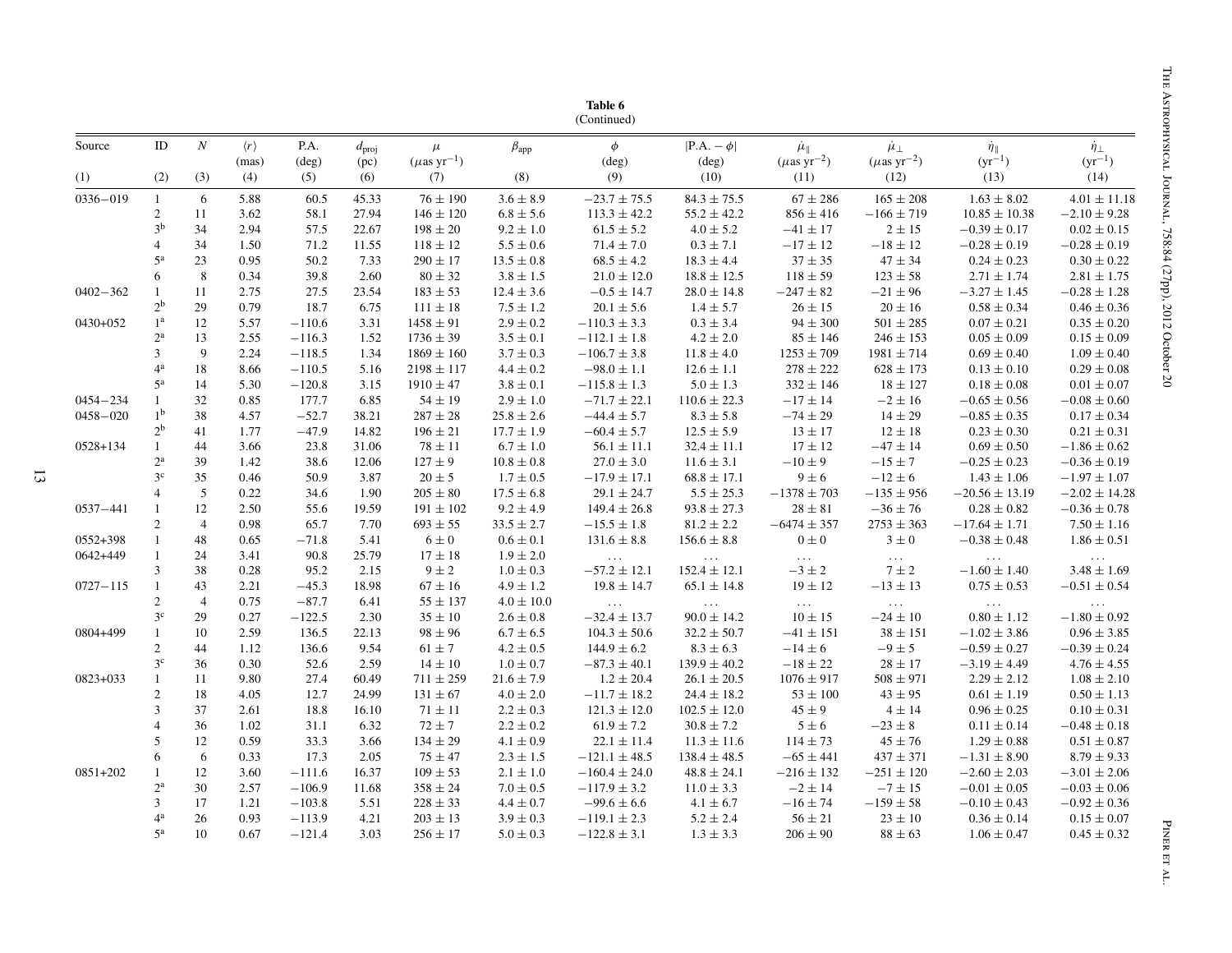| Source<br>(1) | $\rm ID$<br>(2)             | $\mathcal N$<br>(3) | $\langle r \rangle$<br>(mas)<br>(4) | P.A.<br>$(\text{deg})$<br>(5) | $d_{\text{proj}}$<br>(pc)<br>(6) | $\mu$<br>$(\mu$ as yr <sup>-1</sup> )<br>(7) | $\beta_{\rm app}$<br>(8) | $\phi$<br>$(\text{deg})$<br>(9) | $ P.A. - \phi $<br>$(\text{deg})$<br>(10) | $\mu_{\parallel}$<br>$(\mu$ as yr <sup>-2</sup> )<br>(11) | $\mu_{\perp}$<br>$(\mu\mathrm{as\ yr}^{-2})$<br>(12) | $\dot{\eta}_{\parallel}$<br>$(yr^{-1})$<br>(13) | $\dot{\eta}_{\perp}$<br>$(yr^{-1})$<br>(14) |
|---------------|-----------------------------|---------------------|-------------------------------------|-------------------------------|----------------------------------|----------------------------------------------|--------------------------|---------------------------------|-------------------------------------------|-----------------------------------------------------------|------------------------------------------------------|-------------------------------------------------|---------------------------------------------|
|               |                             |                     |                                     |                               |                                  |                                              |                          |                                 |                                           |                                                           |                                                      |                                                 |                                             |
| $0919 - 260$  | $\mathbf{1}$                | 26                  | 6.13                                | $-57.9$                       | 51.26                            | $149 \pm 52$                                 | $13.5 \pm 4.7$           | $-87.2 \pm 36.4$                | $29.3 \pm 36.4$                           | $20 \pm 36$                                               | $-2 \pm 64$                                          | $0.44 \pm 0.81$                                 | $-0.06 \pm 1.42$                            |
|               | $\sqrt{2}$                  | $\overline{4}$      | 2.02                                | $-87.7$                       | 16.90                            | $244 \pm 127$                                | $22.0 \pm 11.4$          | $72.5 \pm 32.6$                 | $160.2 \pm 32.9$                          | $1371 \pm 714$                                            | $-535 \pm 1020$                                      | $18.52 \pm 13.64$                               | $-7.23 \pm 14.27$                           |
|               | $\boldsymbol{\mathfrak{Z}}$ | 42                  | 1.39                                | $-77.1$                       | 11.62                            | $116 \pm 19$                                 | $10.5 \pm 1.8$           | $-52.7 \pm 10.2$                | $24.3 \pm 10.3$                           | $4 \pm 13$                                                | $-21 \pm 13$                                         | $0.11 \pm 0.39$                                 | $-0.61 \pm 0.38$                            |
| $0920 - 397$  | $\mathbf{1}$                | $\overline{7}$      | 6.46                                | 176.4                         | 42.93                            | $418 \pm 197$                                | $14.4 \pm 6.8$           | $150.9 \pm 18.7$                | $25.5 \pm 18.8$                           | $34 \pm 230$                                              | $-279 \pm 128$                                       | $0.13 \pm 0.88$                                 | $-1.06 \pm 0.70$                            |
|               | $\overline{2}$              | 16                  | 4.09                                | 176.4                         | 27.18                            | $274 \pm 47$                                 | $9.5 \pm 1.7$            | $157.5 \pm 8.1$                 | $18.8 \pm 8.2$                            | $100 \pm 56$                                              | $-53 \pm 59$                                         | $0.58 \pm 0.34$                                 | $-0.31 \pm 0.35$                            |
| 0923+392      | $\mathbf{1}$                | 20                  | 2.52                                | 97.5                          | 18.08                            | $34 \pm 28$                                  | $1.4 \pm 1.1$            | $-128.2 \pm 41.5$               | $134.3 \pm 41.5$                          | $197 \pm 89$                                              | $105 \pm 147$                                        | $9.69 \pm 9.03$                                 | $5.18 \pm 8.38$                             |
|               | $2^{a,c}$                   | 44                  | 2.11                                | 102.4                         | 15.16                            | $48 \pm 8$                                   | $1.9 \pm 0.3$            | $106.7 \pm 5.0$                 | $4.2 \pm 5.0$                             | $9 \pm 5$                                                 | $-9 \pm 5$                                           | $0.34 \pm 0.20$                                 | $-0.32 \pm 0.20$                            |
|               | 3 <sup>a</sup>              | 41                  | 1.45                                | 107.0                         | 10.41                            | $165 \pm 14$                                 | $6.6 \pm 0.6$            | $101.7 \pm 1.8$                 | $5.3 \pm 1.8$                             | $-15 \pm 12$                                              | $-8 \pm 11$                                          | $-0.16 \pm 0.13$                                | $-0.09 \pm 0.12$                            |
| 0955+476      | $\mathbf{1}$                | 6                   | 1.10                                | 130.1                         | 9.41                             | $257 \pm 71$                                 | $20.6 \pm 5.8$           | $114.2 \pm 17.5$                | $15.9 \pm 17.9$                           | $336 \pm 178$                                             | $150 \pm 199$                                        | $3.75 \pm 2.26$                                 | $1.68 \pm 2.28$                             |
|               | $\sqrt{2}$                  | 15                  | 0.57                                | 137.7                         | 4.87                             | $103 \pm 24$                                 | $8.3 \pm 2.0$            | $142.8 \pm 14.4$                | $5.1 \pm 14.7$                            | $-154 \pm 51$                                             | $76 \pm 59$                                          | $-4.31 \pm 1.77$                                | $2.13 \pm 1.74$                             |
|               | $\overline{3}$              | 22                  | 0.21                                | 138.4                         | 1.76                             | $68 \pm 12$                                  | $5.5 \pm 1.0$            | $103.8 \pm 8.1$                 | $34.5 \pm 8.9$                            | $-9 \pm 21$                                               | $-4 \pm 20$                                          | $-0.40 \pm 0.90$                                | $-0.19 \pm 0.87$                            |
| $1034 - 293$  | $\mathbf{1}$                | $\overline{4}$      | 2.64                                | 138.7                         | 11.99                            | $428 \pm 510$                                | $8.3 \pm 9.9$            | $-168.2 \pm 18.1$               | $53.1 \pm 20.5$                           | $-722 \pm 1175$                                           | $-146 \pm 629$                                       | $-2.21 \pm 4.45$                                | $-0.45 \pm 2.00$                            |
|               | $2^{\mathrm{a}}$            | 17                  | 2.01                                | 140.9                         | 9.15                             | $224 \pm 21$                                 | $4.4 \pm 0.4$            | $156.8 \pm 4.7$                 | $15.9 \pm 4.9$                            | $-9 \pm 24$                                               | $-32\pm23$                                           | $-0.06 \pm 0.14$                                | $-0.19 \pm 0.14$                            |
|               | $\mathfrak{Z}$              | 13                  | 1.31                                | 131.2                         | 5.95                             | $162 \pm 20$                                 | $3.2 \pm 0.4$            | $140.5 \pm 7.5$                 | $9.3 \pm 7.8$                             | $-38 \pm 21$                                              | $-14 \pm 23$                                         | $-0.31 \pm 0.18$                                | $-0.11 \pm 0.19$                            |
|               | 4 <sup>c</sup>              | 16                  | 0.52                                | 125.9                         | 2.36                             | $48 \pm 24$                                  | $0.9\pm0.5$              | $88.2 \pm 15.3$                 | $37.7 \pm 15.6$                           | $7\pm29$                                                  | $13\pm25$                                            | $0.19 \pm 0.81$                                 | $0.36 \pm 0.70$                             |
| $1044 + 719$  | $\mathbf{1}$                | $7\overline{ }$     | 0.76                                | 62.0                          | 6.37                             | $230 \pm 63$                                 | $13.4 \pm 3.7$           | $31.1 \pm 12.5$                 | $30.9 \pm 13.3$                           | $-85 \pm 103$                                             | $38 \pm 76$                                          | $-0.79 \pm 0.99$                                | $0.36 \pm 0.72$                             |
|               | $2^{\mathrm{a}}$            | 32                  | 0.52                                | 147.0                         | 4.36                             | $78 \pm 4$                                   | $4.6 \pm 0.3$            | $156.5 \pm 2.3$                 | $9.5 \pm 2.3$                             | $17 \pm 4$                                                | $-16 \pm 4$                                          | $0.48 \pm 0.14$                                 | $-0.44 \pm 0.14$                            |
| $1101 + 384$  | $\mathbf{1}$                | 29                  | 5.38                                | $-41.1$                       | 3.20                             | $81 \pm 41$                                  | $0.2 \pm 0.1$            | $153.1 \pm 23.3$                | $165.8 \pm 23.3$                          | $-31 \pm 48$                                              | $0 \pm 40$                                           | $-0.40 \pm 0.65$                                | $0.00 \pm 0.52$                             |
|               | $\sqrt{2}$                  | 20                  | 2.84                                | $-39.9$                       | 1.69                             | $47 \pm 39$                                  | $0.1 \pm 0.1$            | $137.7 \pm 47.7$                | $177.6 \pm 47.8$                          | $44\pm66$                                                 | $47 \pm 64$                                          | $0.95 \pm 1.63$                                 | $1.02 \pm 1.62$                             |
|               | $\overline{3}$              | 40                  | 1.45                                | $-35.7$                       | 0.87                             | $78 \pm 12$                                  | $0.2 \pm 0.0$            | $38.1 \pm 10.1$                 | $73.9 \pm 10.2$                           | $34 \pm 13$                                               | $-20\pm16$                                           | $0.46 \pm 0.19$                                 | $-0.28 \pm 0.22$                            |
|               | $\overline{4}$              | 39                  | 0.55                                | $-15.0$                       | 0.33                             | $30 \pm 7$                                   | $0.1 \pm 0.0$            | $65.7 \pm 14.8$                 | $80.8 \pm 14.9$                           | $-31\pm10$                                                | $-23 \pm 11$                                         | $-1.09 \pm 0.43$                                | $-0.82 \pm 0.44$                            |
| $1124 - 186$  | $\overline{1}$              | 9                   | 2.67                                | 173.9                         | 21.79                            | $567 \pm 108$                                | $31.0 \pm 5.9$           | $-152.9 \pm 7.4$                | $33.2 \pm 7.7$                            | $-62 \pm 254$                                             | $431 \pm 202$                                        | $-0.23 \pm 0.92$                                | $1.56 \pm 0.79$                             |
|               | $\overline{c}$              | 33                  | 0.87                                | 178.8                         | 7.08                             | $173 \pm 22$                                 | $9.5 \pm 1.2$            | $119.5 \pm 7.8$                 | $59.3 \pm 8.3$                            | $-60 \pm 27$                                              | $65 \pm 27$                                          | $-0.72 \pm 0.34$                                | $0.78 \pm 0.34$                             |
| 1128+385      | $\mathbf{1}$                | 33                  | 0.84                                | $-153.9$                      | 7.20                             | $20 \pm 6$                                   | $1.6 \pm 0.5$            | $-4.7 \pm 21.0$                 | $149.3 \pm 21.1$                          | $1 \pm 6$                                                 | $8 \pm 6$                                            | $0.19 \pm 0.92$                                 | $1.17 \pm 0.97$                             |
|               | $\overline{c}$              | 35                  | 0.37                                | $-165.0$                      | 3.22                             | $16 \pm 2$                                   | $1.2 \pm 0.2$            | $-120.1 \pm 13.2$               | $44.9 \pm 13.2$                           | $3 \pm 4$                                                 | $-3\pm3$                                             | $0.63 \pm 0.68$                                 | $-0.61\pm0.67$                              |
| $1144 - 379$  | $\mathbf{1}$                | 5                   | 3.75                                | 157.5                         | 30.64                            | $86 \pm 194$                                 | $4.7 \pm 10.6$           | $\ldots$                        | $\sim$ . $\sim$                           | $\sim 10$                                                 | $\sim 10$                                            | $\sim$ .                                        | $\sim$ .                                    |
|               | $\overline{2}$              | 14                  | 1.12                                | 138.1                         | 9.18                             | $235 \pm 51$                                 | $12.9 \pm 2.8$           | $115.6 \pm 15.4$                | $22.5 \pm 16.1$                           | $98 \pm 59$                                               | $-85 \pm 62$                                         | $0.86 \pm 0.55$                                 | $-0.74 \pm 0.57$                            |
| $1145 - 071$  | 1 <sup>a</sup>              | 40                  | 2.19                                | $-66.9$                       | 18.64                            | $87 \pm 5$                                   | $5.7 \pm 0.4$            | $-20.1 \pm 2.8$                 | $46.8 \pm 2.9$                            | $-22 \pm 4$                                               | $4 \pm 4$                                            | $-0.61 \pm 0.14$                                | $0.12 \pm 0.12$                             |
| 1156+295      | $\mathbf{1}$                | $7\phantom{.0}$     | 7.21                                | 22.4                          | 52.60                            | $457 \pm 131$                                | $18.9 \pm 5.4$           | $-67.7 \pm 13.4$                | $90.1 \pm 13.5$                           | $-77 \pm 166$                                             | $399 \pm 125$                                        | $-0.29 \pm 0.64$                                | $1.51 \pm 0.64$                             |
|               | $2^{\rm a}$                 | 39                  | 6.21                                | 20.3                          | 45.31                            | $688 \pm 44$                                 | $28.4 \pm 1.9$           | $41.6 \pm 3.9$                  | $21.3 \pm 4.0$                            | $28\pm29$                                                 | $30 \pm 30$                                          | $0.07 \pm 0.07$                                 | $0.08 \pm 0.08$                             |
|               | 3 <sup>a</sup>              | 34                  | 2.25                                | $-5.8$                        | 16.41                            | $503 \pm 57$                                 | $20.7 \pm 2.4$           | $-7.2 \pm 3.0$                  | $1.4 \pm 3.2$                             | $-16 \pm 36$                                              | $2 \pm 19$                                           | $-0.06 \pm 0.13$                                | $0.01 \pm 0.07$                             |
|               | $\sqrt{5}$                  | 31                  | 0.56                                | 11.7                          | 4.12                             | $57 \pm 12$                                  | $2.4 \pm 0.5$            | $45.6 \pm 12.3$                 | $34.0 \pm 12.3$                           | $-76\pm23$                                                | $49 \pm 22$                                          | $-2.29 \pm 0.85$                                | $1.47 \pm 0.75$                             |
| $1228 + 126$  | $\mathbf{1}$                | 32                  | 21.38                               | $-69.2$                       | 1.75                             | $123 \pm 126$                                | $0.0 \pm 0.0$            | $98.3 \pm 43.5$                 | $167.4\pm43.5$                            | $122 \pm 148$                                             | $120 \pm 149$                                        | $0.99 \pm 1.57$                                 | $0.98 \pm 1.57$                             |
|               | $\overline{2}$              | 35                  | 11.54                               | $-72.4$                       | 0.94                             | $53 \pm 113$                                 | $0.0 \pm 0.0$            | $-84.3 \pm 80.4$                | $11.9 \pm 80.4$                           | $-158 \pm 142$                                            | $-65 \pm 240$                                        | $-2.95 \pm 6.78$                                | $-1.21 \pm 5.17$                            |
|               | $\mathfrak{Z}$              | 36                  | 6.57                                | $-76.3$                       | 0.54                             | $88 \pm 34$                                  | $0.0 \pm 0.0$            | $-92.8 \pm 32.0$                | $16.5 \pm 32.0$                           | $-1 \pm 37$                                               | $-12 \pm 51$                                         | $-0.01 \pm 0.42$                                | $-0.15 \pm 0.59$                            |
|               | $\overline{4}$              | 36                  | 2.97                                | $-80.4$                       | 0.24                             | $114 \pm 33$                                 | $0.0 \pm 0.0$            | $-115.7 \pm 10.2$               | $35.3 \pm 10.2$                           | $70\pm32$                                                 | $56\pm29$                                            | $0.62 \pm 0.34$                                 | $0.50 \pm 0.30$                             |
|               | 5                           | 37                  | 1.48                                | $-77.7$                       | 0.12                             | $41 \pm 10$                                  | $0.0 \pm 0.0$            | $17.8 \pm 28.9$                 | $95.5 \pm 28.9$                           | $22 \pm 26$                                               | $-40 \pm 20$                                         | $0.54 \pm 0.67$                                 | $-1.00 \pm 0.55$                            |
|               | 6                           | 39                  | 0.57                                | $-79.6$                       | 0.05                             | $6\pm9$                                      | $0.0 \pm 0.0$            | $-40.3 \pm 86.6$                | $39.3 \pm 86.6$                           | $6 \pm 12$                                                | $-4 \pm 13$                                          | $0.94 \pm 2.29$                                 | $-0.64 \pm 2.21$                            |
| 1308+326      | 1 <sup>a</sup>              | 40                  | 1.74                                | $-73.3$                       | 14.05                            | $398 \pm 10$                                 | $21.0\pm0.5$             | $-71.7 \pm 1.2$                 | $1.6\pm1.2$                               | $52\pm11$                                                 | $-24\pm9$                                            | $0.27 \pm 0.06$                                 | $-0.12 \pm 0.05$                            |
|               | $2^{\mathrm{a}}$            | 20                  | 1.44                                | $-44.6$                       | 11.62                            | $488 \pm 13$                                 | $25.8 \pm 0.7$           | $-53.0 \pm 1.3$                 | $8.3 \pm 1.3$                             | $-77 \pm 27$                                              | $-23 \pm 33$                                         | $-0.32 \pm 0.11$                                | $-0.10 \pm 0.14$                            |
|               |                             |                     |                                     |                               |                                  |                                              |                          |                                 |                                           |                                                           |                                                      |                                                 |                                             |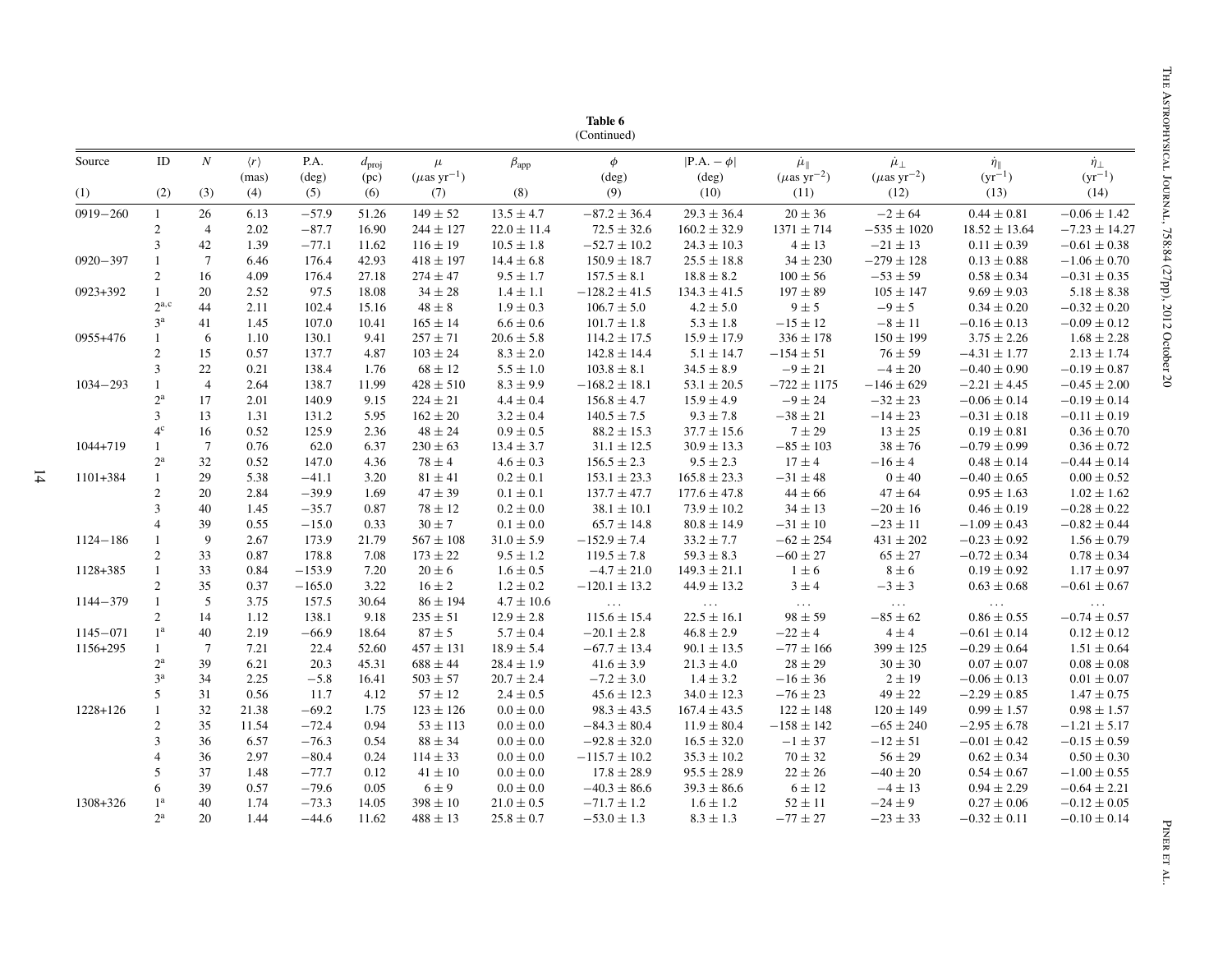| Source       | ID               | $\boldsymbol{N}$ | $\langle r \rangle$ | P.A.           |                           |                                       |                 | $\phi$                  | $ P.A. - \phi $  |                                                   |                                              |                                         | $\dot{\eta}_{\perp}$    |
|--------------|------------------|------------------|---------------------|----------------|---------------------------|---------------------------------------|-----------------|-------------------------|------------------|---------------------------------------------------|----------------------------------------------|-----------------------------------------|-------------------------|
|              |                  |                  | (mas)               | $(\text{deg})$ | $d_{\text{proj}}$<br>(pc) | $\mu$<br>$(\mu$ as yr <sup>-1</sup> ) | $\beta_{app}$   | $(\text{deg})$          | $(\text{deg})$   | $\mu_{\parallel}$<br>$(\mu$ as yr <sup>-2</sup> ) | $\mu_{\perp}$<br>$(\mu\mathrm{as\ yr}^{-2})$ | $\dot{\eta}_{\parallel}$<br>$(yr^{-1})$ | $(yr^{-1})$             |
| (1)          | (2)              | (3)              | (4)                 | (5)            | (6)                       | (7)                                   | (8)             | (9)                     | (10)             | (11)                                              | (12)                                         | (13)                                    | (14)                    |
| $1313 - 333$ | $\mathbf{1}$     | $\,8\,$          | 7.43                | $-81.2$        | 62.41                     | $730 \pm 230$                         | $44.2 \pm 14.0$ | $-66.4 \pm 33.5$        | $14.8 \pm 33.5$  | $-162 \pm 662$                                    | $-486 \pm 1266$                              | $-0.49 \pm 2.01$                        | $-1.47 \pm 3.86$        |
|              | $\overline{2}$   | $\overline{4}$   | 2.07                | $-117.5$       | 17.37                     | $504 \pm 365$                         | $30.6 \pm 22.1$ | $-47.1 \pm 43.8$        | $70.4 \pm 44.6$  | $2550 \pm 1770$                                   | $1143 \pm 2226$                              | $11.16 \pm 11.20$                       | $5.00 \pm 10.40$        |
|              | 3 <sup>a</sup>   | 38               | 2.08                | $-87.1$        | 17.49                     | $487 \pm 34$                          | $29.5 \pm 2.1$  | $-89.2 \pm 3.9$         | $2.2 \pm 4.2$    | $21 \pm 37$                                       | $12 \pm 37$                                  | $0.10 \pm 0.17$                         | $0.06 \pm 0.17$         |
| $1334 - 127$ | $\mathbf{1}$     | 22               | 2.78                | 152.7          | 17.68                     | $103 \pm 18$                          | $3.3 \pm 0.6$   | $122.1 \pm 14.2$        | $30.6 \pm 14.2$  | $-8 \pm 25$                                       | 3 ± 44                                       | $-0.13 \pm 0.39$                        | $0.05 \pm 0.67$         |
|              | $2^{\mathrm{a}}$ | 22               | 1.66                | 145.6          | 10.59                     | $228 \pm 12$                          | $7.3 \pm 0.4$   | $151.8 \pm 2.2$         | $6.2 \pm 2.3$    | $11 \pm 18$                                       | $-5\pm20$                                    | $0.08 \pm 0.12$                         | $-0.04 \pm 0.14$        |
|              | 3                | 17               | 0.98                | 139.9          | 6.23                      | $293 \pm 36$                          | $9.4 \pm 1.2$   | $141.0 \pm 7.3$         | $1.1 \pm 7.6$    | $17 \pm 77$                                       | $45\pm75$                                    | $0.09 \pm 0.41$                         | $0.24 \pm 0.40$         |
| 1357+769     |                  | 6                | 2.44                | $-121.8$       | 20.97                     | $124 \pm 83$                          | $9.0 \pm 6.1$   | $-165.3 \pm 35.5$       | $43.5 \pm 35.9$  | $114 \pm 91$                                      | $-33 \pm 108$                                | $2.37 \pm 2.48$                         | $-0.70 \pm 2.30$        |
|              | $\overline{2}$   | 11               | 1.39                | $-119.0$       | 11.94                     | $115 \pm 38$                          | $8.4 \pm 2.8$   | $-135.1 \pm 18.9$       | $16.2 \pm 19.1$  | $-77 \pm 63$                                      | $-53 \pm 63$                                 | $-1.73 \pm 1.53$                        | $-1.20 \pm 1.49$        |
|              | 3 <sup>b</sup>   | 14               | 0.52                | $-133.3$       | 4.45                      | $115 \pm 15$                          | $8.4 \pm 1.1$   | $-106.5 \pm 5.5$        | $26.8 \pm 5.8$   | $-12 \pm 14$                                      | $-18 \pm 14$                                 | $-0.28 \pm 0.32$                        | $-0.41 \pm 0.33$        |
|              | 4 <sup>c</sup>   | 26               | 0.21                | $-88.2$        | 1.81                      | $12 \pm 8$                            | $0.9\pm0.6$     | $-161.0 \pm 65.7$       | $72.8 \pm 65.7$  | $14 \pm 72$                                       | $62\pm29$                                    | $2.99 \pm 15.49$                        | $13.16 \pm 10.87$       |
| 1424-418     | 1                | 19               | 2.64                | 76.9           | 22.66                     | $88 \pm 50$                           | $6.3 \pm 3.6$   | $\sim 100$ km s $^{-1}$ | $\sim 100$       | $\sim 100$ km s $^{-1}$                           | $\sim 100$                                   | $\sim 100$                              | $\sim 100$              |
| 1448+762     | $1^{\rm c}$      | 16               | 1.57                | 77.2           | 12.29                     | $24 \pm 21$                           | $1.2 \pm 1.1$   | $11.4 \pm 87.1$         | $65.9 \pm 87.1$  | $-83 \pm 188$                                     | $-118 \pm 142$                               | $-6.38 \pm 15.49$                       | $-9.07 \pm 13.46$       |
|              | $\overline{2}$   | 18               | 0.96                | 80.5           | 7.52                      | $57 \pm 27$                           | $2.8 \pm 1.3$   | $-108.1 \pm 11.4$       | $171.4 \pm 11.4$ | $132 \pm 60$                                      | $37 \pm 35$                                  | $4.40 \pm 2.94$                         | $1.26 \pm 1.31$         |
|              | 3 <sup>a</sup>   | 20               | 0.54                | 81.9           | 4.26                      | $86\pm17$                             | $4.2 \pm 0.8$   | $-100.3 \pm 3.2$        | $177.8 \pm 3.3$  | $-16 \pm 34$                                      | $-2 \pm 8$                                   | $-0.37 \pm 0.75$                        | $-0.05 \pm 0.19$        |
| $1451 - 375$ | 1                | $\,8\,$          | 7.65                | $-149.7$       | 34.74                     | $532 \pm 211$                         | $10.3 \pm 4.1$  | $-108.2 \pm 32.0$       | $41.5 \pm 32.2$  | $-148 \pm 594$                                    | $-730 \pm 531$                               | $-0.36 \pm 1.47$                        | $-1.80 \pm 1.49$        |
|              | $\overline{c}$   | 20               | 2.04                | $-132.7$       | 9.27                      | $279 \pm 59$                          | $5.4 \pm 1.2$   | $-134.6 \pm 12.3$       | $1.9 \pm 12.7$   | $58 \pm 68$                                       | $100 \pm 60$                                 | $0.28 \pm 0.33$                         | $0.47 \pm 0.30$         |
| $1514 - 241$ | $\mathbf{1}$     | 9                | 11.54               | 158.9          | 11.18                     | $2977 \pm 758$                        | $9.9 \pm 2.5$   | $157.0 \pm 7.5$         | $1.9 \pm 7.6$    | $10136 \pm 4015$                                  | $436 \pm 2345$                               | $3.57 \pm 1.68$                         | $0.15 \pm 0.83$         |
|              | $\overline{2}$   | 8                | 7.58                | 156.1          | 7.35                      | $1341 \pm 175$                        | $4.5 \pm 0.6$   | $146.4 \pm 5.8$         | $9.7 \pm 5.8$    | $1824 \pm 626$                                    | $1212 \pm 508$                               | $1.43 \pm 0.52$                         | $0.95 \pm 0.42$         |
|              | 3 <sup>a</sup>   | 20               | 9.96                | 155.2          | 9.65                      | $1567 \pm 144$                        | $5.2 \pm 0.5$   | $154.1 \pm 3.4$         | $1.2 \pm 3.4$    | $384 \pm 225$                                     | $163 \pm 137$                                | $0.26 \pm 0.15$                         | $0.11 \pm 0.09$         |
|              | $\overline{4}$   | $\,8\,$          | 5.07                | 156.0          | 4.91                      | $1780 \pm 341$                        | $5.9 \pm 1.1$   | $142.2 \pm 11.1$        | $13.8 \pm 11.3$  | $1672 \pm 1491$                                   | $332 \pm 1549$                               | $0.99 \pm 0.90$                         | $0.20 \pm 0.91$         |
|              | 5                | 10               | 1.76                | 160.2          | 1.70                      | $579 \pm 171$                         | $1.9 \pm 0.6$   | $169.6 \pm 7.3$         | $9.4 \pm 7.4$    | $-834 \pm 638$                                    | $889 \pm 625$                                | $-1.51 \pm 1.24$                        | $1.61 \pm 1.23$         |
| $1606 + 106$ | 1                | 19               | 7.63                | $-37.7$        | 64.20                     | $14 \pm 48$                           | $0.9 \pm 3.0$   | $\sim 100$ km s $^{-1}$ | $\sim 100$ $\mu$ | $\sim 100$                                        | $\sim 100$ km $^{-1}$                        | $\sim 1.1\, \rm{M}_{\odot}$             | $\sim 100$ km s $^{-1}$ |
|              | 2                | 31               | 2.47                | $-38.2$        | 20.78                     | $79 \pm 18$                           | $4.9 \pm 1.2$   | $-43.3 \pm 13.2$        | $5.1 \pm 13.2$   | $17 \pm 17$                                       | $12 \pm 14$                                  | $0.49 \pm 0.49$                         | $0.36 \pm 0.42$         |
|              | 3 <sup>c</sup>   | 40               | 1.52                | $-54.2$        | 12.82                     | $14 \pm 8$                            | $0.9\pm0.5$     | $-47.9 \pm 34.2$        | $6.3 \pm 34.2$   | $0\pm9$                                           | $1 \pm 8$                                    | $-0.08 \pm 1.40$                        | $0.23 \pm 1.24$         |
|              | $\overline{4}$   | 39               | 0.53                | $-66.1$        | 4.43                      | $31 \pm 6$                            | $1.9 \pm 0.4$   | $128.8 \pm 12.2$        | $165.1 \pm 12.2$ | $-12 \pm 7$                                       | $-3 \pm 7$                                   | $-0.92 \pm 0.54$                        | $-0.23 \pm 0.57$        |
| $1611 + 343$ | 1                | 43               | 3.59                | 167.7          | 30.68                     | $118 \pm 17$                          | $7.9 \pm 1.2$   | $-141.1 \pm 8.9$        | $51.2 \pm 9.0$   | $-47 \pm 12$                                      | $-18 \pm 13$                                 | $-0.96 \pm 0.29$                        | $-0.37 \pm 0.28$        |
|              | $\overline{c}$   | 28               | 4.01                | 148.1          | 34.26                     | $140 \pm 26$                          | $9.4 \pm 1.8$   | $116.0 \pm 6.3$         | $32.1 \pm 6.3$   | $90 \pm 38$                                       | $-18 \pm 19$                                 | $1.54 \pm 0.72$                         | $-0.31 \pm 0.34$        |
|              | $3^{\rm c}$      | 43               | 2.84                | 174.2          | 24.28                     | $36 \pm 5$                            | $2.5 \pm 0.3$   | $128.4 \pm 7.8$         | $45.8 \pm 7.8$   | $3 \pm 3$                                         | $-4\pm3$                                     | $0.22 \pm 0.22$                         | $-0.28 \pm 0.22$        |
|              | 4 <sup>a</sup>   | 30               | 1.38                | 168.5          | 11.80                     | $183 \pm 18$                          | $12.3 \pm 1.2$  | $161.9 \pm 3.2$         | $6.6 \pm 3.3$    | $0 \pm 21$                                        | $0\pm16$                                     | $-0.01 \pm 0.28$                        | $-0.01 \pm 0.21$        |
|              | $5^{\rm a}$      | 28               | 0.72                | 157.5          | 6.18                      | $221 \pm 6$                           | $14.8 \pm 0.4$  | $167.8 \pm 1.6$         | $10.3 \pm 1.7$   | $24 \pm 8$                                        | $7 \pm 8$                                    | $0.26 \pm 0.10$                         | $0.09 \pm 0.09$         |
|              | 6 <sup>b</sup>   | 11               | 0.49                | 163.6          | 4.20                      | $340 \pm 49$                          | $22.8 \pm 3.3$  | $157.2 \pm 5.1$         | $6.5 \pm 5.4$    | $123 \pm 191$                                     | $19 \pm 101$                                 | $0.87 \pm 1.36$                         | $0.14 \pm 0.72$         |
| $1622 - 253$ | 1                | 18               | 2.68                | $-26.1$        | 20.17                     | $316 \pm 57$                          | $13.9 \pm 2.5$  | $-96.2 \pm 11.8$        | $70.1 \pm 12.0$  | $-93 \pm 64$                                      | $-133 \pm 61$                                | $-0.53 \pm 0.38$                        | $-0.76 \pm 0.37$        |
|              | 2 <sup>b</sup>   | 20               | 1.07                | $-16.2$        | 8.07                      | $220 \pm 30$                          | $9.7 \pm 1.3$   | $-8.9 \pm 5.1$          | $7.3 \pm 5.5$    | $63 \pm 35$                                       | $-148 \pm 26$                                | $0.52 \pm 0.30$                         | $-1.21 \pm 0.27$        |
| 1638+398     | $\mathbf{1}$     | 10               | 0.55                | $-170.9$       | 4.73                      | $52 \pm 18$                           | $3.9 \pm 1.4$   | $-96.0 \pm 9.2$         | $74.9 \pm 10.0$  | $34 \pm 11$                                       | $15 \pm 9$                                   | $1.77 \pm 0.86$                         | $0.79 \pm 0.56$         |
|              | $2^{\rm c}$      | 15               | 0.40                | $-162.5$       | 3.41                      | $37 \pm 8$                            | $2.8 \pm 0.6$   | $-126.7 \pm 13.9$       | $35.8 \pm 14.0$  | $7 \pm 10$                                        | $5 \pm 11$                                   | $0.57 \pm 0.77$                         | $0.36 \pm 0.84$         |
|              | 3                | 14               | 0.16                | $-104.0$       | 1.37                      | $72 \pm 13$                           | $5.4 \pm 1.0$   | $171.0 \pm 5.3$         | $85.0 \pm 6.3$   | $176 \pm 33$                                      | $14 \pm 22$                                  | $6.51 \pm 1.73$                         | $0.54 \pm 0.85$         |
| $1642 + 690$ | $\mathbf{1}$     | 25               | 9.63                | $-165.9$       | 71.03                     | $60 \pm 22$                           | $2.6 \pm 0.9$   | $-179.1 \pm 8.4$        | $13.2 \pm 8.4$   | $76 \pm 38$                                       | $25 \pm 26$                                  | $2.21 \pm 1.38$                         | $0.73 \pm 0.80$         |
|              | $2^{\mathrm{a}}$ | 13               | 4.84                | $-164.3$       | 35.72                     | $571 \pm 63$                          | $24.1 \pm 2.7$  | $-163.5 \pm 3.1$        | $0.9 \pm 3.1$    | $-123 \pm 183$                                    | $-36 \pm 141$                                | $-0.38 \pm 0.56$                        | $-0.11 \pm 0.43$        |
|              | $3^{\rm a}$      | 25               | 3.82                | $-161.6$       | 28.20                     | $342 \pm 25$                          | $14.4 \pm 1.1$  | $-158.7 \pm 3.0$        | $2.8 \pm 3.0$    | $76 \pm 49$                                       | $-28 \pm 33$                                 | $0.39 \pm 0.25$                         | $-0.15 \pm 0.17$        |
|              | $4^{\rm a}$      | 21               | 2.81                | $-170.1$       | 20.73                     | $358 \pm 20$                          | $15.1 \pm 0.9$  | $-164.4 \pm 2.4$        | $5.7 \pm 2.5$    | $-8 \pm 36$                                       | $-29 \pm 27$                                 | $-0.04 \pm 0.18$                        | $-0.14 \pm 0.13$        |
|              | $5^{\rm a}$      | 22               | 1.68                | $-173.2$       | 12.37                     | $226 \pm 28$                          | $9.6 \pm 1.2$   | $-165.3 \pm 4.9$        | $8.0 \pm 4.9$    | $197 \pm 47$                                      | $40 \pm 40$                                  | $1.52 \pm 0.41$                         | $0.31 \pm 0.31$         |
|              | 6 <sup>a</sup>   | 25               | 1.20                | $-179.1$       | 8.84                      | $174 \pm 11$                          | $7.3 \pm 0.5$   | $-159.6 \pm 1.9$        | $19.4 \pm 1.9$   | $25\pm18$                                         | $30\pm16$                                    | $0.26 \pm 0.19$                         | $0.31 \pm 0.17$         |
|              | $\tau$           | 25               | 0.43                | 175.2          | 3.15                      | $56 \pm 18$                           | $2.4\pm0.8$     | $-170.2 \pm 7.3$        | $14.6 \pm 7.3$   | $8 \pm 32$                                        | $19\pm20$                                    | $0.28 \pm 1.02$                         | $0.61 \pm 0.66$         |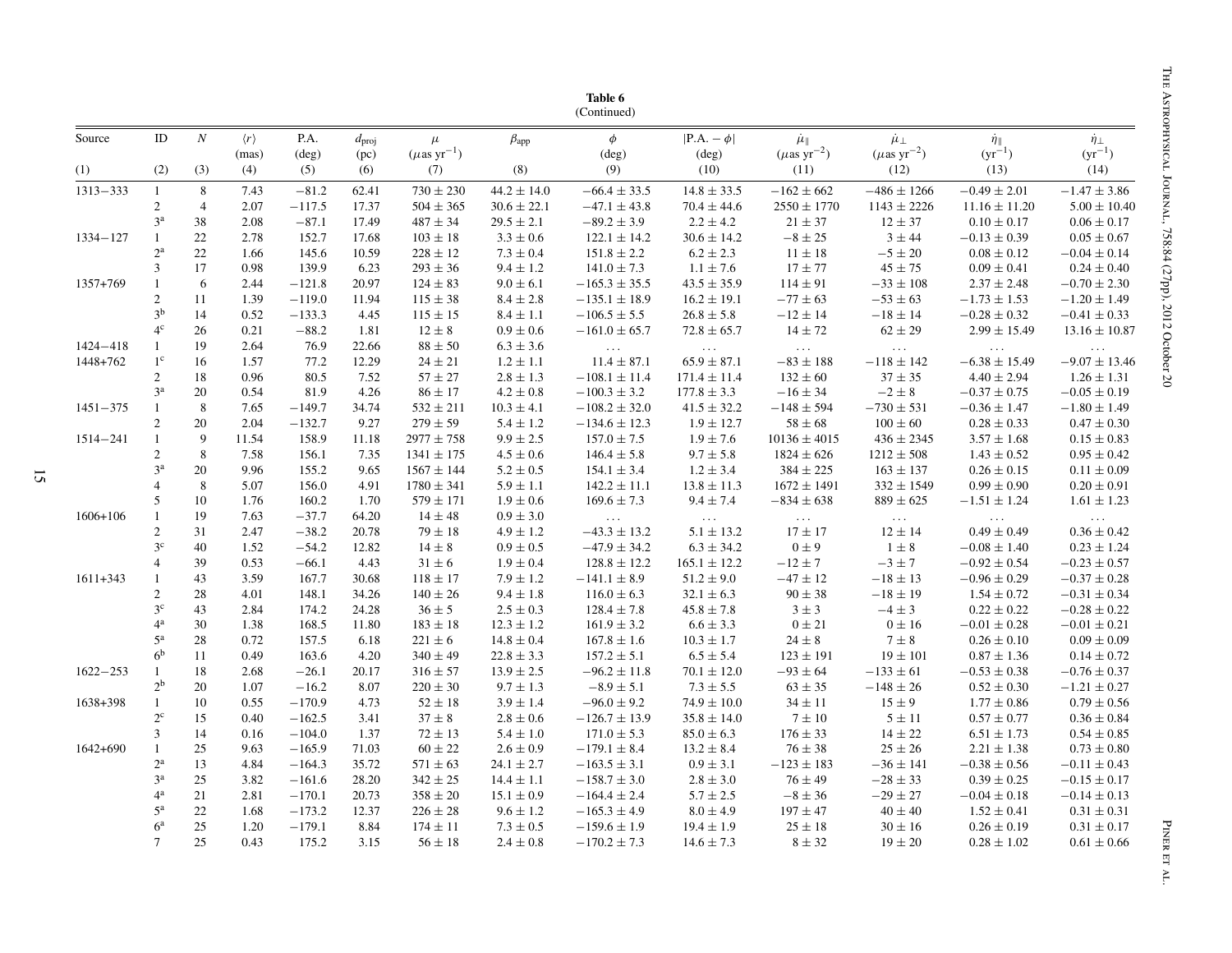| Source       | $\rm ID$        | $\cal N$        | $\langle r \rangle$ | P.A.                | $d_{\text{proj}}$ | $\mu$                               | $\beta_{app}$                | $\phi$                       | $ P.A. - \phi $                | $\mu_{\parallel}$                     | $\mu_{\perp}$                         | $\dot{\eta}_{\parallel}$             | $\dot{\eta}_{\perp}$                 |
|--------------|-----------------|-----------------|---------------------|---------------------|-------------------|-------------------------------------|------------------------------|------------------------------|--------------------------------|---------------------------------------|---------------------------------------|--------------------------------------|--------------------------------------|
|              |                 |                 | (mas)               | $(\text{deg})$      | (pc)              | $(\mu \text{as} \; \text{yr}^{-1})$ |                              | (deg)                        | $(\text{deg})$                 | $(\mu$ as yr <sup>-2</sup> )          | $(\mu\text{as yr}^{-2})$              | $(yr^{-1})$                          | $(yr^{-1})$                          |
| (1)          | (2)             | (3)             | (4)                 | (5)                 | (6)               | (7)                                 | (8)                          | (9)                          | (10)                           | (11)                                  | (12)                                  | (13)                                 | (14)                                 |
| $1657 - 261$ | $\mathbf{1}$    | 11              | 0.80                | 28.5                | $\ldots$          | $236 \pm 85$                        | $\sim$ $\sim$ $\sim$         | $-8.7 \pm 6.6$               | $37.2 \pm 7.5$                 | $125 \pm 127$                         | $231 \pm 110$                         | $\sim 10$                            | $\sim$ $\sim$ $\sim$                 |
| 1726+455     | 1 <sup>b</sup>  | 19              | 1.81                | $-87.8$             | 13.07             | $204 \pm 30$                        | $8.2 \pm 1.2$                | $-94.4 \pm 5.6$              | $6.6 \pm 5.7$                  | $65\pm24$                             | $-2 \pm 17$                           | $0.55 \pm 0.22$                      | $-0.02 \pm 0.15$                     |
|              | $2^{\rm a}$     | 15              | 0.92                | $-103.3$            | 6.63              | $322 \pm 37$                        | $13.0\pm1.5$                 | $-99.0 \pm 3.1$              | $4.3 \pm 3.4$                  | $96\pm37$                             | $22 \pm 19$                           | $0.51 \pm 0.21$                      | $0.12 \pm 0.10$                      |
| 1739+522     | $\mathbf{1}$    | $\overline{9}$  | 1.15                | 16.5                | 9.84              | $104 \pm 61$                        | $6.9 \pm 4.1$                | $-36.8 \pm 28.9$             | $53.3 \pm 28.9$                | $-201 \pm 202$                        | $-334 \pm 169$                        | $-4.59 \pm 5.35$                     | $-7.62 \pm 5.93$                     |
| $1741 - 038$ | $\overline{2}$  | 26              | 0.37                | 32.2                | 3.13              | $73 \pm 10$                         | $4.9 \pm 0.7$                | $50.3 \pm 9.0$               | $18.1 \pm 9.4$                 | $3 \pm 15$                            | $-52 \pm 13$                          | $0.10 \pm 0.50$                      | $-1.72 \pm 0.52$                     |
|              | $\mathbf{1}$    | 6               | 1.83                | $-174.1$            | 15.01             | $143 \pm 172$                       | $7.9 \pm 9.5$                | $93.1 \pm 28.7$              | $92.7 \pm 29.9$                | $70 \pm 235$                          | $-143 \pm 182$                        | $1.01 \pm 3.59$                      | $-2.05 \pm 3.59$                     |
|              | $\mathbf{2}$    | 10              | 0.97                | $-149.0$            | 7.91              | $76 \pm 61$                         | $4.2 \pm 3.4$                | $-26.0 \pm 28.1$             | $123.1 \pm 28.1$               | $-26 \pm 95$                          | $-62 \pm 97$                          | $-0.71 \pm 2.63$                     | $-1.69 \pm 2.95$                     |
|              | 3 <sup>c</sup>  | 34              | 0.43                | $-178.4$            | 3.53              | $33 \pm 6$                          | $1.9 \pm 0.4$                | $164.6 \pm 7.1$              | $17.0 \pm 7.2$                 | $-4 \pm 4$                            | $3 \pm 4$                             | $-0.25 \pm 0.25$                     | $0.20 \pm 0.26$                      |
| 1745+624     | $\mathbf{1}$    | 15              | 2.57                | $-141.2$            | 18.48             | $76 \pm 29$                         | $8.8 \pm 3.3$                | $-140.9 \pm 18.9$            | $0.3 \pm 18.9$                 | $-10\pm29$                            | $-2 \pm 35$                           | $-0.66 \pm 1.91$                     | $-0.17 \pm 2.28$                     |
|              | $\overline{c}$  | 28              | 1.46                | $-145.1$            | 10.53             | $60 \pm 12$                         | $6.9 \pm 1.4$                | $-131.8 \pm 11.7$            | $13.2 \pm 11.8$                | $52 \pm 15$                           | $-14\pm18$                            | $4.25 \pm 1.51$                      | $-1.19 \pm 1.52$                     |
|              | $\mathfrak{Z}$  | 6               | 1.10                | $-144.9$            | 7.94              | $134 \pm 52$                        | $15.4 \pm 6.0$               | $-142.3 \pm 23.6$            | $2.5 \pm 23.7$                 | $-59 \pm 284$                         | $275 \pm 253$                         | $-2.17 \pm 10.40$                    | $10.05 \pm 10.02$                    |
|              | $\overline{4}$  | 6               | 0.54                | $-146.7$            | 3.91              | $62 \pm 55$                         | $7.2 \pm 6.4$                | $-149.9 \pm 43.2$            | $3.2 \pm 43.4$                 | $-108 \pm 128$                        | $49 \pm 127$                          | $-8.48 \pm 12.65$                    | $3.90 \pm 10.63$                     |
|              | 5               | 40              | 0.24                | $-135.8$            | 1.71              | $11 \pm 2$                          | $1.3 \pm 0.3$                | $-134.9 \pm 11.6$            | $0.9 \pm 11.7$                 | $12 \pm 2$                            | $3 \pm 3$                             | $5.23 \pm 1.50$                      | $1.55 \pm 1.59$                      |
| 1749+096     |                 | $\overline{9}$  | 3.92                | 28.3                | 18.19             | $812 \pm 133$                       | $16.3 \pm 2.7$               | $43.3 \pm 9.3$               | $15.0 \pm 9.5$                 | $110 \pm 265$                         | $255\pm232$                           | $0.18 \pm 0.43$                      | $0.42 \pm 0.38$                      |
|              | $2^{\rm b}$     | 13              | 2.45                | 25.2                | 11.37             | $706 \pm 83$                        | $14.1 \pm 1.7$               | $22.5 \pm 5.0$               | $2.6 \pm 5.3$                  | $60 \pm 111$                          | $-36 \pm 91$                          | $0.11 \pm 0.21$                      | $-0.07 \pm 0.17$                     |
|              | $3^{\rm b}$     | 11              | 1.08                | 37.8                | 5.02              | $547 \pm 49$                        | $10.9 \pm 1.0$               | $47.2 \pm 5.4$               | $9.4 \pm 5.7$                  | $566 \pm 158$                         | $-148 \pm 140$                        | $1.37 \pm 0.40$                      | $-0.36 \pm 0.34$                     |
|              | 4 <sup>b</sup>  | 22              | 1.94                | 40.1                | 9.01              | $445 \pm 37$                        | $8.9 \pm 0.8$                | $35.8 \pm 5.4$               | $4.3 \pm 5.7$                  | $-141 \pm 50$                         | $-64 \pm 46$                          | $-0.42 \pm 0.15$                     | $-0.19 \pm 0.14$                     |
|              | $5^{\rm b}$     | 21              | 0.86                | 7.3                 | 3.99              | $188 \pm 24$                        | $3.8\pm0.5$                  | $8.6 \pm 5.2$                | $1.3 \pm 5.3$                  | $21\pm32$                             | $81 \pm 23$                           | $0.15 \pm 0.23$                      | $0.57 \pm 0.18$                      |
| 1803+784     |                 | 41              | 7.15                | $-96.0$             | 50.68             | $19 \pm 37$                         | $0.7\pm1.5$                  | $-54.4 \pm 87.1$             | $41.6 \pm 87.1$                | $-64\pm90$                            | $57 \pm 99$                           | $-5.62 \pm 13.52$                    | $5.06 \pm 13.17$                     |
|              | $\overline{c}$  | 41              | 3.45                | $-91.8$             | 24.44             | $73 \pm 36$                         | $2.9 \pm 1.4$                | $-125.2 \pm 20.8$            | $33.4 \pm 20.8$                | $-7 \pm 33$                           | $59 \pm 15$                           | $-0.16 \pm 0.77$                     | $1.36 \pm 0.76$                      |
|              | 3               | 31              | 1.83                | $-93.4$             | 12.96             | $39 \pm 9$                          | $1.5 \pm 0.4$                | $49.3 \pm 13.3$              | $142.8 \pm 13.3$               | $17 \pm 6$                            | $-7 \pm 7$                            | $0.74 \pm 0.33$                      | $-0.32 \pm 0.35$                     |
|              | $\overline{4}$  | 43              | 1.44                | $-92.8$             | 10.21             | $33 \pm 5$                          | $1.3 \pm 0.2$                | $23.6 \pm 9.1$               | $116.4 \pm 9.1$                | $4 \pm 3$                             | $6 \pm 3$                             | $0.21 \pm 0.18$                      | $0.32 \pm 0.18$                      |
|              | 5               | 31              | 1.03                | $-81.1$             | 7.27              | $59 \pm 6$                          | $2.3 \pm 0.3$                | $9.3 \pm 12.2$               | $90.4 \pm 12.2$                | $-17 \pm 17$                          | $55 \pm 17$                           | $-0.49 \pm 0.49$                     | $1.55 \pm 0.52$                      |
|              | 6 <sup>c</sup>  | 41              | 0.47                | $-82.0$             | 3.35              | $22 \pm 6$                          | $0.9\pm0.2$                  | $-77.6 \pm 8.9$              | $4.4 \pm 8.9$                  | $-1 \pm 6$                            | $-2 \pm 4$                            | $-0.14 \pm 0.46$                     | $-0.22 \pm 0.38$                     |
| 1908-201     | $\mathbf{1}$    | 11              | 5.26                | 54.2                | 43.60             | $388 \pm 119$                       | $22.3 \pm 6.8$               | $29.4 \pm 11.7$              | $24.8 \pm 12.0$                | $-130 \pm 141$                        | $-155 \pm 125$                        | $-0.71 \pm 0.80$                     | $-0.85 \pm 0.73$                     |
|              | $2^{\rm b}$     | 38              | 2.84                | 39.1                | 23.53             | $200 \pm 18$                        | $11.5 \pm 1.1$               | $55.1 \pm 5.1$               | $16.0 \pm 5.1$                 | $-45 \pm 21$                          | $-20 \pm 19$                          | $-0.48 \pm 0.23$                     | $-0.22 \pm 0.20$                     |
|              | $\mathfrak{Z}$  | $7\phantom{.0}$ | 1.12                | 31.4                | 9.27              | $293 \pm 208$                       | $16.8 \pm 11.9$              | $66.5 \pm 19.1$              | $35.1 \pm 20.7$                | $864 \pm 789$                         | $315 \pm 433$                         | $6.24 \pm 7.22$                      | $2.28 \pm 3.52$                      |
|              | 4 <sup>a</sup>  | 19              | 0.82                | $-3.8$              | 6.80              | $187\pm26$                          | $10.7\pm1.5$                 | $3.0\pm3.3$                  | $6.8 \pm 3.4$                  | $-23 \pm 48$                          | $1 \pm 19$                            | $-0.26\pm0.55$                       | $0.01\pm0.22$                        |
| $1921 - 293$ | $\mathbf{1}$    | 39              | 6.20                | 25.7                | 30.55             | $191 \pm 27$                        | $4.2 \pm 0.6$                | $2.8 \pm 10.1$               | $23.0 \pm 10.2$                | $0 \pm 21$                            | $0 \pm 21$                            | $0.01 \pm 0.15$                      | $0.01 \pm 0.15$                      |
|              | $\overline{2}$  | 10<br>11        | 2.99                | 21.3                | 14.73             | $142 \pm 73$                        | $3.1 \pm 1.6$                | $17.1 \pm 25.0$              | $4.2 \pm 25.2$                 | $83 \pm 62$                           | $-5 \pm 63$                           | $0.79 \pm 0.71$                      | $-0.05 \pm 0.60$                     |
|              | 3               | 14              | 1.27                | 13.2                | 6.28              | $268\pm108$                         | $5.8 \pm 2.3$                | $-1.3 \pm 21.7$              | $14.6 \pm 22.2$                | $-27 \pm 299$                         | $70 \pm 288$                          | $-0.14 \pm 1.50$                     | $0.36 \pm 1.46$                      |
| 1954-388     | 1<br>$\sqrt{2}$ | 16              | 2.42<br>0.83        | $-117.5$<br>$-81.6$ | 16.62             | $258 \pm 81$                        | $9.4 \pm 3.0$                | $-51.6 \pm 21.0$             | $65.9 \pm 21.5$                | $-177 \pm 113$<br>$-19 \pm 39$        | $-49 \pm 113$<br>$-29 \pm 37$         | $-1.12 \pm 0.79$<br>$-0.23 \pm 0.47$ | $-0.31 \pm 0.72$<br>$-0.35 \pm 0.45$ |
| 2145+067     | $1^{\circ}$     | 28              | 5.39                | 131.7               | 5.71<br>43.52     | $137 \pm 31$<br>$1 \pm 34$          | $5.0 \pm 1.2$<br>$0.1\pm1.8$ | $-121.2 \pm 14.2$            | $39.6 \pm 15.0$                |                                       |                                       |                                      |                                      |
|              | $\overline{c}$  | 13              | 2.51                | 130.5               | 20.24             | $65 \pm 32$                         | $3.5 \pm 1.7$                | $\ldots$<br>$-73.3 \pm 36.6$ | $\sim 100$<br>$156.2 \pm 36.7$ | $\sim 100$ km s $^{-1}$<br>$-13\pm30$ | $\sim 100$ km $^{-1}$<br>$-33 \pm 28$ | $\sim 100$<br>$-0.41 \pm 0.95$       | $\ldots$<br>$-1.02 \pm 1.00$         |
|              | 3               | 24              | 1.15                | 124.5               | 9.25              | $126 \pm 20$                        | $6.7 \pm 1.1$                | $122.8 \pm 8.2$              | $1.8 \pm 8.4$                  | $-13\pm14$                            | $20 \pm 15$                           | $-0.21 \pm 0.24$                     | $0.32 \pm 0.26$                      |
|              | 4 <sup>a</sup>  | 35              | 0.81                | 128.8               | 6.55              | $86 \pm 5$                          | $4.6 \pm 0.3$                | $130.5 \pm 3.7$              | $1.7 \pm 3.7$                  | $-12 \pm 6$                           | $-4 \pm 6$                            | $-0.30 \pm 0.15$                     | $-0.09 \pm 0.15$                     |
|              | 5 <sup>c</sup>  | 18              | 0.53                | 123.0               | 4.30              | $28 \pm 15$                         | $1.5 \pm 0.8$                | $84.5 \pm 23.9$              | $38.5 \pm 24.0$                | $37 \pm 43$                           | $77 \pm 31$                           | $2.62 \pm 3.38$                      | $5.38 \pm 3.69$                      |
|              |                 |                 |                     |                     |                   |                                     |                              |                              |                                |                                       |                                       |                                      |                                      |
|              |                 |                 |                     |                     |                   |                                     |                              |                              |                                |                                       |                                       |                                      |                                      |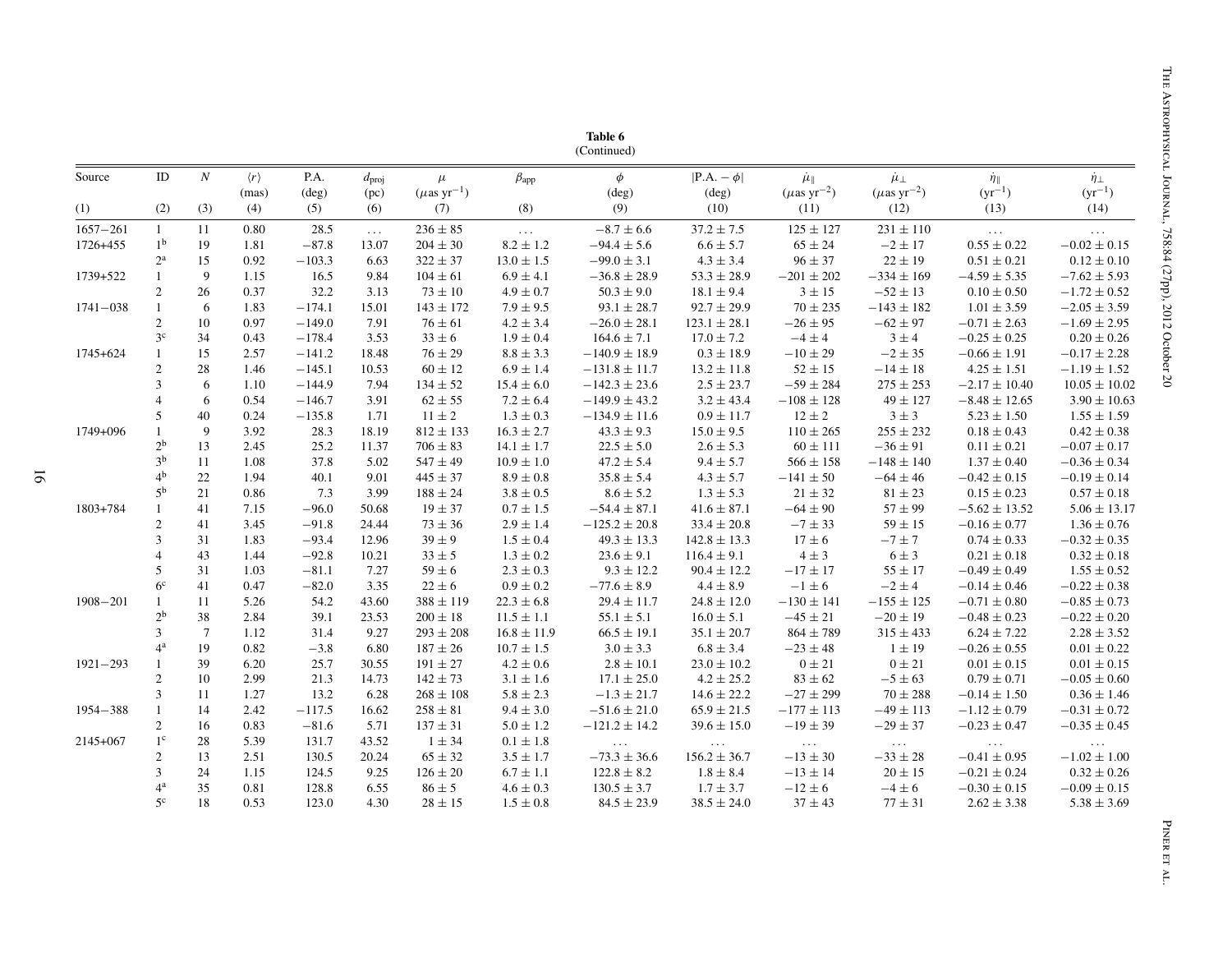|                                                                                                                                                          | $\langle r \rangle$<br>(mas)                                         | P.A.<br>$(\text{deg})$               | $d_{\text{proj}}$<br>(pc)                          | $\mu$<br>$(\mu$ as yr <sup>-1</sup> )          | $\beta_{app}$                                                                                              | $\phi$<br>(deg)                                                                                                              | $ P.A. - \phi $<br>$(\text{deg})$                                                                                                                                        | $\dot{\mu}_{\parallel}$<br>$(\mu$ as yr <sup>-2</sup> )                                                                                 | $\mu_{\perp}$<br>$(\mu$ as yr <sup>-2</sup> )                                                                         | $\frac{\dot{\eta}_{\parallel}}{(\text{yr}^{-1})}$                                                                                                                                                                                                                                                                                                       | $\dot{\eta}_{\perp}$<br>$(yr^{-1})$                                                                                                                                                                                                                                                                                                                              |
|----------------------------------------------------------------------------------------------------------------------------------------------------------|----------------------------------------------------------------------|--------------------------------------|----------------------------------------------------|------------------------------------------------|------------------------------------------------------------------------------------------------------------|------------------------------------------------------------------------------------------------------------------------------|--------------------------------------------------------------------------------------------------------------------------------------------------------------------------|-----------------------------------------------------------------------------------------------------------------------------------------|-----------------------------------------------------------------------------------------------------------------------|---------------------------------------------------------------------------------------------------------------------------------------------------------------------------------------------------------------------------------------------------------------------------------------------------------------------------------------------------------|------------------------------------------------------------------------------------------------------------------------------------------------------------------------------------------------------------------------------------------------------------------------------------------------------------------------------------------------------------------|
| (3)<br>(2)                                                                                                                                               | (4)                                                                  | (5)                                  | (6)                                                | (7)                                            | (8)                                                                                                        | (9)                                                                                                                          | (10)                                                                                                                                                                     | (11)                                                                                                                                    | (12)                                                                                                                  | (13)                                                                                                                                                                                                                                                                                                                                                    | (14)                                                                                                                                                                                                                                                                                                                                                             |
| $\mathbf{1}$<br>6                                                                                                                                        | 7.74                                                                 | 168.1                                | 10.26                                              | $1075 \pm 82$                                  | $5.0 \pm 0.4$                                                                                              | $146.3 \pm 3.2$                                                                                                              | $21.8 \pm 3.2$                                                                                                                                                           | $287 \pm 143$                                                                                                                           | $268 \pm 136$                                                                                                         | $0.29 \pm 0.14$                                                                                                                                                                                                                                                                                                                                         | $0.27 \pm 0.14$                                                                                                                                                                                                                                                                                                                                                  |
| $\overline{c}$<br>$21\,$                                                                                                                                 | 7.48                                                                 | 166.2                                | 9.92                                               | $593 \pm 87$                                   | $2.7 \pm 0.4$                                                                                              | $149.8 \pm 7.1$                                                                                                              | $16.4 \pm 7.2$                                                                                                                                                           | $-75 \pm 149$                                                                                                                           | $50\pm162$                                                                                                            | $-0.14 \pm 0.27$                                                                                                                                                                                                                                                                                                                                        | $0.09 \pm 0.29$                                                                                                                                                                                                                                                                                                                                                  |
| 3 <sup>a</sup><br>13                                                                                                                                     | 3.93                                                                 | $-179.6$                             | 5.21                                               | $667 \pm 129$                                  | $3.1 \pm 0.6$                                                                                              | $174.8 \pm 5.0$                                                                                                              | $5.6 \pm 5.0$                                                                                                                                                            | $-53 \pm 402$                                                                                                                           | $-699 \pm 188$                                                                                                        | $-0.09 \pm 0.65$                                                                                                                                                                                                                                                                                                                                        | $-1.12 \pm 0.37$                                                                                                                                                                                                                                                                                                                                                 |
|                                                                                                                                                          |                                                                      |                                      |                                                    |                                                |                                                                                                            |                                                                                                                              |                                                                                                                                                                          |                                                                                                                                         |                                                                                                                       |                                                                                                                                                                                                                                                                                                                                                         | $-0.21 \pm 0.05$                                                                                                                                                                                                                                                                                                                                                 |
|                                                                                                                                                          |                                                                      |                                      |                                                    |                                                |                                                                                                            |                                                                                                                              |                                                                                                                                                                          |                                                                                                                                         |                                                                                                                       |                                                                                                                                                                                                                                                                                                                                                         | $-0.01\pm0.05$                                                                                                                                                                                                                                                                                                                                                   |
|                                                                                                                                                          |                                                                      |                                      |                                                    |                                                |                                                                                                            |                                                                                                                              |                                                                                                                                                                          |                                                                                                                                         |                                                                                                                       |                                                                                                                                                                                                                                                                                                                                                         | $-0.15 \pm 0.03$                                                                                                                                                                                                                                                                                                                                                 |
|                                                                                                                                                          | 2.10                                                                 | $-159.5$                             | 2.79                                               |                                                |                                                                                                            |                                                                                                                              |                                                                                                                                                                          |                                                                                                                                         |                                                                                                                       |                                                                                                                                                                                                                                                                                                                                                         | $-0.54 \pm 0.14$                                                                                                                                                                                                                                                                                                                                                 |
|                                                                                                                                                          |                                                                      |                                      |                                                    |                                                |                                                                                                            |                                                                                                                              |                                                                                                                                                                          |                                                                                                                                         |                                                                                                                       |                                                                                                                                                                                                                                                                                                                                                         | $0.02\pm0.04$                                                                                                                                                                                                                                                                                                                                                    |
|                                                                                                                                                          | 1.96                                                                 | $-161.3$                             | 2.60                                               | $662 \pm 47$                                   | $3.1 \pm 0.2$                                                                                              | $-164.2 \pm 2.2$                                                                                                             | $2.9 \pm 2.3$                                                                                                                                                            | $-153 \pm 97$                                                                                                                           | $-111 \pm 102$                                                                                                        | $-0.25 \pm 0.16$                                                                                                                                                                                                                                                                                                                                        | $-0.18 \pm 0.17$                                                                                                                                                                                                                                                                                                                                                 |
| 10                                                                                                                                                       | 1.27                                                                 | $-162.1$                             | 1.69                                               |                                                |                                                                                                            |                                                                                                                              |                                                                                                                                                                          |                                                                                                                                         |                                                                                                                       |                                                                                                                                                                                                                                                                                                                                                         | $0.51 \pm 0.45$                                                                                                                                                                                                                                                                                                                                                  |
| 11<br>41                                                                                                                                                 | 0.34                                                                 | $-163.6$                             | 0.45                                               | $23 \pm 5$                                     | $0.1\pm0.0$                                                                                                | $7.3 \pm 8.6$                                                                                                                | $170.9 \pm 8.7$                                                                                                                                                          | $-13 \pm 4$                                                                                                                             | $6 \pm 3$                                                                                                             | $-0.58 \pm 0.23$                                                                                                                                                                                                                                                                                                                                        | $0.28 \pm 0.18$                                                                                                                                                                                                                                                                                                                                                  |
|                                                                                                                                                          | 5.76                                                                 | 97.7                                 |                                                    | $282 \pm 55$                                   | $18.9 \pm 3.7$                                                                                             |                                                                                                                              | $7.1 \pm 3.9$                                                                                                                                                            | $-95 \pm 47$                                                                                                                            | $-17 \pm 21$                                                                                                          | $-0.81 \pm 0.44$                                                                                                                                                                                                                                                                                                                                        | $-0.15 \pm 0.19$                                                                                                                                                                                                                                                                                                                                                 |
|                                                                                                                                                          |                                                                      |                                      |                                                    |                                                |                                                                                                            |                                                                                                                              |                                                                                                                                                                          |                                                                                                                                         |                                                                                                                       |                                                                                                                                                                                                                                                                                                                                                         | $0.35 \pm 0.46$                                                                                                                                                                                                                                                                                                                                                  |
| 3<br>9                                                                                                                                                   | 1.30                                                                 | 105.1                                | 11.10                                              | $51 \pm 32$                                    | $3.4 \pm 2.2$                                                                                              | $112.5 \pm 61.8$                                                                                                             | $7.4 \pm 62.0$                                                                                                                                                           | $45 \pm 85$                                                                                                                             | $-65 \pm 65$                                                                                                          | $2.12 \pm 4.24$                                                                                                                                                                                                                                                                                                                                         | $-3.07 \pm 3.64$                                                                                                                                                                                                                                                                                                                                                 |
| $\overline{4}$<br>22                                                                                                                                     | 0.47                                                                 | 73.8                                 | 4.05                                               | $92 \pm 13$                                    | $6.2 \pm 0.9$                                                                                              | $90.0 \pm 9.1$                                                                                                               | $16.2 \pm 9.4$                                                                                                                                                           | $49 \pm 17$                                                                                                                             | $38 \pm 18$                                                                                                           | $1.28 \pm 0.49$                                                                                                                                                                                                                                                                                                                                         | $1.00 \pm 0.49$                                                                                                                                                                                                                                                                                                                                                  |
|                                                                                                                                                          | 0.84                                                                 | $-122.0$                             | 6.32                                               | $20\pm25$                                      | $0.9\pm1.1$                                                                                                | $-140.2 \pm 77.5$                                                                                                            | $18.2 \pm 77.5$                                                                                                                                                          | $-28 \pm 89$                                                                                                                            | $63 \pm 44$                                                                                                           | $-2.53 \pm 8.46$                                                                                                                                                                                                                                                                                                                                        | $5.55 \pm 8.00$                                                                                                                                                                                                                                                                                                                                                  |
| $\overline{2}$<br>9                                                                                                                                      | 0.50                                                                 | $-133.2$                             | 3.78                                               | $44 \pm 19$                                    | $2.0\pm0.9$                                                                                                | $-89.9 \pm 14.2$                                                                                                             | $43.3 \pm 14.3$                                                                                                                                                          | $38 \pm 22$                                                                                                                             | $22 \pm 21$                                                                                                           | $1.56 \pm 1.14$                                                                                                                                                                                                                                                                                                                                         | $0.90 \pm 0.96$                                                                                                                                                                                                                                                                                                                                                  |
| $3^{\rm a}$<br>26                                                                                                                                        | 0.51                                                                 | $-136.4$                             | 3.87                                               | $71 \pm 4$                                     | $3.2 \pm 0.2$                                                                                              | $-135.3 \pm 3.9$                                                                                                             | $1.1 \pm 4.0$                                                                                                                                                            | $14 \pm 8$                                                                                                                              | $17 \pm 8$                                                                                                            | $0.37 \pm 0.20$                                                                                                                                                                                                                                                                                                                                         | $0.44 \pm 0.22$                                                                                                                                                                                                                                                                                                                                                  |
| 39<br>$\mathbf{1}$                                                                                                                                       | 10.82                                                                | 30.9                                 | 74.18                                              | $66 \pm 36$                                    | $2.4\pm1.3$                                                                                                | $179.6 \pm 22.2$                                                                                                             | $148.7\pm22.2$                                                                                                                                                           | $-21 \pm 35$                                                                                                                            | $-28 \pm 34$                                                                                                          | $-0.53\pm0.92$                                                                                                                                                                                                                                                                                                                                          | $-0.69\pm0.92$                                                                                                                                                                                                                                                                                                                                                   |
| $\overline{c}$<br>41                                                                                                                                     | 3.33                                                                 | 17.2                                 | 22.81                                              | $99 \pm 12$                                    | $3.6 \pm 0.4$                                                                                              | $30.2 \pm 6.1$                                                                                                               | $13.0 \pm 6.1$                                                                                                                                                           | $-13\pm12$                                                                                                                              | $11\pm11$                                                                                                             | $-0.21 \pm 0.20$                                                                                                                                                                                                                                                                                                                                        | $0.18 \pm 0.19$                                                                                                                                                                                                                                                                                                                                                  |
| 3 <sup>a</sup><br>40                                                                                                                                     | 1.40                                                                 | $-2.7$                               | 9.62                                               | $89 \pm 6$                                     |                                                                                                            |                                                                                                                              |                                                                                                                                                                          |                                                                                                                                         |                                                                                                                       |                                                                                                                                                                                                                                                                                                                                                         | $0.08\pm0.07$                                                                                                                                                                                                                                                                                                                                                    |
| 4 <sup>a</sup><br>$5^{\rm a}$<br>$6^{\rm a}$<br>7 <sup>a</sup><br>8 <sup>a</sup><br>9 <sup>a</sup><br>1 <sup>a</sup><br>$\overline{c}$<br>$1^\mathrm{c}$ | 10<br>34<br>37<br>12<br>$27\,$<br>17<br>13<br>14<br>$22\,$<br>$11\,$ | 3.06<br>4.00<br>2.80<br>2.20<br>3.15 | $-178.6$<br>177.5<br>$-168.9$<br>$-165.1$<br>102.7 | 4.05<br>5.30<br>3.72<br>2.92<br>49.20<br>26.91 | $916 \pm 26$<br>$861 \pm 28$<br>$566\pm20$<br>$596 \pm 36$<br>$640 \pm 26$<br>$208 \pm 44$<br>$105 \pm 28$ | $4.2 \pm 0.1$<br>$4.0\pm0.1$<br>$2.6\pm0.1$<br>$2.8 \pm 0.2$<br>$3.0\pm0.1$<br>$1.0\pm0.2$<br>$7.1 \pm 1.9$<br>$3.3 \pm 0.2$ | $157.1 \pm 1.6$<br>$166.0 \pm 2.5$<br>$-176.4 \pm 1.3$<br>$-167.2 \pm 1.7$<br>$-173.0 \pm 1.4$<br>$-166.2 \pm 6.6$<br>$90.6 \pm 3.9$<br>$81.6 \pm 11.7$<br>$9.0 \pm 1.1$ | $24.3 \pm 1.7$<br>$11.5 \pm 2.7$<br>$7.6 \pm 1.4$<br>$7.7 \pm 1.8$<br>$8.0\pm1.5$<br>$4.1 \pm 6.7$<br>$21.1 \pm 11.7$<br>$11.7 \pm 1.2$ | $354 \pm 42$<br>$81\pm30$<br>$31 \pm 21$<br>$140 \pm 85$<br>$235 \pm 41$<br>$-417 \pm 131$<br>$-8\pm22$<br>$16 \pm 6$ | $-180 \pm 43$<br>$-6 \pm 38$<br>$-80\pm17$<br>$-299 \pm 76$<br>$12 \pm 25$<br>$99 \pm 85$<br>$15 \pm 19$<br>$4 \pm 3$<br>Proper motion; (8) Apparent speed in units of the speed of light; (9) Proper motion position angle. No entry is given in this or subsequent columns if the fitted error in this quantity exceeds 90°; (10) Absolute difference | $0.41 \pm 0.05$<br>$0.10\pm0.04$<br>$0.06 \pm 0.04$<br>$0.25 \pm 0.15$<br>$0.39 \pm 0.07$<br>$-2.14\pm0.82$<br>$-0.18 \pm 0.51$<br>$0.29\pm0.12$<br>Notes. (1) Source name; (2) Component ID; (3) Number of epochs; (4) Weighted mean radial separation from core; (5) Weighted mean position angle; (6) Weighted mean projected radial distance in parsecs; (7) |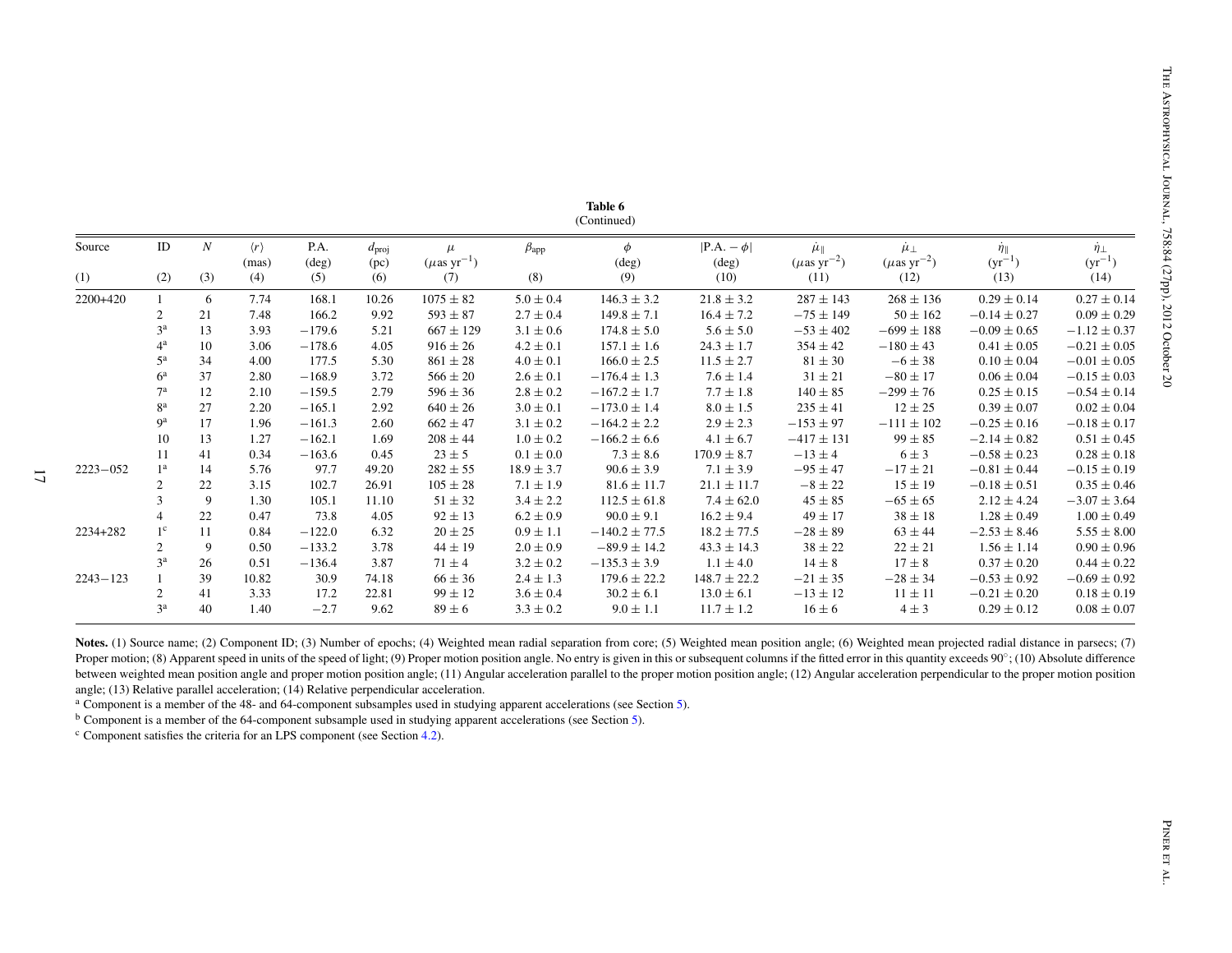<span id="page-19-0"></span>

**Figure 3.** Angular separations from the core of Gaussian model component centers as a function of time. The straight lines are the least-squares fits to radial motion at constant speed for components detected at four or more epochs. For each source, asterisks are used to represent component 1, diamonds component 2, triangles component 3, squares component 4, x's component 5, and circles component 6. This cycle of plotting symbols then repeats starting at component 7. Unidentified components from Table [3](#page-7-0) are not plotted. Some error bars are smaller than the plotting symbols. The B1950 source name is given at the top left of each panel.

(The complete figure set (66 images, one for each source in Table [5\)](#page-9-0) is available in the online journal.)

these five effects is acting on this small subset of components here.

We also confirm the existence of a subset of slowly moving or nearly stationary (Low Pattern Speed or LPS) components at similar numbers and core distances as found by the MOJAVE survey  $(L09)$ . There are a total of 43 components in Table [6](#page-13-0) with a proper motion of less than 50  $\mu$ as yr<sup>-1</sup>, which is the limiting proper motion for an LPS component in [L09.](#page-28-0) Of these 43, 21 also meet the other two criteria for an LPS component used by [L09:](#page-28-0) no significant acceleration, and speed significantly slower than other components in the same jet. Here, we quantify these two criteria specifically by the significance of both  $\dot{\eta}_{\parallel}$  and  $\dot{\eta}_{\perp}$ being less than  $2\sigma$ , and the value of  $\beta_{\rm app}$  being less than the



**Figure 5.** Distribution of apparent speed for the 224 components in the RDV survey with measured redshifts.

weighted mean value of  $\beta_{app}$  for the other components in the jet by at least  $2\sigma$ . The 21 components in 19 sources that meet all three of these criteria are noted as LPS components in Table [6.](#page-13-0)

With these criteria, LPS components make up about 9% of the jet components in the RDV survey, and we find that these LPS components occur closer to the core than the general population of jet components. Over half (12 out of 21) of the LPS components are clustered within projected distances of ∼4 pc from the core (and the remaining 9 scatter out to projected distances of ∼40 pc), while the median projected distance from the core for the non-LPS components is 9 pc. In 8 of the 19 sources with LPS components, the LPS component is the closest one to the core. For comparison, [L09](#page-28-0) found an overall occurrence rate of about 6% (31 out of 526 components), and typical projected core distances of *<*6 pc for LPS components. Such apparently stationary features could be due to projection effects if the jet passes very close to the line of sight, or they could be intrinsically stationary features such as stable recollimation shocks that are expected from jet simulations (e.g., Gomez et al. [1995\)](#page-28-0), and that may tend to occur at similar



**Figure 4.** Left and center panels show the *x* and *y* positions, respectively, of Gaussian model component centers relative to the core as a function of time. The curves are the least-squares fits to motion at constant acceleration for  $x(t)$  and  $y(t)$ , for components detected at four or more epochs. The right panel shows the  $(x, y)$ positions of the Gaussian model component centers from the left and center panels. The dotted line shows the radial direction toward and away from the core at the component's weighted mean position angle from Table [6.](#page-13-0) The fitted  $(x, y)$  trajectory is plotted as a red curve for components that are members of the 48- or 64-component subsamples used in studying apparent accelerations (see Section [5\)](#page-22-0). Plotting symbols are the same as those in Figure 3. The B1950 source name and component number are given at the top left of each panel.

(The complete figure set and a color version of this figure (225 images, one for each component in Table [6\)](#page-13-0) are available in the online journal)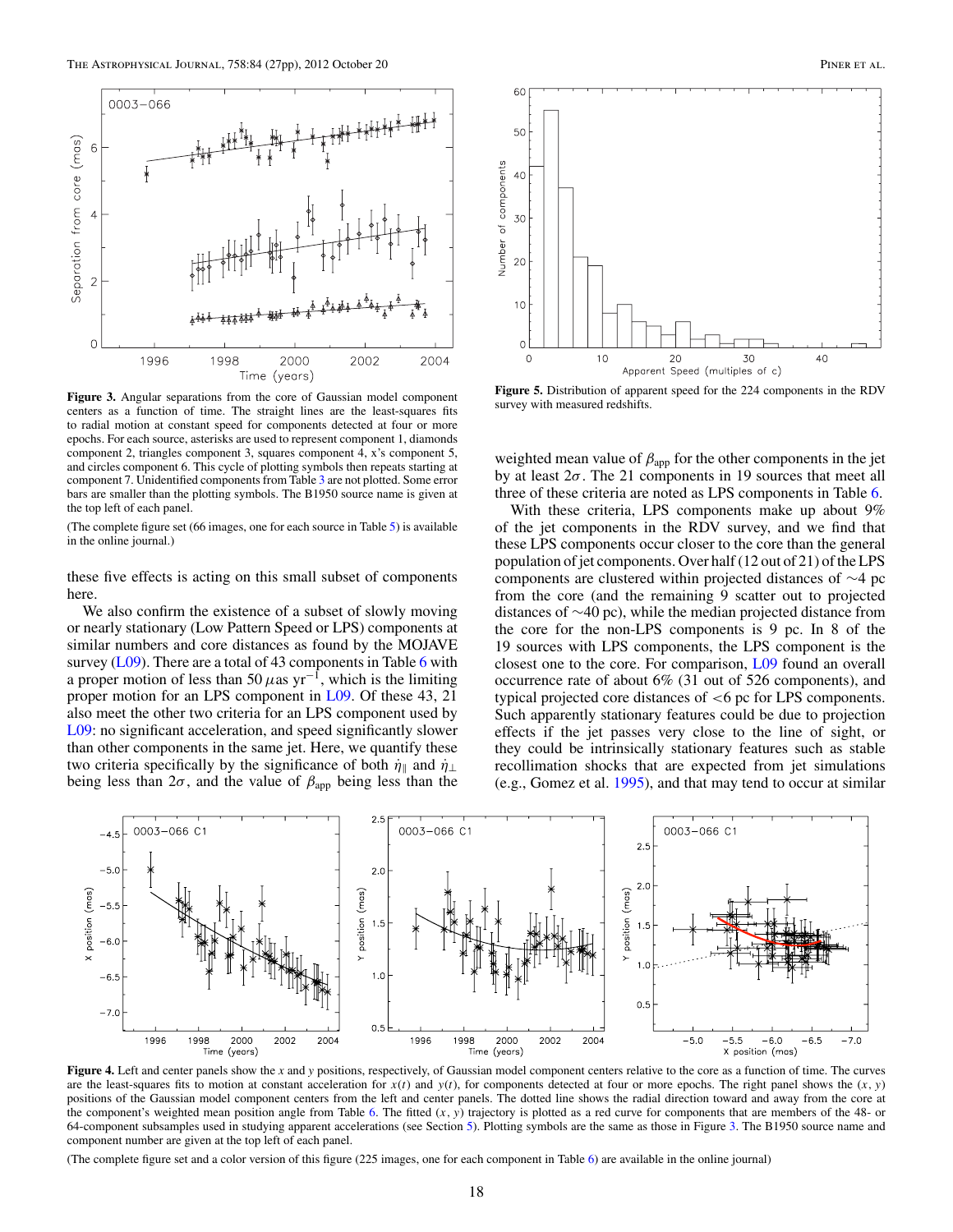

**Figure 6.** Example of a linear fit to  $\ln \beta_{app}$  vs.  $\ln \langle r \rangle$  for a sample individual source, where  $\langle r \rangle$  is the weighted mean separation of a component, and  $\beta_{app}$ is its apparent speed, with values taken from Table [6.](#page-13-0) This example is for the source 1514−241, which has a fitted slope of 0.5, close to the mean slope for all of the fits. See Section [4.2](#page-12-0) for further discussion.

distances from the core. In the RDV survey, about 1*/*6 of the sources (12 out of 66) have what could be interpreted as a stationary feature such as a recollimation shock within ∼4 pc projected of the core (several tens of parsecs de-projected for the expected small viewing angles). Of the 21 LPS components, 20 are in quasars, 1 is in a galaxy, and none are in the BL Lac objects, based on the optical identifications in Table [2.](#page-5-0) While [L09](#page-28-0) find the occurrence rate of LPS features to be higher in their BL Lac objects, we note that there are only seven BL Lac objects in the RDV sample.

If jets in the RDV survey are on average accelerating or decelerating, then we might expect there to be a consistent sense of variation in the measured apparent speeds from component to component in a source, as components farther from the core would be either systematically faster or systematically slower than components closer to the core. We investigate this relation between apparent component speed and average distance from the core here, and we then investigate accelerated motion of individual components in Section [5.](#page-22-0) For each of the 56 sources in Table [6](#page-13-0) that have at least two non-LPS components with  $\geq 1\sigma$ significance apparent velocity measurements, we performed a fit to ln  $\beta_{\rm app}$  versus ln $\langle r \rangle$  using measured values from Table [6](#page-13-0) (excluding all apparent speeds of *<*1*σ* significance and all LPS components, see above). A constant positive apparent acceleration along the length of the jet in a source would yield a slope of 0.5 for such a fit. Figure 6 shows an example of one of these fits (for the source 1514−241, with a slope of 0.5, close to the mean slope for all of the fits), and Figure 7 shows a histogram of all 56 fitted slopes. For the 56 individual fits, 43 fits yield a positive slope and 13 fits yield a negative slope, with the mean slope being 0.55 (close to the value of 0.5 expected for constant acceleration within a source), and the median slope being 0.34. The binomial probability of measuring 43 positive slopes if they were randomly distributed between positive and negative values is only  $P = 4 \times 10^{-5}$ . If we count only fitted slopes of at least  $2\sigma$  significance, so that we may be sure of the sign, then we find 22 positive slopes and 7 negative, with a binomial probability of  $P = 4 \times 10^{-3}$ . We therefore conclude that on average in our sample, components farther from the core have larger apparent speeds than components closer to



**Figure 7.** Histogram of the slopes of linear fits to  $\ln \beta_{app}$  vs.  $\ln \langle r \rangle$  for 56 individual sources, where  $\langle r \rangle$  is the weighted mean separation of a component, and  $\beta_{app}$  is its apparent speed, with values taken from Table [6.](#page-13-0) Constant positive acceleration along a jet would yield a slope of 0.5 for these fits. Hashed and solid fill styles indicate slopes significant at the  $2\sigma - 3\sigma$  and  $\geq 3\sigma$  levels, respectively. 3 of the 56 sources are outside the plotting window. See Section [4.2](#page-12-0) for further discussion.

the core in a given source, with high statistical significance. We discuss the relation of this result to other results in the literature in Section [6.](#page-26-0) If components farther from the core are moving faster than the closer components, then individual components must on average undergo positive apparent parallel accelerations. We discuss the apparent parallel accelerations of individual components in Section [5.1.](#page-22-0)

We also confirm an important result that was also found in a number of previous studies (e.g., [L09;](#page-28-0) Kellermann et al. [2004;](#page-28-0) [Paper I\)](#page-28-0): that the variation in apparent speeds from component to component within a source is significantly less than the variation in apparent speeds from source to source within the sample. As in [L09,](#page-28-0) we quantify this by computing the standard deviation in the measured apparent speeds for each multi-component source. The median of these standard deviations is 3.1*c*; this represents a typical variation in the measured apparent speeds within a single source. We also compute the median apparent speed for each source in the sample, and find the standard deviation of this set of speeds to be 7.6*c*; this represents the typical variation in apparent speed from source to source within the sample. This shows that there is a characteristic physical speed associated with each source in the sample, which is plausibly the bulk speed of the jet flow. Individual components within a source are then measured to have a relatively small range of speeds about this characteristic speed. If the flow is accelerating, then there may actually be a physical range of bulk Lorentz factors within a source that is nevertheless smaller than the range of bulk Lorentz factors from source to source. Components may also move within a range of pattern Lorentz factors from zero for a standing shock, to higher speeds for "trailing features" (e.g., Kadler et al. [2008;](#page-28-0) Perucho et al. [2008\)](#page-28-0), up to the peak bulk Lorentz factor of the flow. Since we are interested in the peak bulk Lorentz factor attained by each jet over the 10 year monitoring time, we henceforth use the fastest observed apparent component speed in each source as the measured apparent speed associated with that source. This also allows for direct comparison with the MOJAVE results, as they also use the fastest measured apparent speed in each source to characterize that source [\(L09\)](#page-28-0).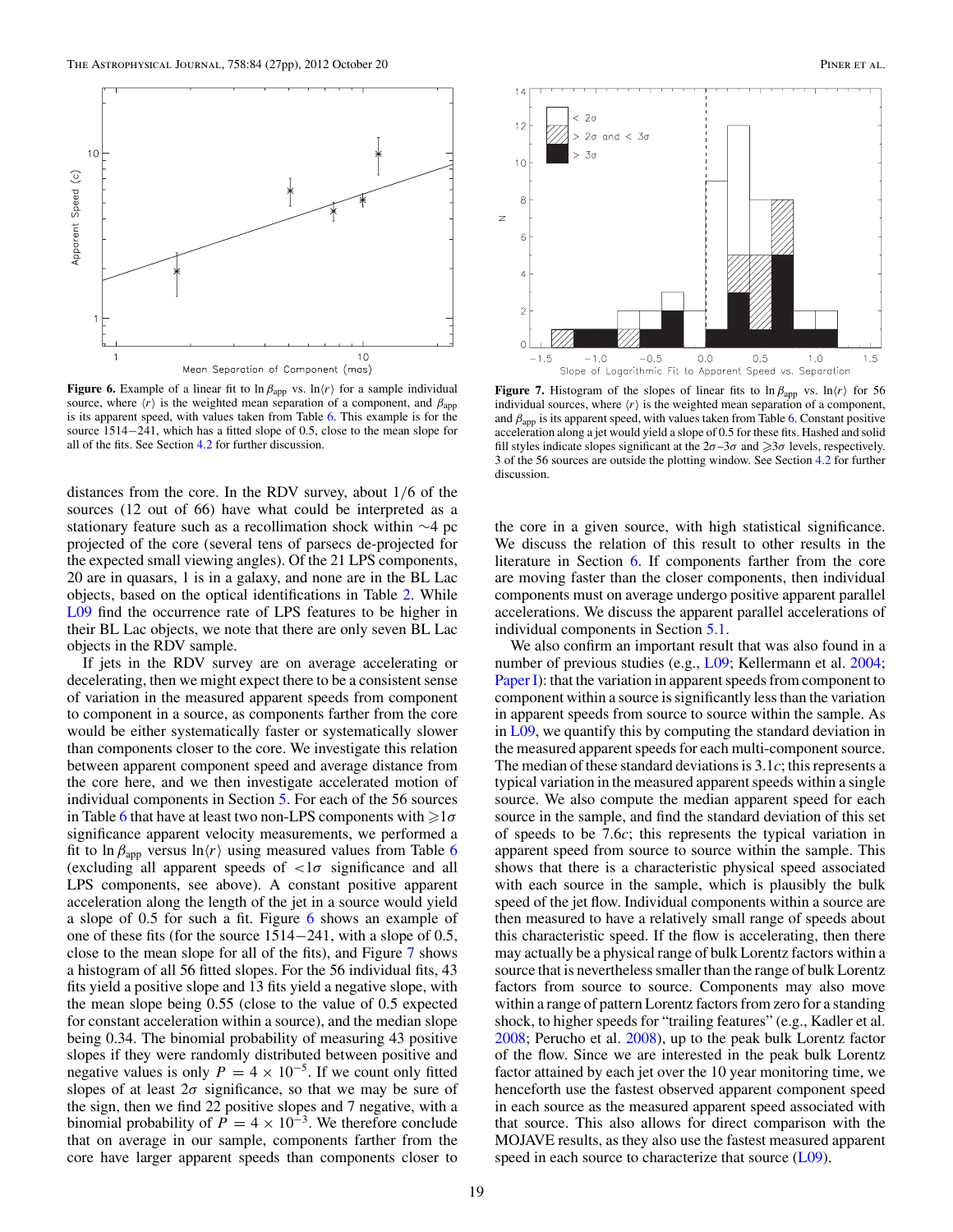<span id="page-21-0"></span>

**Figure 8.** Distribution of fastest measured apparent speed for the 65 sources in the RDV sample with measured apparent speeds.

#### *4.3. Speed Variations between Sources*

Figure 8 shows the histogram of the fastest measured apparent speed in each source from Table [6,](#page-13-0) for all sources in Table [6](#page-13-0) with a measured redshift  $(N = 65)$ . This distribution has a peak at an apparent speed of about 5*c*, a long tail extending out to a maximum apparent speed of 44*c* (for component 1 in 1313−333), a mean apparent speed of 11.5*c*, and a median apparent speed of 8.3*c*. The shape of this distribution is similar to the equivalent distribution measured by the MOJAVE survey [\(L09\)](#page-28-0), and a Kolmogorov–Smirnov (K-S) test confirms that there is no significant difference between these two distributions. However, when compared with the equivalent distribution of fastest apparent speeds from [Paper I,](#page-28-0) the mean fastest apparent speed has increased from 5.9*c* in [Paper I](#page-28-0) to 11.5*c* here. [L09](#page-28-0) have also discussed this phenomenon that apparent speed measurements have tended to increase as survey temporal coverage has increased from older VLBI surveys (e.g., Britzen et al. [2008;](#page-28-0) [Paper I\)](#page-28-0) to newer surveys, showing that high angular resolution and excellent temporal coverage may facilitate the identification of fast-moving components that would otherwise be missed. Alternatively, the detected increase of the fastest speeds might be due to the longer period of observations that provide more opportunity to see fast-moving components. Whatever the cause, both of these two recent surveys of blazar apparent speeds at lower frequencies [\(L09](#page-28-0) and this paper) have measured typical apparent speeds that are similar to those measured in surveys done at higher frequencies, like 43 GHz (∼10*c*, e.g., Jorstad et al. [2005\)](#page-28-0).

Because the bulk Lorentz factor  $\Gamma \ge (\beta_{app}^2 + 1)^{1/2}$ , the peak observed apparent speed in Figure 8 of about 44*c* indicates that bulk Lorentz factors in the parent population reach values of at least  $\Gamma \sim 44$ . This maximum value also agrees well with the peak apparent speeds found by both Jorstad et al. [\(2005\)](#page-28-0) of 46*c* and [L09](#page-28-0) of 51*c*. The tapering off of apparent speed distributions at higher speed values observed in Figure 8 and in other surveys can be reproduced in Monte Carlo simulations (e.g., Lister & Marscher [1997;](#page-28-0) [L09\)](#page-28-0) by assuming an intrinsic power-law Lorentz factor distribution of slope ∼−1*.*5 in the blazar parent population.

Figure [9](#page-22-0) shows the fastest apparent speed in each source in the RDV sample from Table [6](#page-13-0) versus its median 8 GHz apparent VLBI luminosity over all of the epochs used in this paper. The

luminosities are calculated according to  $L = 4\pi D_l^2 S_8 (1 + z)^{-1}$ (using a *k*-correction with an assumed spectral index  $\alpha = 0$ ), where  $D_l$  is the luminosity distance and  $S_8$  is the median total 8 GHz VLBI flux density. There is an upper envelope to the distribution similar to that seen in the Caltech-Jodrell Bank Flat Spectrum (CJF) survey (Vermeulen [1995\)](#page-28-0), the 2 cm Survey (Kellermann et al. [2004\)](#page-28-0), and the MOJAVE survey [\(L09\)](#page-28-0). As described by Cohen et al. [\(2007\)](#page-28-0), the upper envelope of this distribution appears to be well matched by an "aspect curve" that traces out a single source of given bulk Lorentz factor and intrinsic luminosity in the  $(L, \beta_{app})$  plane as the viewing angle *θ* changes. Such an aspect curve is plotted in Figure [9](#page-22-0) for a jet with a bulk Lorentz factor of 44 and an intrinsic luminosity of  $1 \times 10^{25}$  W Hz<sup>-1</sup>, assuming Doppler boosting by a factor of  $\delta^2$ , where  $\delta = 1/(\Gamma(1 - \beta \cos \theta))$  is the Doppler factor, and the exponent is for a smooth flat-spectrum jet and should be appropriate for the core region (Cohen et al. [2007\)](#page-28-0). While it has been shown that this upper envelope is not due to selection effects (Cohen et al. [2007\)](#page-28-0), its precise physical origin is unclear; [L09](#page-28-0) speculate that such an envelope may arise because of an intrinsic relation between jet speed and luminosity in the parent population, although the statistics of current samples cannot fully address this.

#### *4.4. Gamma-Ray Bright Sources*

It has been noted since the time of the EGRET gamma-ray telescope that those sources that were detected in GeV gammarays tended to have faster apparent speeds than sources that were not detected (e.g., Jorstad et al. [2001\)](#page-28-0). This is explained if the gamma-ray emission is boosted by a higher power of the Doppler factor than the radio emission, so that the gamma-ray sources tend to have higher Lorentz factors and smaller viewing angles (Pushkarev et al. [2009\)](#page-28-0), leading to faster apparent speeds (e.g., Lister [1999\)](#page-28-0). This trend for faster speeds has continued to be noted with the blazars detected by the *Fermi* LAT gamma-ray telescope. Lister et al. [\(2009c\)](#page-28-0) found a significant difference in the speeds of the LAT-detected and non-detected sources in the MOJAVE survey, with the LAT-detected sources being faster. Figure [10](#page-22-0) shows the distribution of fastest apparent speeds in the RDV sample from Table [6,](#page-13-0) separated into LAT detections and non-detections, from the list of LAT detections in Table [2.](#page-5-0) The median apparent speed of the LAT-detected sources is 12*.*4*c*, while the median apparent speed of the non-detected sources is only 5*.*7*c*. This difference in the medians of the two distributions is significant at the 98.5% confidence level, according to a Wilcoxon rank-sum test. (For comparison, a Students' *t*-test on the difference in the means, 13*.*4*c* and 8*.*3*c*, gives a significance of 97.7%, and an unbinned K-S test gives a significance of 90.7%.) We thus confirm that the 2FGL *Fermi* LAT-detected blazars display faster apparent speeds than the non-detected sources in the RDV sample as well. Note that the situation with the powerful blazars typical of both the RDV sample and the MOJAVE sample that are detected at GeV energies by *Fermi* contrasts with the lower-luminosity TeV gamma-ray blazars, which tend to have slower apparent speeds at parsec scales compared to radio-selected samples (Piner et al. [2010\)](#page-28-0). This is discussed more fully in Section [6.](#page-26-0)

Other radio properties measured from the RDV survey besides the apparent speed are also related to *Fermi* LAT detection status or to the measured *Fermi* gamma-ray flux. A correlation between the non-simultaneous 8 GHz VLBI flux density, including RDV series data, and *Fermi* gamma-ray flux is shown by Kovalev [\(2009\)](#page-28-0). Kovalev [\(2009\)](#page-28-0) also shows that the LAT-detected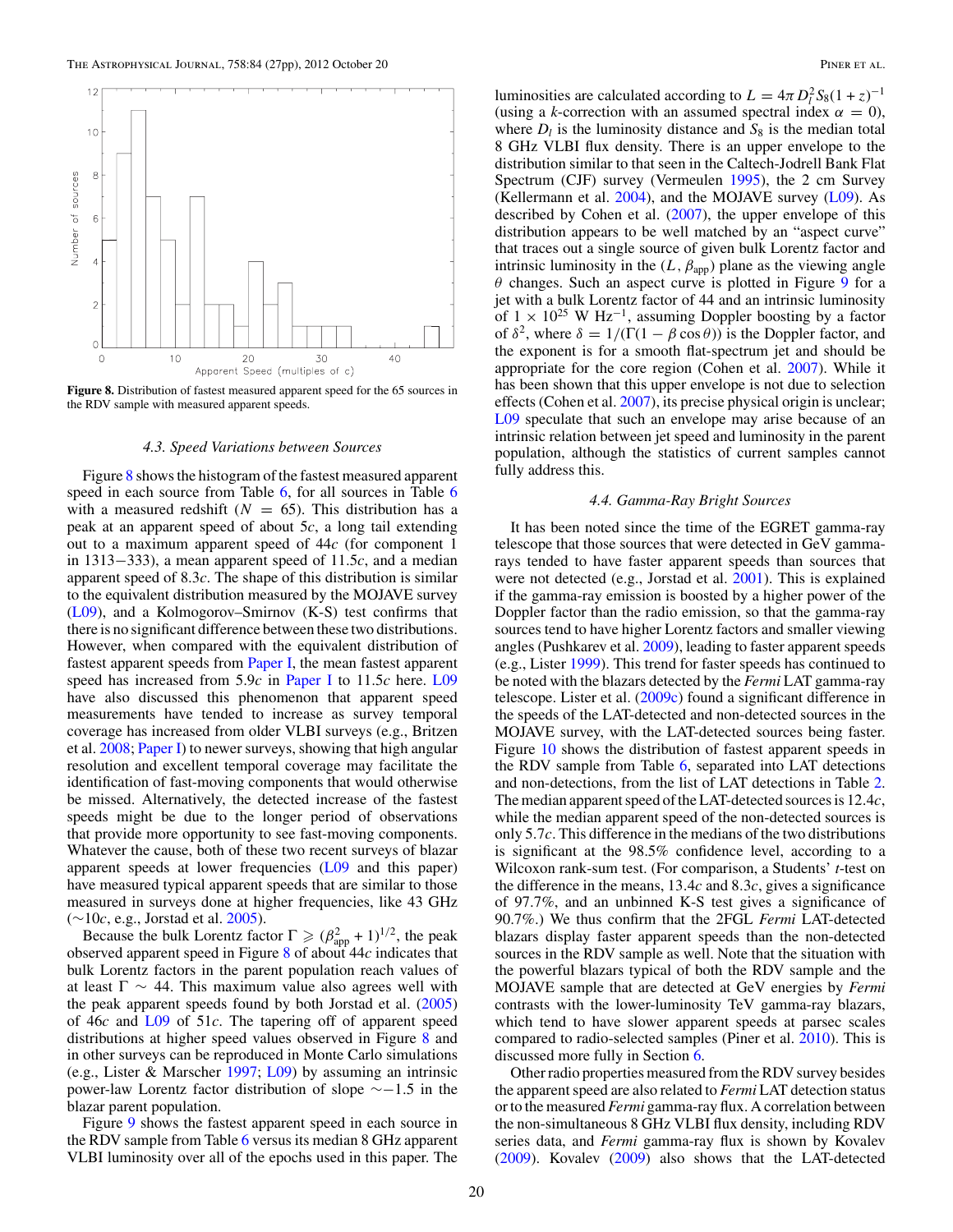<span id="page-22-0"></span>

Figure 9. Fastest measured apparent speed vs. median apparent luminosity for the 65 sources in the RDV sample with measured apparent speeds. Some error bars are smaller than the plotting symbols. The dotted curve corresponds to a jet with a bulk Lorentz factor of 44 and an intrinsic luminosity of  $1 \times 10^{25}$  W Hz<sup>-1</sup>, as the viewing angle *θ* varies, assuming Doppler boosting by a factor of *δ*2, where *δ* is the Doppler factor.



Figure 10. Distribution of fastest measured apparent speed for the 65 sources in Figure [8,](#page-21-0) separated into *Fermi* LAT-detected sources  $(N = 41, \text{ top})$  and non-detected sources ( $N = 24$ , bottom).

sources have higher 8 GHz VLBI flux densities, when compared to the non-detected sources. Pushkarev & Kovalev [\(2012\)](#page-28-0) use a subsample of 370 sources from 19 of the RDV experiments in Table [1](#page-4-0) between 1998 and 2003 to show that the LAT-detected sources have higher VLBI core flux densities and brightness temperatures at 8 and 2 GHz, and flatter spectral indices in their VLBI jets between 8 and 2 GHz, when compared to the non-detected sources. Despite these significant flux correlations from the RDV data, such comparisons are best done with quasisimultaneous flux data because of the variable nature of the sources. Such studies have been done for quasi-simultaneous VLBA and *Fermi* data from the MOJAVE survey by, e.g., Kovalev et al. [\(2009\)](#page-28-0), Pushkarev et al. [\(2010\)](#page-28-0), and Lister et al. [\(2011\)](#page-28-0).

#### 5. APPARENT ACCELERATIONS

#### *5.1. Parallel Accelerations*

The fitting method used to construct the apparent acceleration analysis in Table [6](#page-13-0) is described in Section [4.1,](#page-8-0) and the relative parallel and perpendicular accelerations that are used throughout this section are defined by Equations  $(2)$  and  $(3)$ . We apply two sets of cuts to the nonlinear fits in Table [6](#page-13-0) to yield subsamples of the highest quality fits for the acceleration analysis. The first set of cuts is identical to the cuts used by [H09](#page-28-0) for their acceleration analysis (the component is observed at at least 10 epochs, with a proper motion significance of at least  $3\sigma$ , and an uncertainty in the direction of motion relative to the weighted mean component position angle,  $(P.A. - \phi)$ , of 5<sup>°</sup> or less). These cuts yield a high-quality subsample of 48 components in 26 sources. To produce a somewhat larger statistical sample for distributions where we wish to apply the K-S test (since this study contains only about half the total number of components as the MOJAVE survey studied by  $H(09)$ , we also extend the cuts to allow for errors in the direction of motion relative to the weighted mean component position angle,  $(P.A. - \phi)$ , of up to 6°; this yields a second and somewhat larger subsample of 64 components in 34 sources. Components belonging to these subsamples are indicated in Table [6.](#page-13-0) Fitted acceleration values for components that do not make these quality cuts are included in Table [6](#page-13-0) for completeness and to show the current state of the processed RDV data for each component, but we caution against using those acceleration values unless the fits can be supplemented with additional data. A relative acceleration is defined to be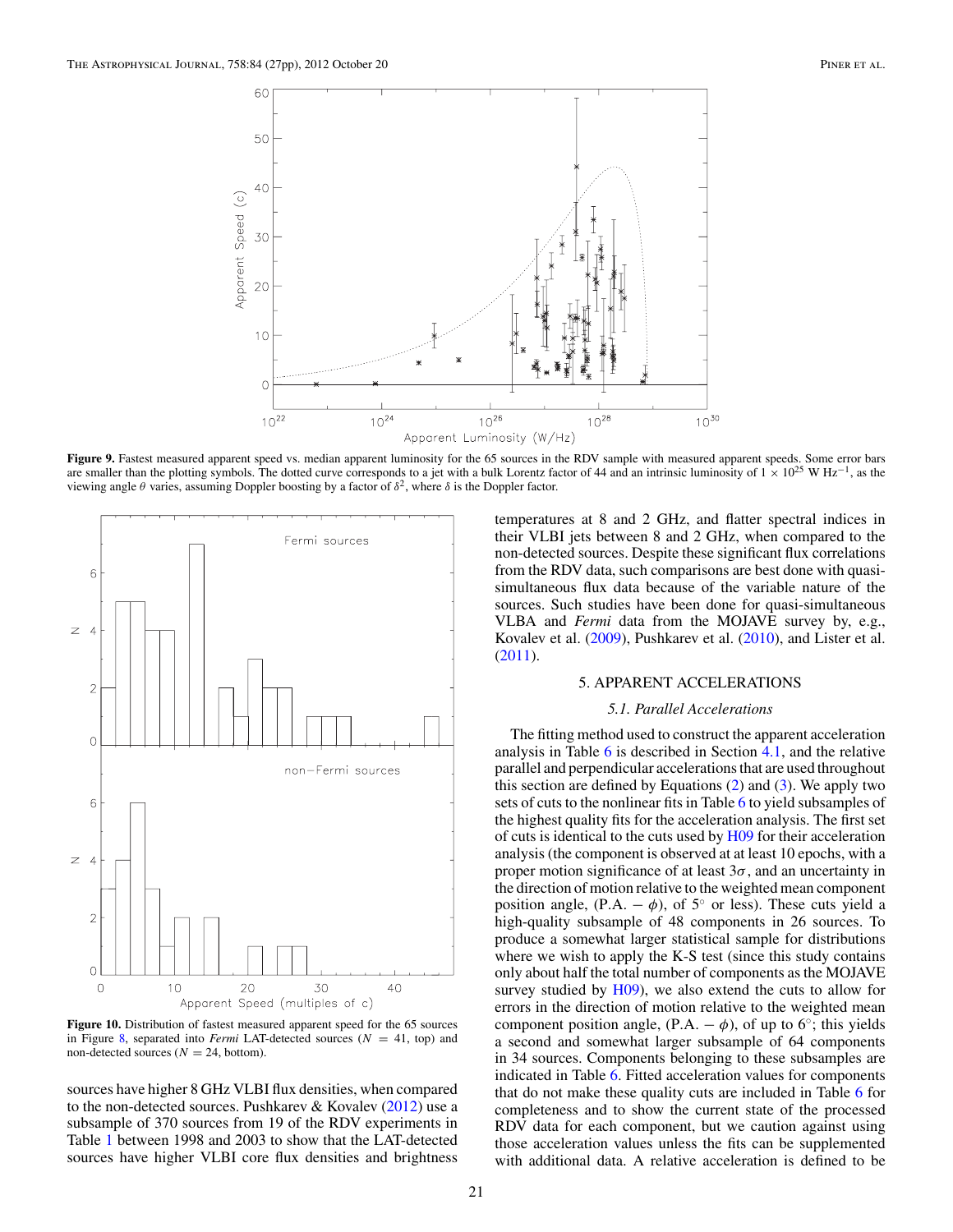

**Figure 11.** Histograms of magnitudes of relative parallel (top) and perpendicular (bottom) accelerations for the 64-component subsample. Hashed and solid fill styles indicate relative accelerations significant at the  $2\sigma - 3\sigma$  and  $\geq 3\sigma$  levels, respectively.

"high" by [H09](#page-28-0) if its magnitude is at least  $2\sigma$  above 0.1 yr<sup>-1</sup>. For either of these subsamples, we find that about 1*/*4 of the components have a high relative parallel acceleration and 1*/*7 have a high relative perpendicular acceleration with magnitudes that are at least  $2\sigma$  above 0.1 yr<sup>-1</sup>, the same occurrence rates of "high" parallel and perpendicular accelerations found by [H09.](#page-28-0)

As in [H09,](#page-28-0) in order to determine whether the observed jet accelerations might be due only to jet bending, or if they are also due to changes in the component Lorentz factor, we compare the distributions of relative parallel and perpendicular accelerations. In a typical beamed jet sample, if the observed accelerations are due only to jet bending, then the magnitudes of the observed parallel accelerations are expected to be about 60% of the magnitudes of the observed perpendicular accelerations; see the discussion following Equation (6) in [H09.](#page-28-0)<sup>13</sup> (For a viewing angle of  $\sin \theta = 1/(n\Gamma)$  with  $n \ge 1$ , the ratio of parallel to perpendicular acceleration magnitudes due only to jet bending is given approximately by  $(n^2 - 1)/(n^2 + 1)$ , for  $\Gamma \gg 1$ . [H09](#page-28-0) consider the case  $n = 2$ , which is typical of beamed jet samples. For larger *n*, the ratio is larger but is always less than one.) Figure 11 shows histograms of the magnitudes of the relative parallel and perpendicular accelerations for the 64-component subsample described above. A K-S test shows a significant difference between the two distributions at the 99% confidence level, with the weighted mean magnitude of the relative parallel accelerations being larger, at  $0.20 \pm 0.01 \text{ yr}^{-1}$ , compared to a weighted mean magnitude of only  $0.12 \pm$ 

<sup>13</sup> Also note that some fundamental equations for the kinematics of accelerating jets are derived in Appendices 1 and 2 of [H09.](#page-28-0)

0*.*01 yr−<sup>1</sup> for the relative perpendicular accelerations. From the discussion above, based on the mean magnitude of the relative perpendicular accelerations, we would expect a mean relative parallel acceleration magnitude of only about 0.07 yr<sup>-1</sup> based on jet bending alone, the actual magnitude is about three times larger than this. This confirms a result found also by [H09:](#page-28-0) the distributions of relative parallel and perpendicular accelerations are statistically distinct, with the parallel accelerations having a larger average magnitude by a factor of about 1.7. This implies that there are intrinsic changes in component Lorentz factors at the parsec scales that dominate over jet bending in producing the observed parallel accelerations. Note though that these changes may be in either the bulk or the pattern Lorentz factor, if the component is moving at a pattern speed that is different from the bulk flow speed.

To determine if components are predominantly accelerating (increasing Lorentz factor) or decelerating (decreasing Lorentz factor) at these scales, we investigate the signs of the relative parallel accelerations. We find that positive parallel accelerations statistically dominate the RDV survey compared to negative parallel accelerations. For the 64-component subsample, 41 of the 64 components have a positive parallel acceleration, while only 22 have a negative parallel acceleration (and one is zero within the round off of the values). The binomial probability of obtaining 41 or more positive accelerations from a sample of 63, if they were randomly distributed, is only  $P = 0.01$ . The weighted mean of these relative parallel accelerations (now taking into account the sign) is  $0.133 \pm 0.014$  yr<sup>-1</sup>, statistically distinct from zero with high significance. This relative parallel acceleration distribution is shown in Figure [12.](#page-24-0) For comparison, the relative perpendicular acceleration distribution for the 64-component subsample contains 34 positive and 30 negative accelerations, with a weighted mean of  $-0.016 \pm 0.012$  yr<sup>-1</sup>, statistically consistent with the relative perpendicular accelerations being randomly distributed between positive and negative values with a mean of zero, as expected.

If we increase the quality cuts on the fits, then the bias toward positive parallel accelerations becomes more significant. If we restrict the analysis to the 48-component subsample described above, and of those only look at components with a relative parallel acceleration of  $\geq 2\sigma$  significance (so that we may be sure of the sign of the acceleration), then we find a total of 19 components: 16 with positive parallel acceleration and 3 with negative. The binomial probability of this many positive accelerations is only  $P = 0.002$ . The weighted mean of these relative parallel accelerations is 0*.*227±0*.*020 yr−1, which is again statistically distinct from zero with high significance. This relative parallel acceleration distribution is shown in Figure [13.](#page-24-0) The equivalent distribution for the relative perpendicular accelerations contains a total of 13 components, 7 with negative accelerations and 6 with positive, again consistent with a random distribution. We also note that a bias toward positive parallel accelerations remains even if no cuts at all are made on the data in Table [6:](#page-13-0) the weighted mean relative parallel acceler-ation for all components in Table [6](#page-13-0) is  $0.113 \pm 0.013$  yr<sup>-1</sup> (compared with  $-0.016 \pm 0.011$  yr<sup>-1</sup> for the relative perpendicular accelerations).

These parallel acceleration results differ somewhat from those found in the MOJAVE survey. [H09](#page-28-0) found approximately equal numbers of positive and negative parallel accelerations, with positive accelerations tending to occur within about 15 pc of the core (projected), and negative accelerations tending to occur at distances beyond about 15 pc from the core (projected).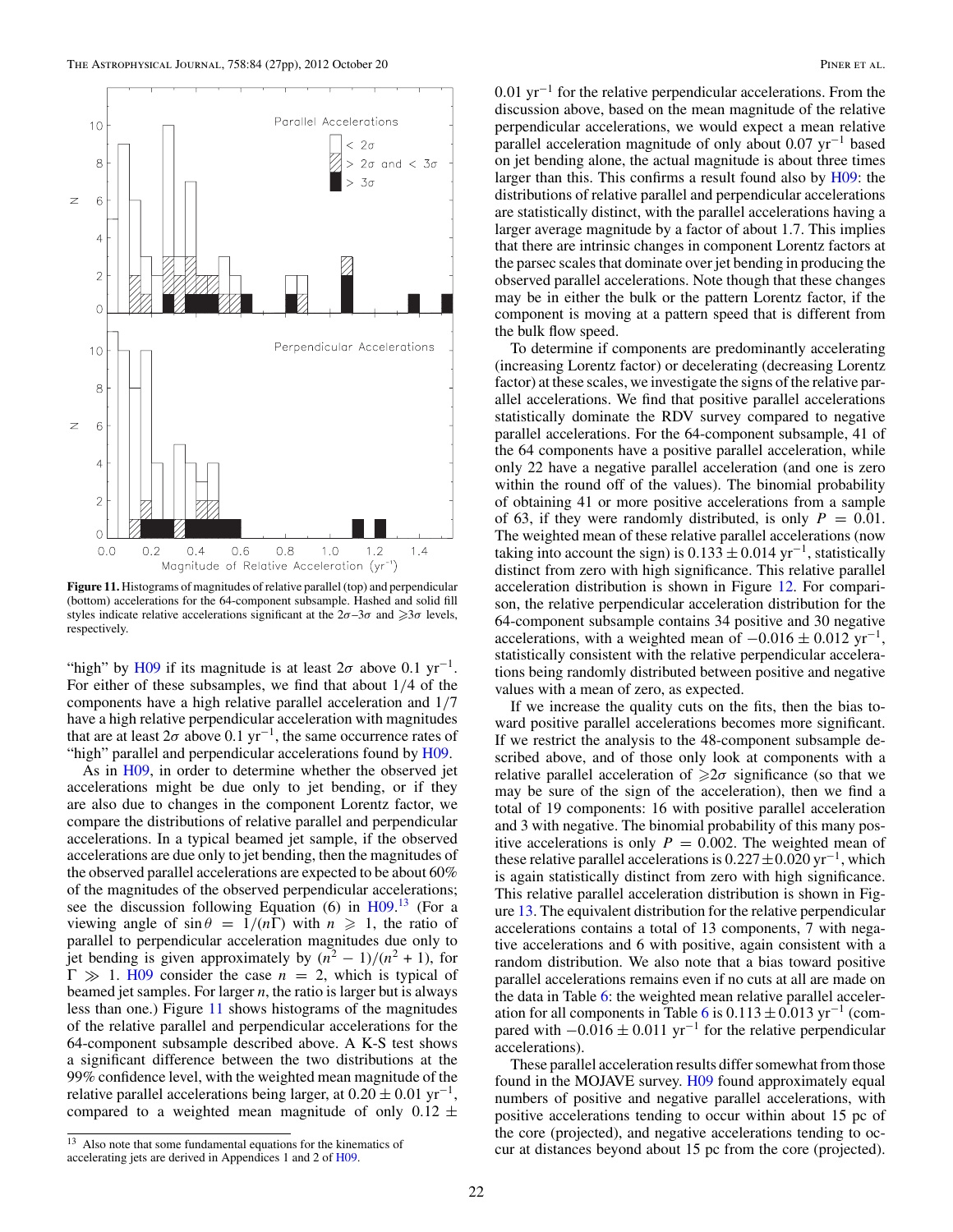<span id="page-24-0"></span>

**Figure 12.** Histogram of relative parallel accelerations for the 64-component subsample, taking into account the sign of the acceleration. Hashed and solid fill styles indicate relative parallel accelerations significant at the  $2\sigma - 3\sigma$  and  $\geq 3\sigma$  levels, respectively.



Figure 13. Histogram of relative parallel accelerations, taking into account the sign of the acceleration, for the 19 components in the 48-component subsample that have relative parallel accelerations significant at the ≥2*σ* level. Hashed and solid fill styles indicate relative parallel accelerations significant at the 2*σ*–3*σ* and ≥3*σ* levels, respectively.

We confirm this distance dependence of the parallel accelerations at marginal significance: for the 64-component subsample, a plot of the 25 relative parallel accelerations (in 18 sources) that are significant at or above the  $2\sigma$  level versus the weighted mean projected distance of the component from the core is shown in Figure [14.](#page-25-0) There is a negative correlation between these two quantities significant at the 94% confidence level, as measured by the Kendall rank correlation coefficient. However, as can be seen in Figure [14,](#page-25-0) the RDV survey simply does not have very many components in this subsample with significant parallel accelerations that lie beyond 15 pc (projected) from the core (6 out of 25 components in Figure [14\)](#page-25-0). The results from the RDV survey and the MOJAVE survey therefore

seem to be mutually consistent for the regions of the jet for which both have substantial numbers of components: because the RDV survey has predominantly measured the accelerations of components that fall within the positively accelerating part of the jet as measured by MOJAVE, we expect to find an excess of positive accelerations. These results may also imply that highquality subsample components tend to be closer to the core in the RDV survey than the MOJAVE survey, and indeed the median distance of a component from the core in the 48-component subsample is slightly less than in the equivalent sample from [H09,](#page-28-0) although this is significant at only 86% confidence according to a Wilcoxon rank-sum test. This is discussed further in Section [6.](#page-26-0)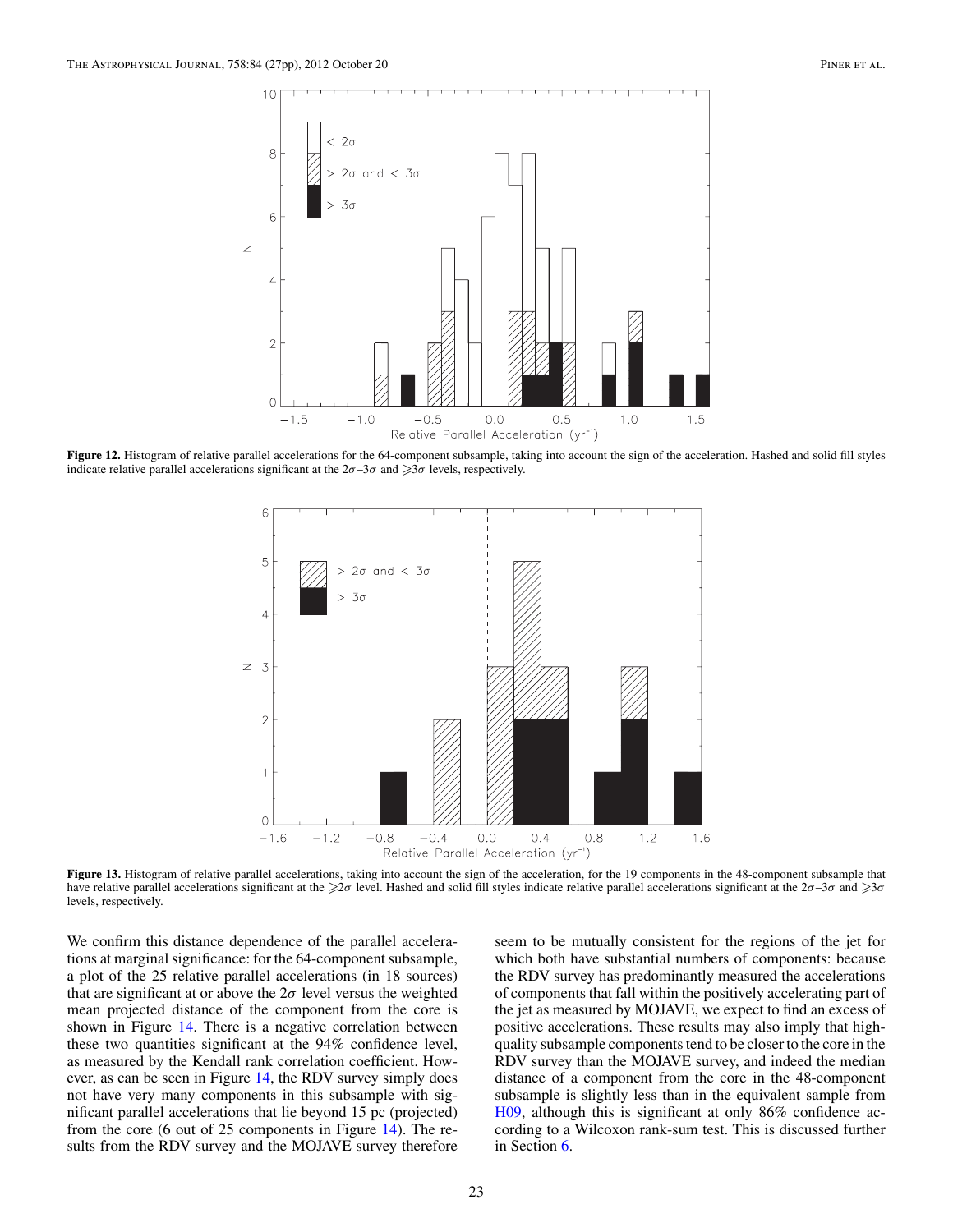<span id="page-25-0"></span>

**Figure 14.** Relative parallel accelerations from the 64-component subsample that are significant at or above the 2*σ* level (25 components in 18 sources) vs. the weighted mean projected distance of the component from the core. The horizontal dotted line shows the boundary between positive and negative acceleration. The vertical dotted line at 15 pc (projected) from the core shows the nominal location at which [H09](#page-28-0) found the acceleration to switch from positive to negative.



**Figure 15.** Histogram of velocity vector misalignment  $|P.A. - \phi|$  for the 64component subsample from 34 sources. Hashed and solid fill styles indicate non-radial motion significant at the  $2\sigma - 3\sigma$  and  $\geq 3\sigma$  levels, respectively. Two components lie beyond the right edge of the plot.

#### *5.2. Non-radial Motion*

Parsec-scale jets that appear strongly bent are a common feature of VLBI images of blazars. There are two general ways that such bent jets could be produced: through ballistic (radial) motion of components that are ejected at different position angles, or through a common bent (non-radial) path that is followed by all components. In the nonlinear fits described in Section [4.1](#page-8-0) and tabulated in Table [6,](#page-13-0) a component whose velocity vector is pointing directly out from the core will have  $\phi$  = P.A., or  $|P.A. - \phi|$  = 0, and will be moving radially outward. The distribution of |P*.*A*.*−*φ*| thus indicates the amount of non-radial motion that is present in the sample. A histogram of  $|P.A. - \phi|$  for the 64-component subsample is shown in Figure 15. Non-radial motion is common in the RDV survey: 34 out of the 64 components in Figure 15 have  $|P.A. - \phi| > 0$  at  $\geq 2\sigma$  significance, and 25 have  $|P.A. - \phi| > 0$  at  $\geq 3\sigma$ significance.

If jet components are following a common bent channel, then the observed non-radial motions should tend to align components with features that are farther out in the jet. For the 23 components in Figure 15 that have  $|P.A. - \phi| > 0$ at  $\geqslant$ 3*σ* significance and that are not moving apparently inward  $(|P.A. – \phi| \le 90)$ , we have checked to see if the sign of  $(P.A. – \phi)$ is in the correct direction to move the component toward the position angle of the downstream jet structure. The position angle of the downstream jet structure is determined from the position angle of the next component out in Table [6,](#page-13-0) or from the 2 GHz images produced from the experiments in Table [1](#page-4-0) for the two sources where the component is already the outermost component in the 8 GHz images. For 17 of these 23 components,  $(P.A. - \phi)$  has the correct sign to move the component toward the downstream structure; the chance probability of this is  $P = 0.02$ . Similarly, there is a correlation between (P.A. –  $\phi$ ) and P.A<sub>*N*</sub> − P.A<sub>*N*<sup>−1</sup></sub>, where P.A<sub>*N*</sub> is the weighted mean position angle of the component with significant non-radial motion and P*.*A*.N*−<sup>1</sup> is the weighted mean position angle of the next component out. The significance of the Spearman rank correlation coefficient between these two quantities has a chance probability of  $P = 0.04$ . These results show that jet components tend to follow a common flow channel pre-determined by the downstream structure, although what controls the exact shape of this bent jet path is not determined by these observations. We also note that the intrinsic jet bends will be significantly smaller than these apparent bends, which are amplified by projection effects. Similarly high percentages of non-radial motion and a similar connection between non-radial motion and downstream jet structure are also found in the MOJAVE survey by [H09,](#page-28-0) and were also previously found in the 2 cm Survey by Kellermann et al. [\(2004\)](#page-28-0).

[H09](#page-28-0) also established a link in the MOJAVE survey data between the relative perpendicular acceleration  $\dot{\eta}_{\perp}$  and the velocity vector misalignment (P.A.  $\phi$ ); in other words, components moving in a non-radial direction tended to have a significant acceleration in that direction, as might be expected.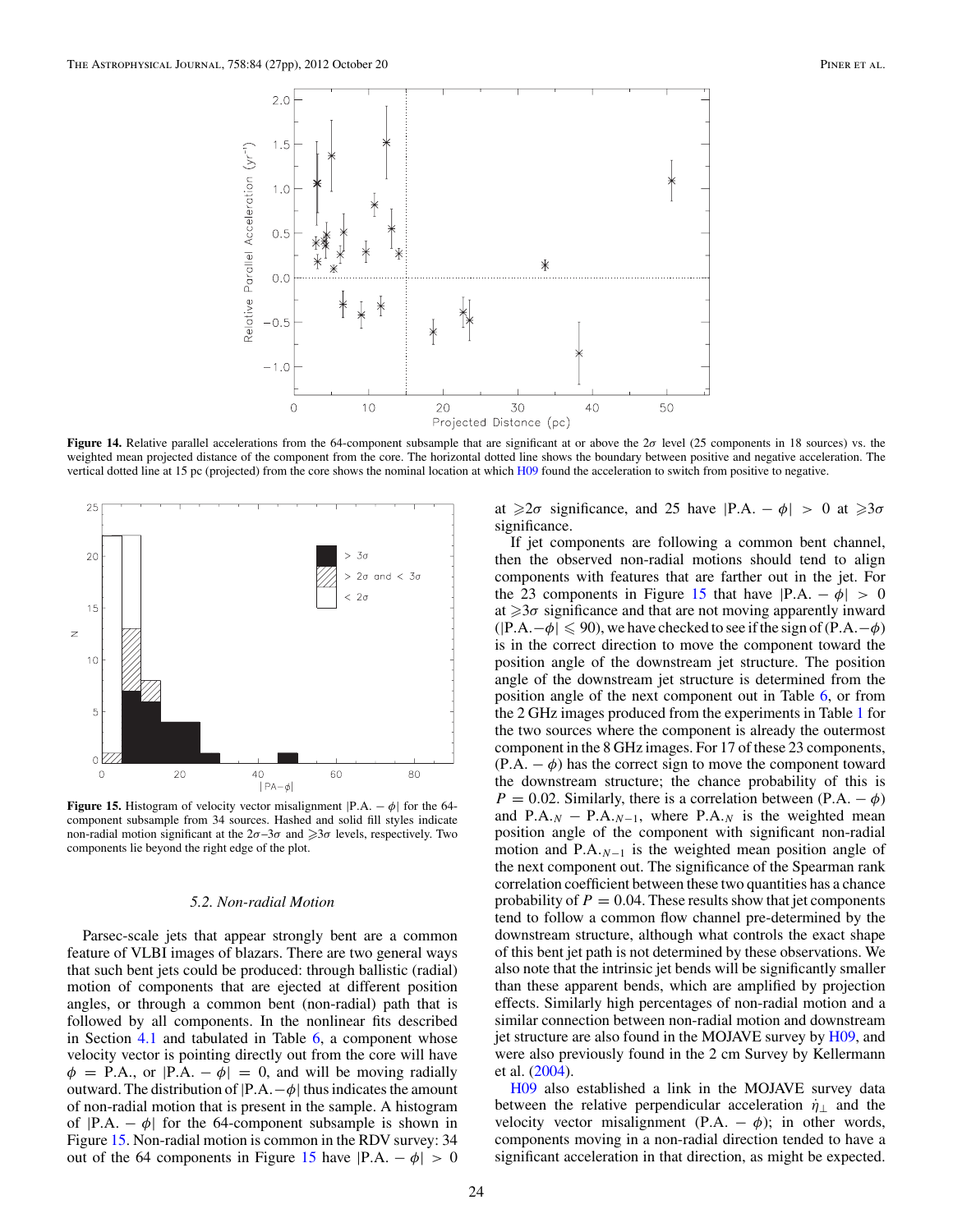<span id="page-26-0"></span>In [H09,](#page-28-0) 37 components out of their 203 component subsample had significant values for both  $\eta_{\perp}$  and (P.A. –  $\phi$ ), and in 30 of those (or about 3/4), the sign of  $\eta_{\perp}$  was in the proper direction to produce the observed  $(P.A. - \phi)$ , which was a statistically significant result. In the 64-component RDV subsample, 8 out of 64 components have highly significant values for both  $\dot{\eta}_{\perp}$  and  $(P.A. – φ)$ , of these 6 out of 8 (or 3/4) have consistent directions. While this is the same fraction found by the MOJAVE survey, the fewer total number of components in the RDV survey (see Table [4\)](#page-8-0) means that this fraction is not statistically significant.

### 6. DISCUSSION

In the previous sections of this paper, we presented the kinematic analysis of a large sample of VLBI data from the RDV experiment series. We concluded that this analysis shows statistically significant evidence for positive parsec-scale jet accelerations in this particular jet sample based on two mutually consistent lines of evidence. These are the observation that components farther from the core tend to appear faster than components closer to the core in most jets in the sample (Section [4.2\)](#page-12-0), and that individual components tend to have accelerations that increase their apparent speeds (Section [5.1\)](#page-22-0). Here, we relate these observations to other results in the literature and to the intrinsic physical properties of the sources.

Other multi-jet studies have also reported a tendency for more distant jet components to be faster than components closer to the core in the same object (e.g., Homan et al. [2001;](#page-28-0) Piner et al.  $2006$ ; Britzen et al.  $2008$ ). Homan et al.  $(2001)$  observed this effect in five out of six sources (out of their sample of 12) that had multiple components with measurable proper motion; it was also noted in all three of the high-speed blazars studied by Piner et al. [\(2006\)](#page-28-0). Most significantly, Britzen et al. [\(2008\)](#page-28-0) performed fits to  $\beta_{app}$  versus *r* for 105 sources out of the 293 in the CJF survey; those fits are similar to our fits to the same two quantities described in Section [4.2.](#page-12-0) They concluded based on these fits that there was a slight trend toward positive acceleration; however, their results were somewhat hindered by having only three epochs per source and lower angular resolution.

There is an apparent contradiction to these observations that has also been noted: that in older VLBI surveys done at lower frequencies (and therefore lower resolutions, and so observing components farther from the core), the observed speeds have tended to be lower compared to surveys done at higher frequencies (and therefore at higher resolutions, and observing components closer to the core). For example, apparent speeds measured in the CJF survey by Britzen et al. [\(2008\)](#page-28-0) at 5 GHz were on average slower than in the 2 cm Survey at 15 GHz (Kellermann et al. [2004\)](#page-28-0), which in turn were slower than in the 22 and 43 GHz survey of EGRET blazars by Jorstad et al. [\(2001\)](#page-28-0). This seemed to imply that components were instead faster closer to the core. However, as discussed in Section [4.3,](#page-21-0) in newer VLBI surveys that are much better sampled in time at both lower and higher frequencies, much of this apparent difference has disappeared. The better temporal coverage in the newer surveys may aid in the identification of fast-moving components missed in previous surveys. As we noted in Section [4.3,](#page-21-0) the surveys of blazar apparent speeds at 15 GHz and at 8 GHz by [L09](#page-28-0) and in this paper have now measured typical apparent speeds that are similar to those measured at higher frequencies (∼10*c*, e.g., Jorstad et al. [2005\)](#page-28-0). In any event, since these different samples were chosen based on different physical attributes, some for their radio emission and some for their gamma-ray emission, some

differences in jet speeds between the samples are not surprising, and need not be due to component distance from the core.

In Section [5.1,](#page-22-0) we reported results on the measured apparent parallel accelerations of individual jet components. We found that parallel accelerations were considerably larger than perpendicular accelerations, showing that the parallel accelerations are dominated by changes in the component Lorentz factor rather than jet bending. Among the parallel accelerations, positive accelerations dominated over negative accelerations. Mean relative parallel accelerations were in the range of  $0.1–0.2$  yr<sup>-1</sup>, depending on the subsample. To relate these observed apparent accelerations to changes in intrinsic source properties, note that if the apparent parallel accelerations are due entirely to changes in the Lorentz factor, then the observed relative parallel acceleration is given by

$$
\dot{\eta}_{\parallel} \equiv \frac{\dot{\beta}_{\parallel \text{app}}}{\beta_{\text{app}}} \approx \frac{\Gamma}{\Gamma} \delta^2. \tag{4}
$$

This result can be obtained from differentiating Equation [\(1\)](#page-3-0) with respect to time in the observer's reference frame with *θ* constant, see also the discussion of this equation in [H09.](#page-28-0) So,  $\dot{\Gamma}/\Gamma \approx \dot{\eta}_{\parallel}/\delta^2$ , and with typical observed apparent speeds of 10*c*, we have in terms of orders of magnitude *δ* ∼ 10 and  $\dot{\eta}_{\parallel} \sim 0.1 \text{ yr}^{-1}$ , for  $\dot{\Gamma}/\Gamma \sim 10^{-3} \text{ yr}^{-1}$  in the reference frame of the host galaxy. The typical distance of a component from the core in the RDV survey is about 10 pc (projected), or about 100 pc de-projected. Thus, a typical component in the RDV survey has  $\dot{\Gamma}/\Gamma \sim 10^{-3}$  yr<sup>-1</sup> in the reference frame of the host galaxy, at ∼100 pc from the core. This is the same order of magnitude of intrinsic accelerations found in the MOJAVE sample by [H09.](#page-28-0) The intrinsic changes in the Lorentz factor corresponding to the observed accelerations are relatively modest. Such a level of intrinsic acceleration, if constant, is not sufficient to produce the high Lorentz factors that are observed at these distances from the core. The intrinsic acceleration must be at least an order of magnitude larger closer to the core to produce the high bulk Lorentz factors that are observed at these distances. Therefore, a typical component must get accelerated to  $\Gamma \sim 10$  by the time it reaches distances of  $\sim 10$  pc from the core (de-projected). Beyond these distances, there are typical accelerations  $\dot{\Gamma}/\Gamma \sim 10^{-3}$  yr<sup>-1</sup> that would correspond to about another 30% increase in the Lorentz factor by ∼100 pc from the core (de-projected). Beyond that, the acceleration must decrease (or even become negative as observed by  $H(09)$ , as the jet transitions to the kiloparsec scale.

These observations of positive parsec-scale accelerations are consistent with the existence of an extended magnetic acceleration region like that proposed by Vlahakis  $& K\ddot{o}$  high [\(2004\)](#page-28-0). Those authors argue that magnetic acceleration should still be active on parsec scales, and they also argue that some previously observed extended accelerations are unlikely to have had a purely hydrodynamic (non-magnetic) origin. However, other magnetic acceleration models (e.g., Granot et al. [2011;](#page-28-0) McKinney [2006\)](#page-28-0) predict that the acceleration should be nearly complete by about 0.1 pc from the central engine. There are also several other arguments that the magnetic to kinetic energy conversion should be nearly complete by parsec scales. Flaring activity observed in blazar cores shows that the jet is already matter dominated at that point, if the flares are due to internal shocks. However, if such flaring activity is instead related to magnetic energy dissipation rather than to internal shocks, then a matter-dominated jet may not be required (e.g., Giannios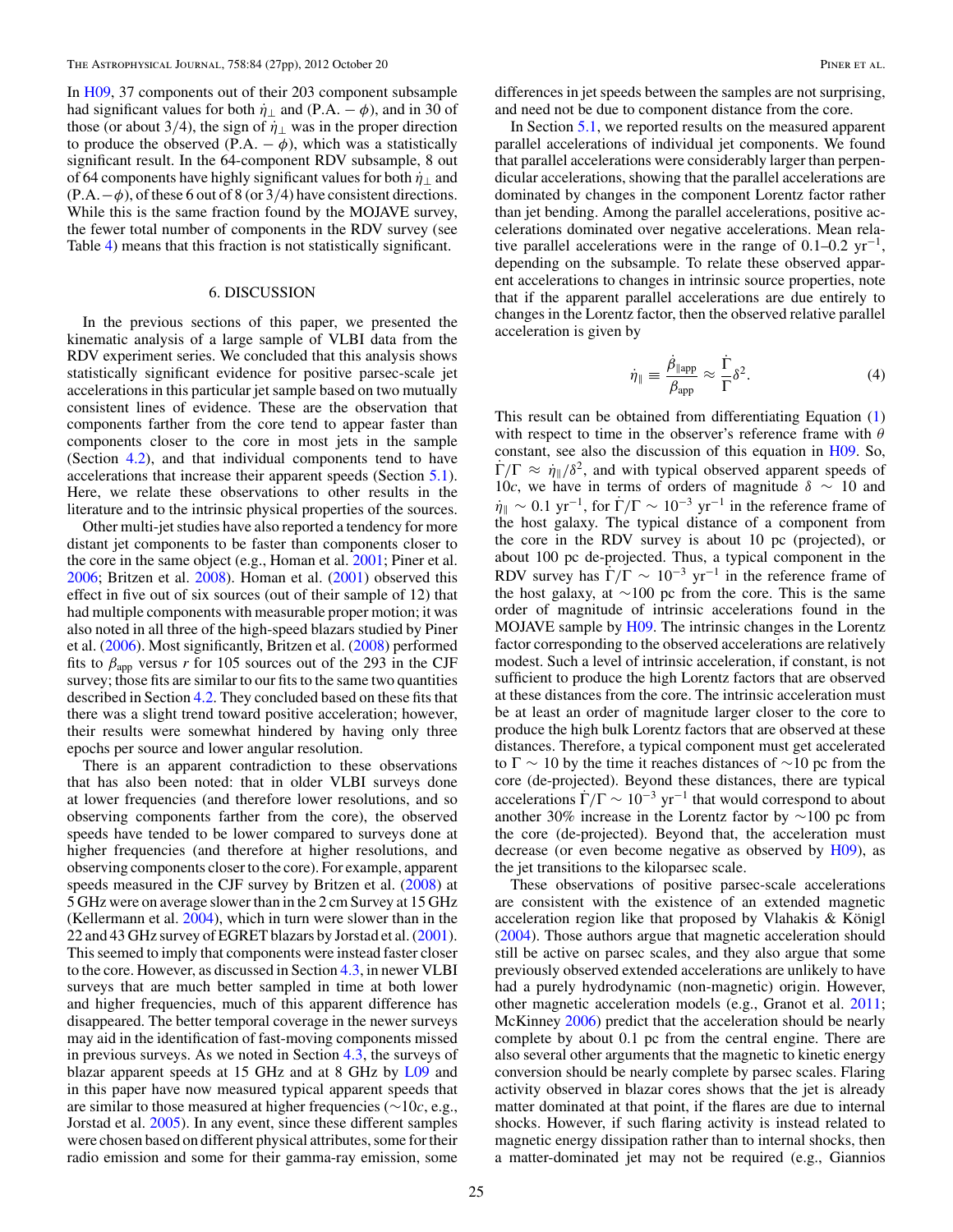<span id="page-27-0"></span>[2011;](#page-28-0) Sikora et al. [2005\)](#page-28-0). Following a different argument, Celotti & Ghisellini [\(2008\)](#page-28-0) conclude that the jets of powerful blazars are matter dominated on parsec scales through SED modeling of the emitting regions. While the observations in this paper do show that there are modest accelerations on the parsec scale, they cannot by themselves differentiate between a magnetic or hydrodynamic cause of these accelerations. Also, since we are observing the motions of brightness centroids in the flow, we cannot discount the possibility of pattern rather than bulk accelerations for any individual component. Note that bulk accelerations should also yield changes in component flux density through changing Doppler boosting, but since such changes would be coupled with intrinsic changes in flux density, it would be difficult to use this as a diagnostic in practice. However, the dominance of positive over negative parallel accelerations does suggest a link with a physical property of the jet, such as the bulk flow speed, rather than the motions of random patterns.

A difference between the acceleration results presented here and those presented for the MOJAVE survey by [H09](#page-28-0) is that while the RDV survey is dominated by positive parallel accelerations, [H09](#page-28-0) found approximately equal numbers of positive and negative parallel accelerations, with a transition from positive to negative acceleration occurring at about 15 pc from the core (projected). As can be seen from Figure [14,](#page-25-0) because we have studied fewer total jet components than MOJAVE (see Table [4\)](#page-8-0), after the various quality cuts are applied we are not left with enough components with significant accelerations at *>*15 pc (projected) from the core to make a conclusive statement about this region of the jet. However, interior to 15 pc (projected) from the core, we have demonstrated conclusively that jet components tend to have a positive parallel acceleration: 16 of the 19 components in Figure [14](#page-25-0) within 15 pc (projected) of the core have a positive acceleration. This agrees with the results of [H09](#page-28-0) for this region of the jet. We also note that Jorstad et al. [\(2005\)](#page-28-0) find a similar bias for positive parallel accelerations in a study that favors components within 15 pc (projected) of the core because of its high observing frequency. We thus interpret the results of the RDV survey, [H09,](#page-28-0) and Jorstad et al. [\(2005\)](#page-28-0) as all being mutually consistent with the Lorentz factors of jet components in powerful blazars tending to increase throughout the region of the jet interior to 15 pc (projected) from the core.

Finally, we also wish to stress the difference between the sample of high-power blazars studied in this paper and in [Paper I](#page-28-0) and the sample of less-powerful TeV blazars studied by, e.g., Piner et al. [\(2010\)](#page-28-0). Significant evidence has been assembled indicating the substantial deceleration of the flow before the parsec scales observed with VLBI in the low power, nearby TeV sources, in contrast to the slight overall positive acceleration that has been measured in this paper for a sample of high-power sources. Such a significant difference between the acceleration and deceleration length scales for the high and lowpower sources is likely to be related to fundamental differences between the central engine and*/*or the environment in these two source classes.

#### 7. CONCLUSIONS

We studied the parsec-scale kinematics of a sample of 68 extragalactic jets using global VLBI observations at 8 GHz from the RDV experiment series, significantly expanding upon our previous such study from **Paper I**. We included in this study all sources observed at 20 or more epochs during a series of 50 VLBI experiments from 1994 to 2003. We produced and

analyzed 2753 VLBI images from these experiments, with a median of 43 epochs of observation per source. In terms of angular resolution and temporal coverage, this RDV survey is similar to the MOJAVE survey [\(L09;](#page-28-0) [H09\)](#page-28-0). We fit Gaussian models to the visibilities associated with each image, and identified a total of 225 jet components in 66 sources that could be followed from epoch to epoch. Second-order polynomials were fitted to  $x(t)$  and  $y(t)$  for each component to study its velocity and acceleration. Observational results related to the measured apparent speeds can be summarized as follows.

- 1. When multiple moving components are present in a jet, components farther from the core tend (about 75% of the time) to have larger apparent speeds than components closer to the core, with high statistical significance.
- 2. The variation in apparent speeds from component to component within a source is significantly less than the variation in apparent speeds from source to source within the sample, showing the existence of a characteristic speed associated with each source.
- 3. The distribution of the fastest measured apparent speed in each source shows a maximum of 44*c* and a median of 8.3*c*.
- 4. Sources detected by the *Fermi* LAT gamma-ray telescope display higher apparent speeds, with a median of 12*.*4*c*, than those that have not been detected, which have a median of 5*.*7*c*.
- 5. Apparently stationary or slowly moving Low Pattern Speed (LPS) components are found in 19 sources. These LPS components are clustered within ∼4 pc projected from the core, and may represent truly stationary features such as recollimation shocks.

We identified high-quality subsamples of the full set of 225 components for acceleration analysis, and for each of these components we analyzed the relative acceleration both parallel and perpendicular to the direction of the average velocity vector, as well as the difference between the direction of the average velocity vector and the weighted mean position angle. Observational results related to the measured accelerations and non-radial motions can be summarized as follows.

- 1. Significant non-radial motion is common, occurring in about half of the components at  $\geq 2\sigma$  significance. When non-radial motion occurs, it tends to align the component with the downstream jet structure.
- 2. "High" relative accelerations (magnitudes that are at least 2*σ* above 0.1 yr−1) are fairly common, and comprise about 1*/*4 of the parallel accelerations and 1*/*7 of the perpendicular accelerations, the same rates of high accelerations found by the MOJAVE survey [\(H09\)](#page-28-0).
- 3. The distributions of relative parallel and perpendicular accelerations are statistically distinct, with the parallel accelerations having a larger average magnitude by a factor of about 1.7. This difference implies that there are intrinsic changes in component Lorentz factors that dominate over jet bending in producing the observed parallel accelerations.
- 4. Positive parallel accelerations statistically dominate over negative parallel accelerations. The weighted mean relative parallel acceleration for the 64-component subsample is  $0.133 \pm 0.014$  yr<sup>-1</sup>. A typical observed relative parallel acceleration of  $0.1 \text{ yr}^{-1}$  corresponds to an increase in the bulk or pattern Lorentz factor in the reference frame of the host galaxy of the order of  $\Gamma/\Gamma \sim 10^{-3}$  yr<sup>-1</sup> at a distance of the order of 100 pc (de-projected) from the core.